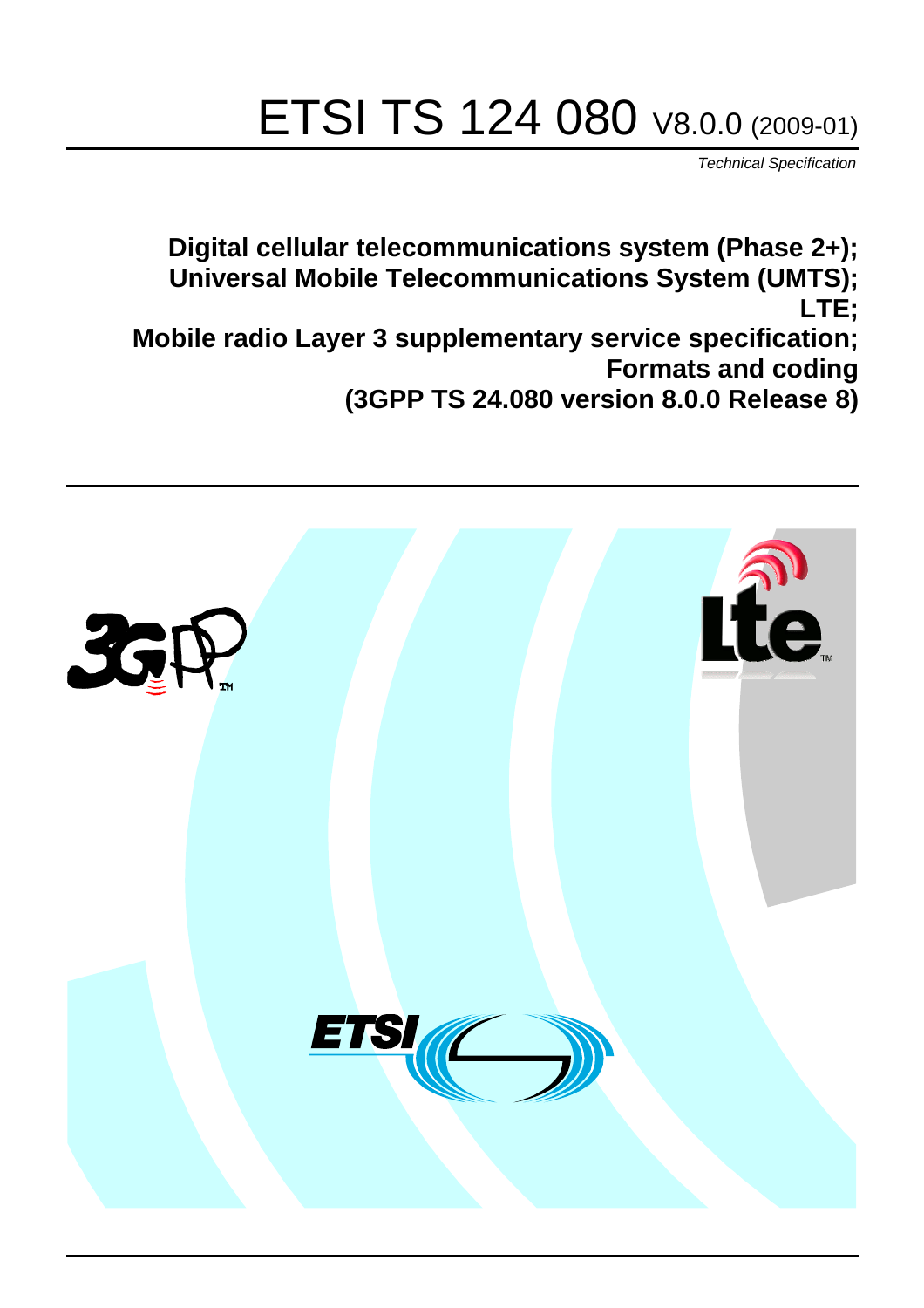Reference

RTS/TSGC-0424080v800

Keywords GSM, LTE, UMTS

#### *ETSI*

#### 650 Route des Lucioles F-06921 Sophia Antipolis Cedex - FRANCE

Tel.: +33 4 92 94 42 00 Fax: +33 4 93 65 47 16

Siret N° 348 623 562 00017 - NAF 742 C Association à but non lucratif enregistrée à la Sous-Préfecture de Grasse (06) N° 7803/88

#### *Important notice*

Individual copies of the present document can be downloaded from: [http://www.etsi.org](http://www.etsi.org/)

The present document may be made available in more than one electronic version or in print. In any case of existing or perceived difference in contents between such versions, the reference version is the Portable Document Format (PDF). In case of dispute, the reference shall be the printing on ETSI printers of the PDF version kept on a specific network drive within ETSI Secretariat.

Users of the present document should be aware that the document may be subject to revision or change of status. Information on the current status of this and other ETSI documents is available at <http://portal.etsi.org/tb/status/status.asp>

If you find errors in the present document, please send your comment to one of the following services: [http://portal.etsi.org/chaircor/ETSI\\_support.asp](http://portal.etsi.org/chaircor/ETSI_support.asp)

#### *Copyright Notification*

No part may be reproduced except as authorized by written permission. The copyright and the foregoing restriction extend to reproduction in all media.

> © European Telecommunications Standards Institute 2009. All rights reserved.

**DECT**TM, **PLUGTESTS**TM, **UMTS**TM, **TIPHON**TM, the TIPHON logo and the ETSI logo are Trade Marks of ETSI registered for the benefit of its Members.

**3GPP**TM is a Trade Mark of ETSI registered for the benefit of its Members and of the 3GPP Organizational Partners. **LTE**™ is a Trade Mark of ETSI currently being registered

for the benefit of its Members and of the 3GPP Organizational Partners.

**GSM**® and the GSM logo are Trade Marks registered and owned by the GSM Association.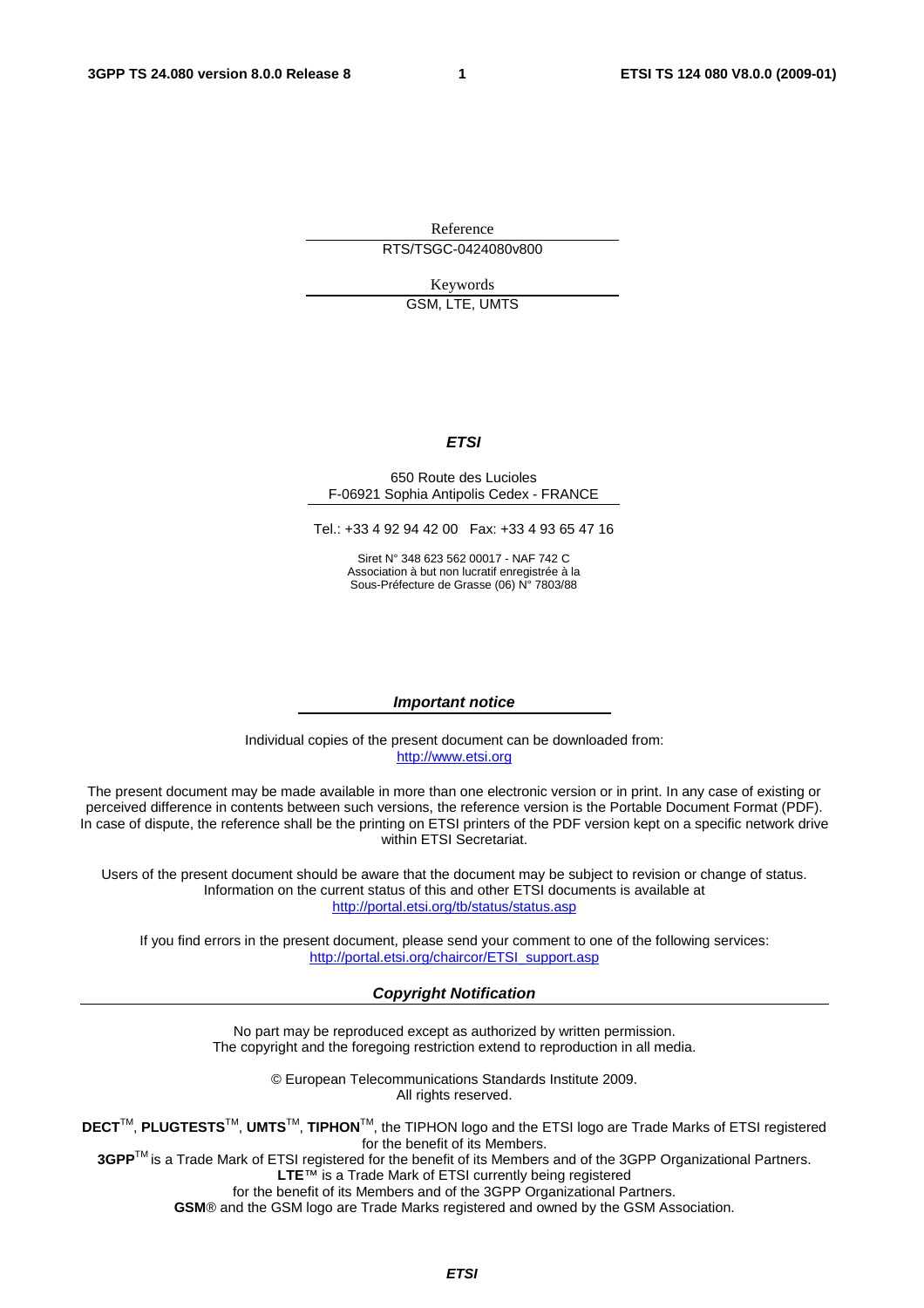### Intellectual Property Rights

IPRs essential or potentially essential to the present document may have been declared to ETSI. The information pertaining to these essential IPRs, if any, is publicly available for **ETSI members and non-members**, and can be found in ETSI SR 000 314: *"Intellectual Property Rights (IPRs); Essential, or potentially Essential, IPRs notified to ETSI in respect of ETSI standards"*, which is available from the ETSI Secretariat. Latest updates are available on the ETSI Web server [\(http://webapp.etsi.org/IPR/home.asp\)](http://webapp.etsi.org/IPR/home.asp).

Pursuant to the ETSI IPR Policy, no investigation, including IPR searches, has been carried out by ETSI. No guarantee can be given as to the existence of other IPRs not referenced in ETSI SR 000 314 (or the updates on the ETSI Web server) which are, or may be, or may become, essential to the present document.

### Foreword

This Technical Specification (TS) has been produced by ETSI 3rd Generation Partnership Project (3GPP).

The present document may refer to technical specifications or reports using their 3GPP identities, UMTS identities or GSM identities. These should be interpreted as being references to the corresponding ETSI deliverables.

The cross reference between GSM, UMTS, 3GPP and ETSI identities can be found under [http://webapp.etsi.org/key/queryform.asp.](http://webapp.etsi.org/key/queryform.asp)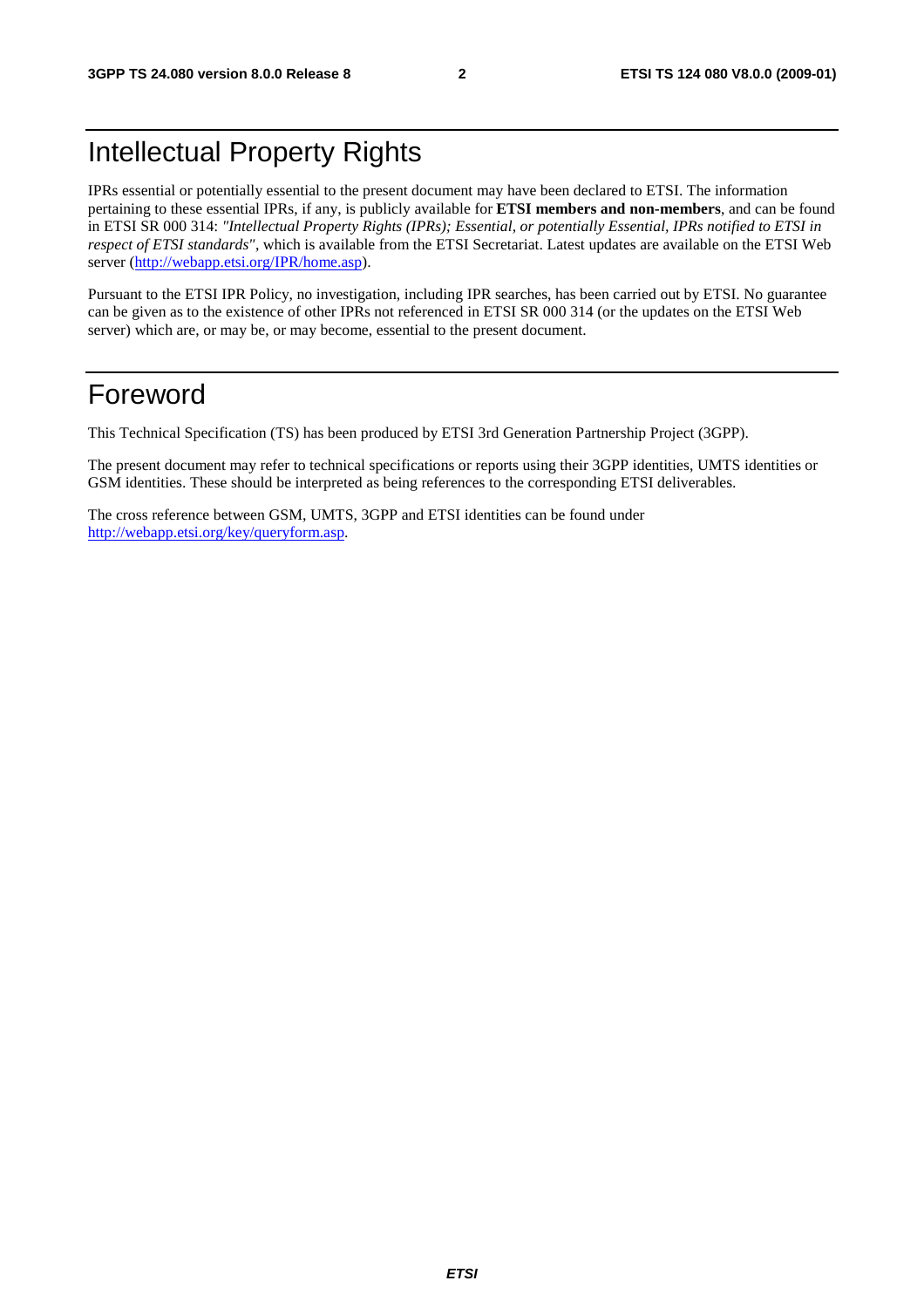$\mathbf{3}$ 

## Contents

| 1              |  |  |  |
|----------------|--|--|--|
| 1.1            |  |  |  |
| 1.2            |  |  |  |
|                |  |  |  |
| 2              |  |  |  |
| 2.1            |  |  |  |
| 2.2            |  |  |  |
| 2.3            |  |  |  |
| 2.4            |  |  |  |
| 2.4.1<br>2.4.2 |  |  |  |
| 2.4.2.1        |  |  |  |
| 2.5            |  |  |  |
| 2.5.1          |  |  |  |
| 2.5.2          |  |  |  |
|                |  |  |  |
| 3              |  |  |  |
| 3.1            |  |  |  |
| 3.2            |  |  |  |
| 3.3            |  |  |  |
| 3.4            |  |  |  |
| 3.5            |  |  |  |
| 3.6            |  |  |  |
| 3.6.1          |  |  |  |
| 3.6.2          |  |  |  |
| 3.6.3          |  |  |  |
| 3.6.4          |  |  |  |
| 3.6.5          |  |  |  |
| 3.6.6          |  |  |  |
| 3.6.7          |  |  |  |
| 3.7            |  |  |  |
| 3.7.1<br>3.7.2 |  |  |  |
|                |  |  |  |
| 4              |  |  |  |
| 4.1            |  |  |  |
| 4.2            |  |  |  |
| 4.2.1<br>4.2.2 |  |  |  |
| 4.2.2.1        |  |  |  |
| 4.2.2.2        |  |  |  |
| 4.2.2.3        |  |  |  |
| 4.2.2.4        |  |  |  |
| 4.2.2.5        |  |  |  |
| 4.2.2.6        |  |  |  |
| 4.2.2.7        |  |  |  |
| 4.2.2.8        |  |  |  |
| 4.2.2.9        |  |  |  |
| 4.2.2.10       |  |  |  |
| 4.2.2.11       |  |  |  |
| 4.2.2.12       |  |  |  |
| 4.2.2.13       |  |  |  |
| 4.2.2.14       |  |  |  |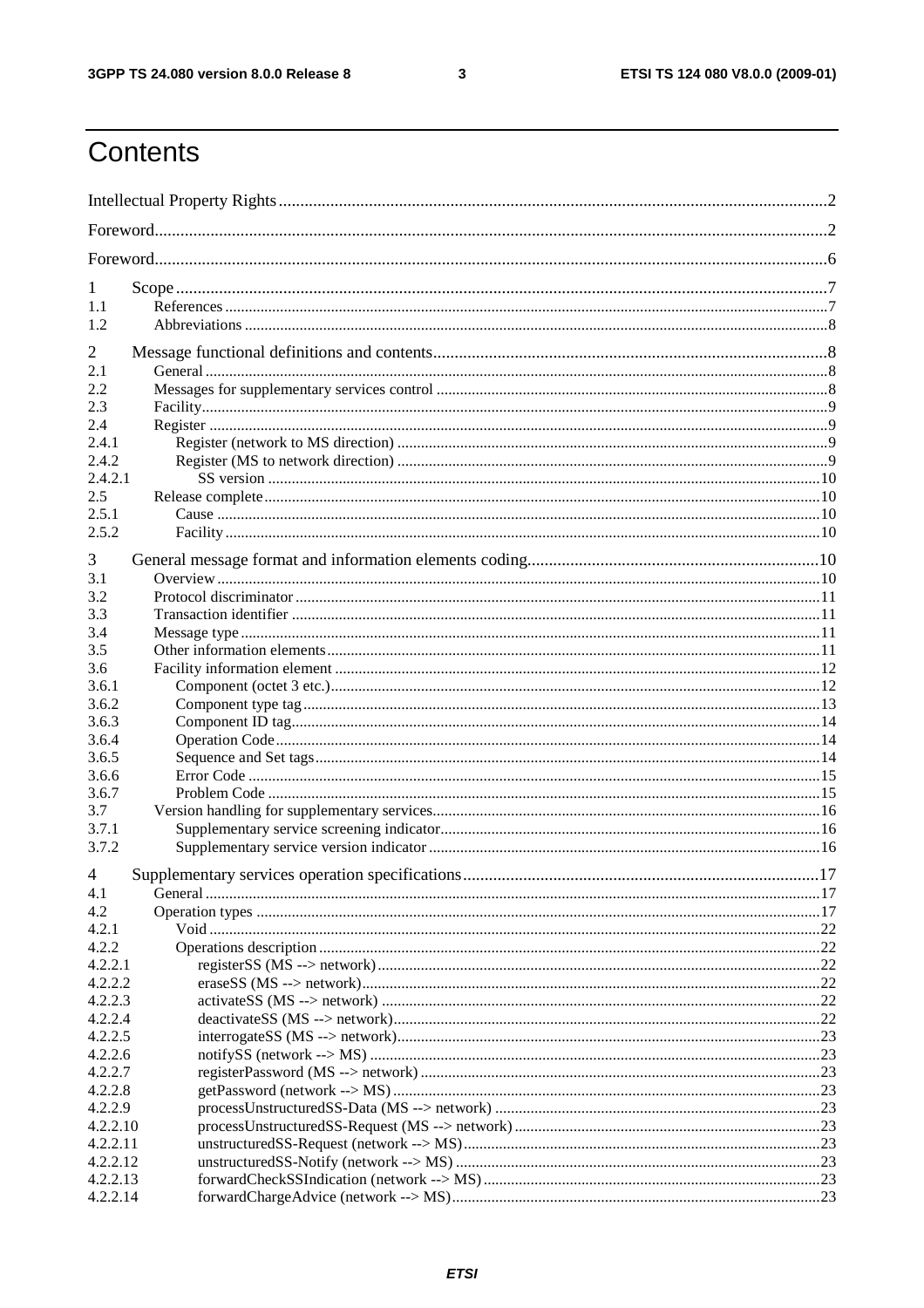| 4.2.2.15             |     |
|----------------------|-----|
| 4.2.2.16             |     |
| 4.2.2.17             |     |
| 4.2.2.18             |     |
| 4.2.2.19             |     |
| 4.2.2.20             |     |
| 4.2.2.21             |     |
| 4.2.2.22             |     |
| 4.2.2.23             |     |
| 4.2.2.24             |     |
|                      |     |
| 4.2.2.25<br>4.2.2.26 |     |
|                      |     |
| 4.2.2.27             |     |
| 4.2.2.28             |     |
| 4.2.2.29             |     |
| 4.2.2.30             |     |
| 4.2.2.31             |     |
| 4.3                  |     |
| 4.3.1                |     |
| 4.3.2                |     |
| 4.3.2.1              |     |
| 4.3.2.2              |     |
| 4.3.2.3              |     |
| 4.3.2.4              |     |
| 4.3.2.5              |     |
| 4.3.2.6              |     |
| 4.3.2.7              |     |
| 4.3.2.8              |     |
| 4.3.2.9              |     |
| 4.3.2.10             |     |
| 4.3.2.11             |     |
| 4.3.2.12             |     |
| 4.3.2.13             |     |
| 4.3.2.14             |     |
| 4.3.2.15             |     |
| 4.3.2.16             |     |
| 4.3.2.17             |     |
| 4.3.2.18             |     |
| 4.3.2.19             |     |
| 4.3.2.20             |     |
| 4.3.2.21             |     |
| 4.3.2.22             |     |
| 4.3.2.23             |     |
| 4.3.2.24             |     |
| 4.3.2.25             |     |
| 4.3.2.26             |     |
| 4.3.2.27             |     |
| 4.3.2.28             |     |
| 4.3.2.29             |     |
| 4.4                  |     |
| 4.4.1                | .28 |
|                      |     |
| 4.4.2                | .28 |
| 4.4.3                |     |
| 4.4.3.1              |     |
| 4.4.3.2              |     |
| 4.4.3.3              |     |
| 4.4.3.4              |     |
| 4.4.3.5              |     |
| 4.4.3.6              |     |
| 4.4.3.7              |     |
| 4.4.3.8              |     |
| 4.4.3.9              |     |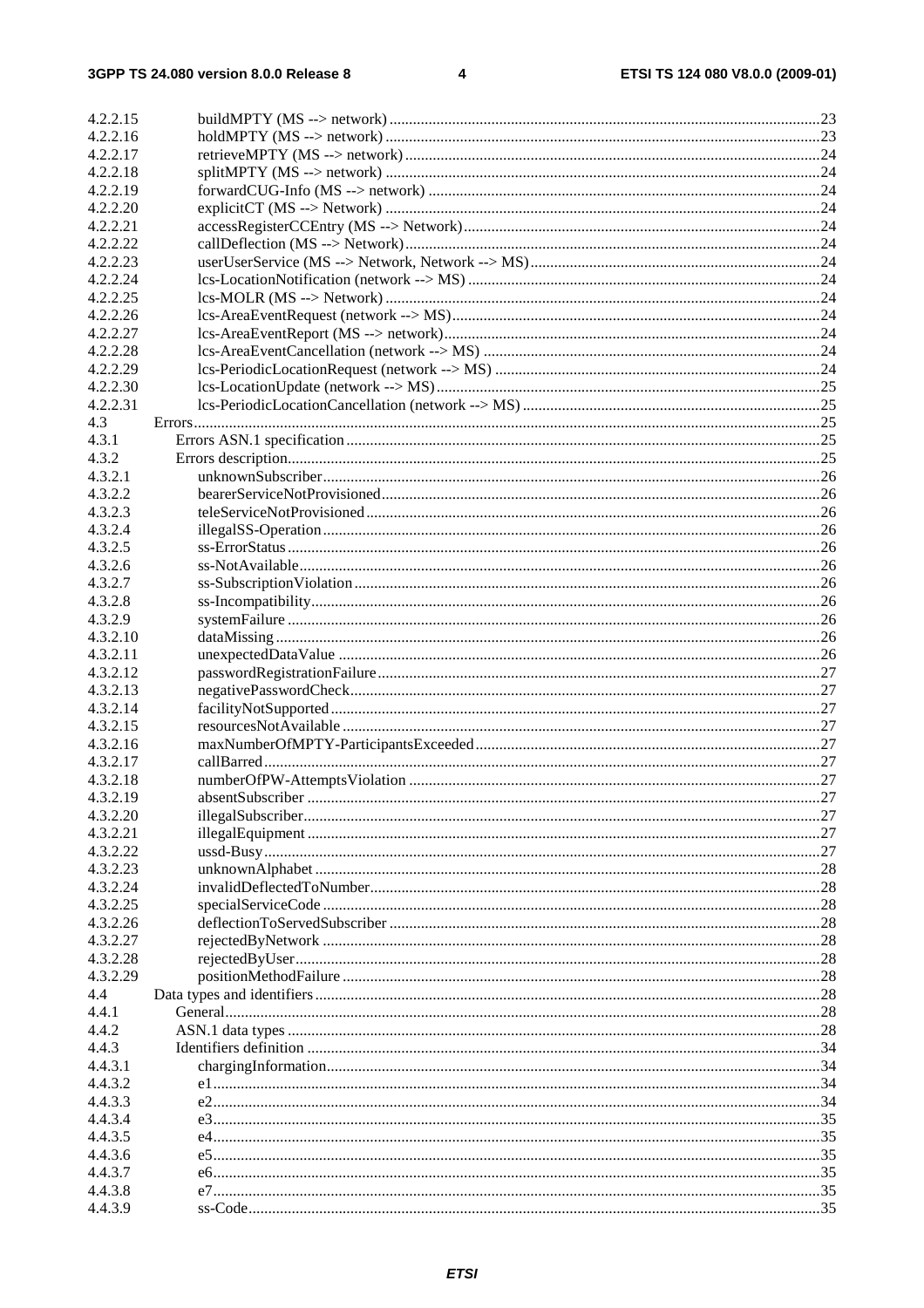#### $\overline{\mathbf{5}}$

|                      | <b>Annex B</b> (informative): |  |
|----------------------|-------------------------------|--|
|                      | <b>Annex A (informative):</b> |  |
| 4.5                  |                               |  |
| 4.4.3.57             |                               |  |
| 4.4.3.56             |                               |  |
| 4.4.3.55             |                               |  |
| 4.4.3.54             |                               |  |
| 4.4.3.53             |                               |  |
| 4.4.3.52             |                               |  |
| 4.4.3.51             |                               |  |
| 4.4.3.50             |                               |  |
| 4.4.3.49             |                               |  |
| 4.4.3.48             |                               |  |
| 4.4.3.47             |                               |  |
| 4.4.3.46             |                               |  |
| 4.4.3.45             |                               |  |
| 4.4.3.44             |                               |  |
| 4.4.3.43             |                               |  |
| 4.4.3.42             |                               |  |
| 4.4.3.41             |                               |  |
|                      |                               |  |
| 4.4.3.39<br>4.4.3.40 |                               |  |
| 4.4.3.38             |                               |  |
| 4.4.3.37             |                               |  |
| 4.4.3.36             |                               |  |
| 4.4.3.35             |                               |  |
| 4.4.3.34             |                               |  |
| 4.4.3.33             |                               |  |
| 4.4.3.32             |                               |  |
| 4.4.3.31             |                               |  |
| 4.4.3.30             |                               |  |
| 4.4.3.29             |                               |  |
| 4.4.3.28             |                               |  |
|                      |                               |  |
| 4.4.3.27             |                               |  |
| 4.4.3.26             |                               |  |
| 4.4.3.25             |                               |  |
| 4.4.3.24             |                               |  |
| 4.4.3.23             |                               |  |
| 4.4.3.22             |                               |  |
| 4.4.3.21             |                               |  |
| 4.4.3.20             |                               |  |
| 4.4.3.19             |                               |  |
| 4.4.3.18             |                               |  |
| 4.4.3.17             |                               |  |
| 4.4.3.16             |                               |  |
| 4.4.3.15             |                               |  |
| 4.4.3.14             |                               |  |
| 4.4.3.13             |                               |  |
| 4.4.3.12             |                               |  |
| 4.4.3.11             |                               |  |
| 4.4.3.10             |                               |  |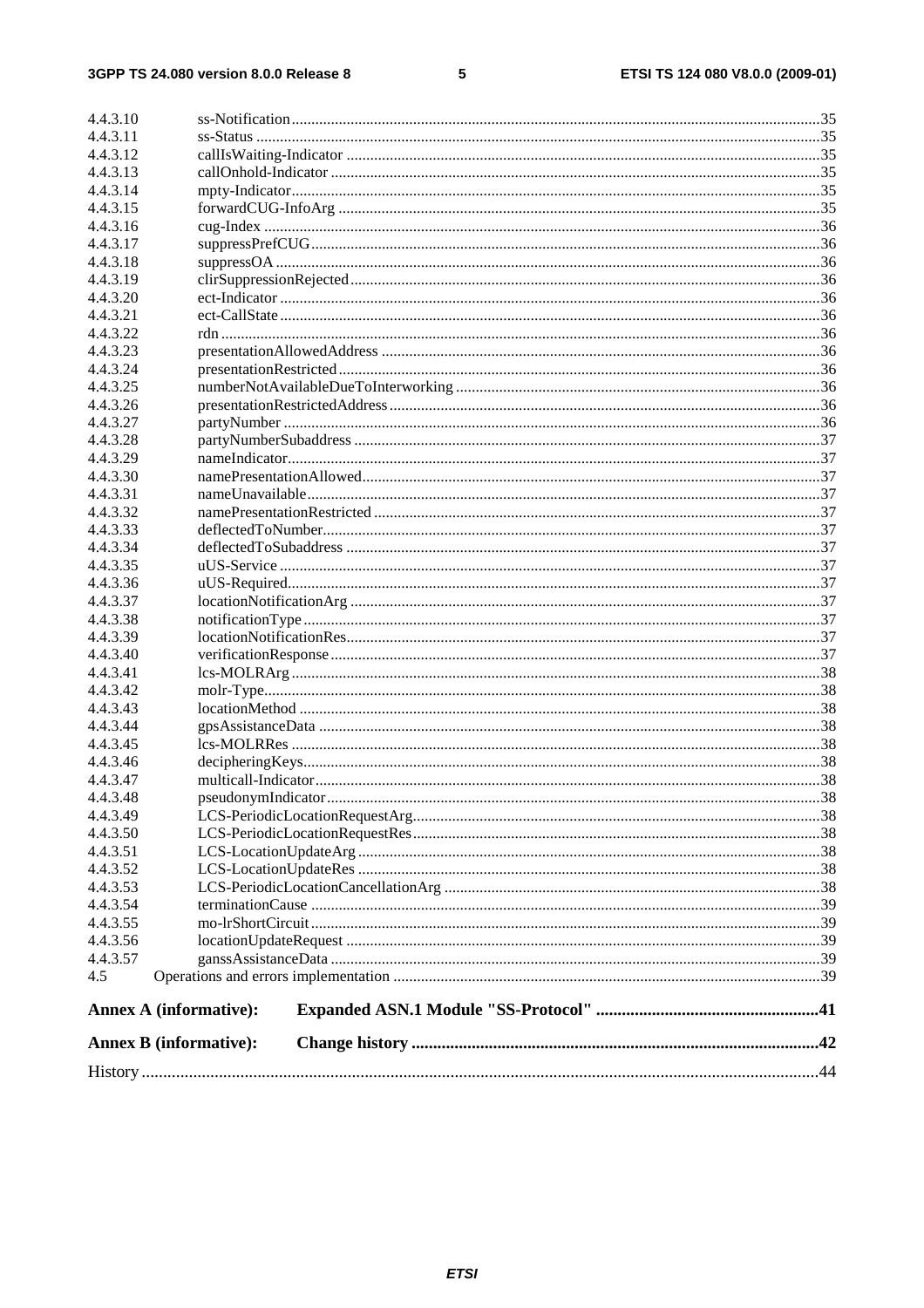### Foreword

This Technical Specification (TS) has been produced by the 3<sup>rd</sup> Generation Partnership Project (3GPP).

The present document defines the coding of information necessary for support of supplementary service operation on the mobile radio interface layer 3 within the 3GPP system.1

The contents of the present document are subject to continuing work within the TSG and may change following formal TSG approval. Should the TSG modify the contents of the present document, it will be re-released by the TSG with an identifying change of release date and an increase in version number as follows:

Version x.y.z

where:

- x the first digit:
	- 1 presented to TSG for information;
	- 2 presented to TSG for approval;
	- 3 or greater indicates TSG approved document under change control.
- y the second digit is incremented for all changes of substance, i.e. technical enhancements, corrections, updates, etc.
- z the third digit is incremented when editorial only changes have been incorporated in the document.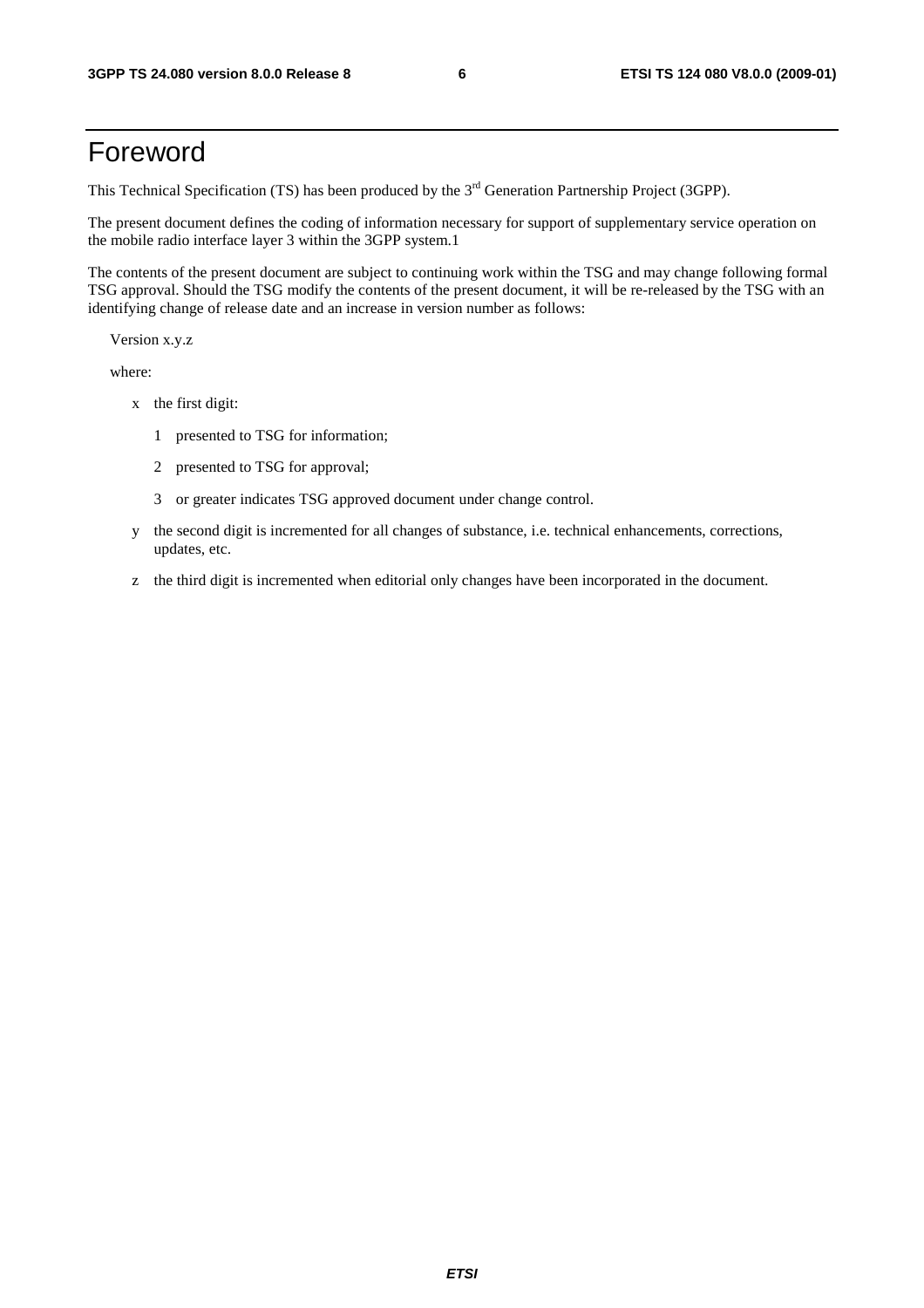### 1 Scope

The present document contains the coding of information necessary for support of supplementary service operation on the mobile radio interface layer 3.

Clause 2 gives the functional definitions and contents of messages for call independent supplementary service operations. Messages necessary for support of call related supplementary service operations are defined in TS 24.008.

Clause 3 gives the general format and coding for messages used for call independent supplementary service and the format and coding of information elements used for both call related and call independent supplementary service operations.

Clause 4 gives the specification of the call related and call independent supplementary service operations.

### 1.1 References

The following documents contain provisions which, through reference in this text, constitute provisions of the present document.

- References are either specific (identified by date of publication, edition number, version number, etc.) or non-specific.
- For a specific reference, subsequent revisions do not apply.
- For a non-specific reference, the latest version applies. In the case of a reference to a 3GPP document (including a GSM document), a non-specific reference implicitly refers to the latest version of that document *in the same Release as the present document*.
- [1] 3GPP TR 21.905: "3G Vocabulary".
- [2] 3GPP TS 22.024: "Description of Charge Advice Information (CAI)".
- [3] 3GPP TS 44.006: "Mobile Station Base Station System (MS BSS) interface Data Link (DL) layer specification".
- [4] 3GPP TS 24.007: "Mobile radio interface signalling layer 3; General aspects".
- [5] 3GPP TS 24.008: "Mobile radio interface layer 3 specification".
- [6] 3GPP TS 24.010: "Mobile radio interface layer 3; Supplementary services specification; General aspects".
- [7] 3GPP TS 24.080: "Mobile radio interface layer 3 supplementary services specification; Formats and coding".
- [8] 3GPP TS 24.090: "Unstructured supplementary services operation Stage 3".
- [9] 3GPP TS 29.002: "Mobile Application Part (MAP) specification".
- [10] 3GPPTS 29.011: "Signalling interworking for supplementary services".
- [11] ITU-T Recommendation X.680: "Information technology Abstract Syntax Notation One (ASN.1): Specification of basic notation".
- [11b] ITU-T Recommendation X.681: "Information technology Abstract Syntax Notation One (ASN.1): Information object specification".
- [12] ITU-T Recommendation X.690: "Information technology ASN.1 encoding rules: Specification of Basic Encoding Rules (BER), Canonical Encoding Rules (CER) and Distinguished Encoding Rules (DER)".
- [13] ITU-T Recommendation X.880: "Data networks and open system communication Open System Interconnection - Service definitions - Remote operations: Concepts, model and notation".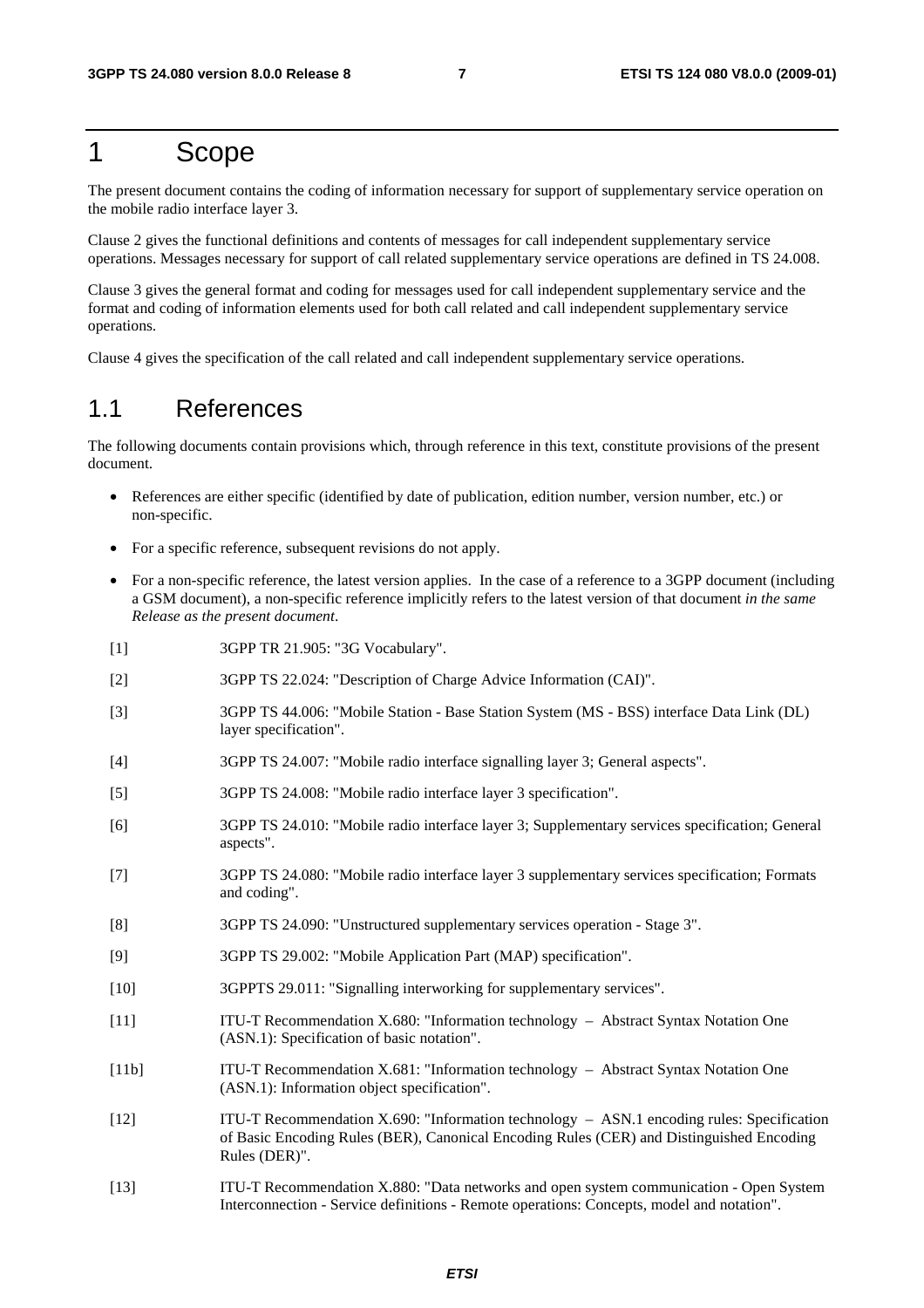[14] 3GPP TS 49.031: "Location Services (LCS); Base Station Application Part LCS Extension (BSSAP-LE)".

### 1.2 Abbreviations

Abbreviations used in the present document are listed in TR 21.905.

### 2 Message functional definitions and contents

### 2.1 General

This clause defines the structure of the messages of the layer 3 protocol defined in TS 24.080. These messages are standard L3 messages as defined in TS 24.007.

Each definition includes:

- a) a brief description of the message;
- b) a table listing the information elements in the order of their appearance in the message. In a sequence of consecutive IEs with half octet length, the first IE occupies bits 1 to 4 of octet N, the second bits 5 to 8 of octet N, the third bits 1 to 4 of octet N+1 etc..

For each IE the table indicates:

- 1) the information element identifier, in hexadecimal notation, if the IE has format T, TV or TLV. If the IEI has half octet length, it is specified by a notation representing the IEI as a hexadecimal digit followed by a "-" (example: B-);
- 2) the name of the IE (which gives an idea of the semantics of the element), which is used in this and other specifications as a reference to the IE within the message;
- 3) the name of the type of the IE (which indicates the coding of the value part of the IE), and a reference to a description of the value part of the IE;
- 4) the presence requirement indication (M, C or O) for the IE, as defined in TS 24.007;
- 5) the format of the IE (T, V, TV, LV, TLV) as defined in TS 24.007;
- 6) the length of the IE (or permissible range of lengths), in octets, in the message, where "?" means that the maximum length of the IE is only constrained by the link layer protocol, and in the case of the facility IE by possible further considerations specified in TS 24.010. This indication is non-normative.
- c) Subclauses specifying conditions for IEs with presence requirement C or O in the relevant message. Together with other conditions specified in TS 24.080, TS 24.010 or TS 24.08x and 24.09x-series this defines when the IE shall be included or not, what non-presence of such IEs means, and (for IEs with presence requirement C) the static conditions for presence and/or non-presence of the IEs (see TS 24.007).

### 2.2 Messages for supplementary services control

Table 2.1 summarizes the messages for call independent supplementary services control (see TS 24.010 for a detailed description of call independent supplementary service messages).

| Table 2.1: Messages for call independent supplementary service control |  |  |  |
|------------------------------------------------------------------------|--|--|--|
|------------------------------------------------------------------------|--|--|--|

| Messages for supplementary service control | Reference |
|--------------------------------------------|-----------|
| <b>FACILITY</b>                            | 2.3       |
| <b>REGISTER</b>                            | 2.4       |
| RELEASE COMPLETE                           | 2.5       |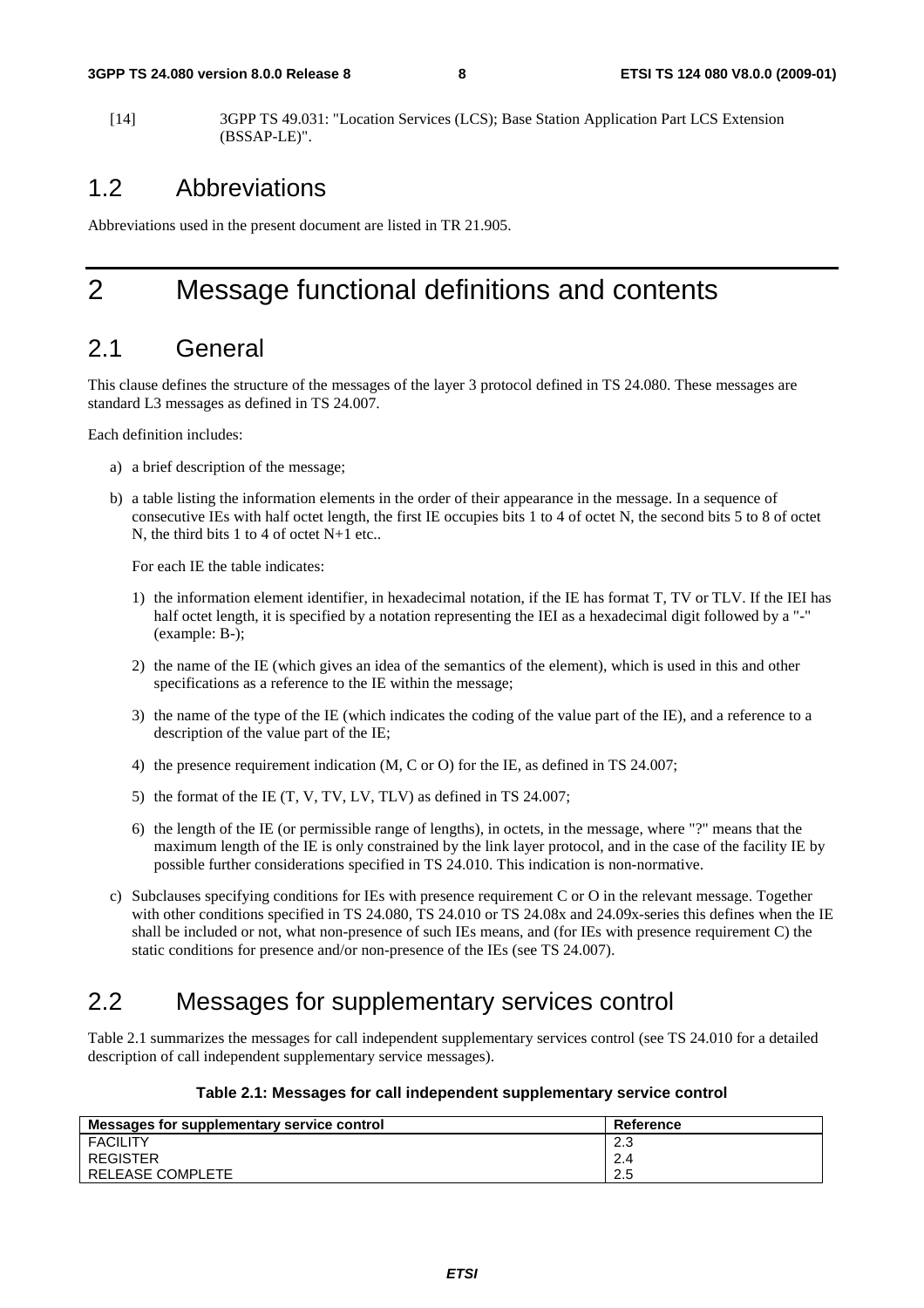### 2.3 Facility

This message is sent by the mobile station or the network to request or acknowledge a supplementary service. It is used when information is to be conveyed and the transaction already exists, but is not to be released. The supplementary service to be invoked, and its associated parameters, are specified in the Facility information element (see table 2.2).

| IEI | Information element                             | <b>Type / Reference</b>       | <b>Presence</b> | Format | Length  |
|-----|-------------------------------------------------|-------------------------------|-----------------|--------|---------|
|     | Supplementary service<br>protocol discriminator | Protocol discriminator<br>3.2 | М               |        | 1/2     |
|     | Transaction identifier                          | Transaction identifier<br>3.3 | M               |        | 1/2     |
|     | Facility<br>message type                        | Message type<br>3.4           | м               |        |         |
|     | Facility                                        | Facility<br>3.6               | М               | LV     | $2 - ?$ |

|  |  |  |  | Table 2.2: FACILITY message content |  |
|--|--|--|--|-------------------------------------|--|
|--|--|--|--|-------------------------------------|--|

### 2.4 Register

### 2.4.1 Register (network to MS direction)

This message is sent by the network to the mobile station to assign a new transaction identifier for call independent supplementary service control and to request or acknowledge a supplementary service (see table 2.3).

| IEI | Information element      | <b>Type / Reference</b>       | <b>Presence</b> | Format     | Length  |
|-----|--------------------------|-------------------------------|-----------------|------------|---------|
|     | Supplementary service    | Protocol discriminator        | M               |            | 1/2     |
|     | protocol discriminator   | 3.2                           |                 |            |         |
|     | Transaction identifier   | Transaction identifier<br>3.3 | М               |            | 1/2     |
|     | Register<br>message type | Message type<br>3.4           | М               |            |         |
| 1C  | Facility                 | Facility<br>3.6               | M               | <b>TLV</b> | $2 - ?$ |

**Table 2.3: REGISTER message content (network to MS direction)** 

### 2.4.2 Register (MS to network direction)

This message is sent by the mobile station to the network to assign a new transaction identifier for call independent supplementary service control and to request or acknowledge a supplementary service (see table 2.4).

| Table 2.4: REGISTER message content (MS to network direction) |  |
|---------------------------------------------------------------|--|
|---------------------------------------------------------------|--|

| IEI | <b>Information element</b> | Type / Reference                     | <b>Presence</b> | Format     | Length  |
|-----|----------------------------|--------------------------------------|-----------------|------------|---------|
|     | Supplementary service      | Protocol discriminator               | м               |            | 1/2     |
|     | protocol discriminator     | 3.2                                  |                 |            |         |
|     | Transaction identifier     | <b>Transaction identifier</b><br>3.3 | м               |            | 1/2     |
|     | Register                   | Message type                         | м               |            |         |
|     | message type               | 3.4                                  |                 |            |         |
| 1C  | Facility                   | Facility                             | М               | <b>TLV</b> | $2 - ?$ |
|     |                            | 3.6                                  |                 |            |         |
| 7F  | <b>SS</b> version          | SS version indicator                 |                 | <b>TLV</b> |         |
|     |                            | 3.7.2                                |                 |            |         |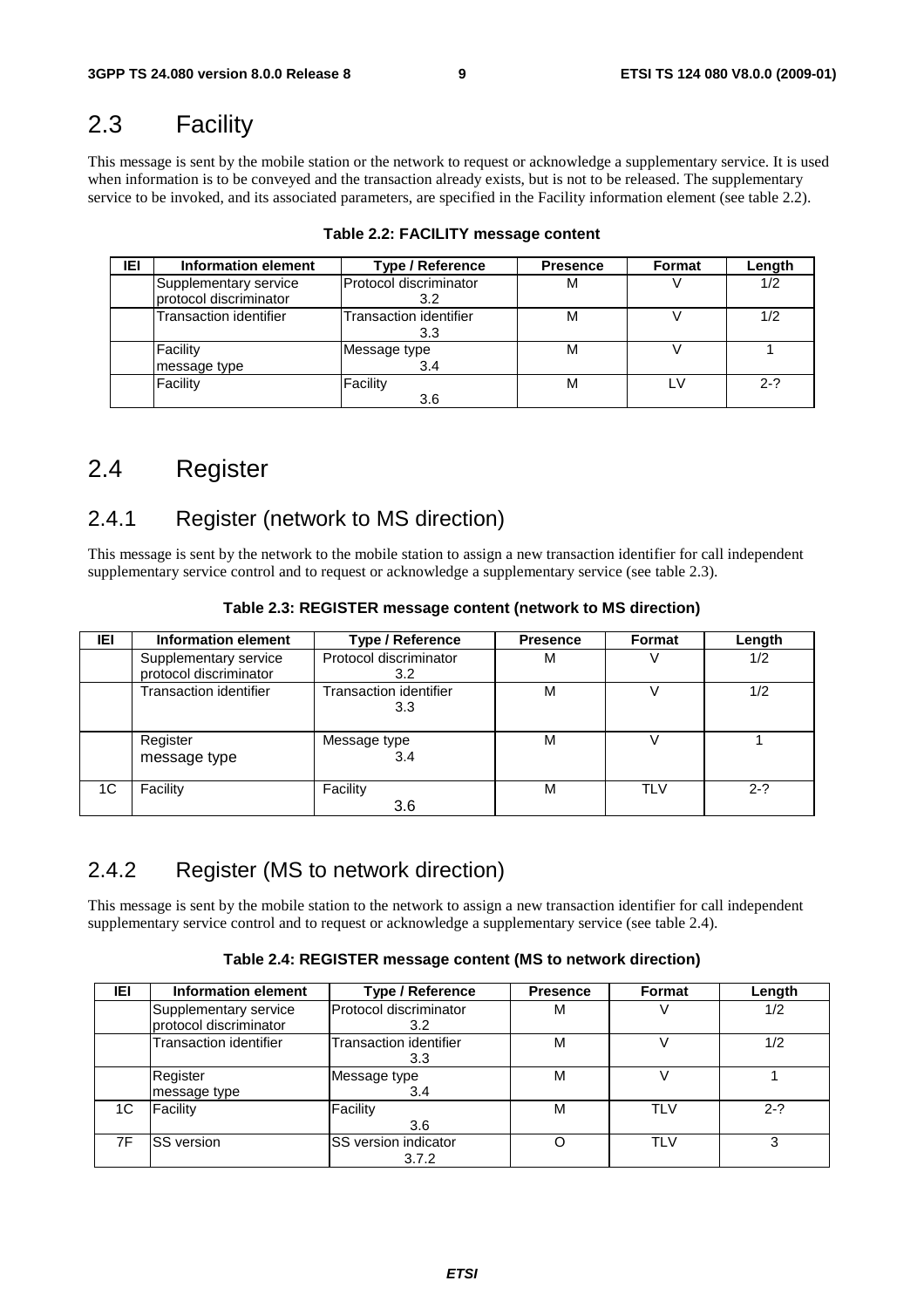#### 2.4.2.1 SS version

This information element shall be included if the supplementary service operation being invoked is implemented according to the phase 2 or higher protocol version.

### 2.5 Release complete

This message is sent by the mobile station or the network to release a transaction used for call independent supplementary service control. It may also request or acknowledge a supplementary service (see table 2.5).

| IEI | Information element                             | <b>Type / Reference</b>       | <b>Presence</b> | <b>Format</b> | Length   |
|-----|-------------------------------------------------|-------------------------------|-----------------|---------------|----------|
|     | Supplementary service<br>protocol discriminator | Protocol discriminator<br>3.2 | м               |               | 1/2      |
|     | Transaction identifier                          | Transaction identifier<br>3.3 | м               |               | 1/2      |
|     | <b>Release Complete</b><br>message type         | Message type<br>3.4           | м               |               |          |
| 08  | Cause                                           | Cause<br>TS 24.008            |                 | <b>TLV</b>    | $4 - 32$ |
| 1C  | Facility                                        | Facility<br>3.6               |                 | <b>TLV</b>    | $2-?$    |

#### **Table 2.5: RELEASE COMPLETE message content**

#### 2.5.1 Cause

This information element shall be included when the functional handling of the Cause IE is specified in the service description or TS 29.011. If the functional handling of the Cause IE is not specified, the receiving entity may ignore the IE.

#### 2.5.2 Facility

This information element shall be included as required by the service description and the procedures defined in TS 24.010.

### 3 General message format and information elements coding

The figures and text in this clause describe message contents. Within each octet, the bit designated "bit 1" is transmitted first, followed by bits 2, 3, 4, etc. Similarly, the octet shown at the top of each figure is sent first.

### 3.1 Overview

Within the layer 3 protocol defined in TS 24.080, every message is a standard L3 message as defined in TS 24.007. This means that the message consists of the following parts:

- a) protocol discriminator;
- b) transaction identifier;
- c) message type;
- d) other information elements, as required.

Unless specified otherwise, a particular information element may be present only once in a given message.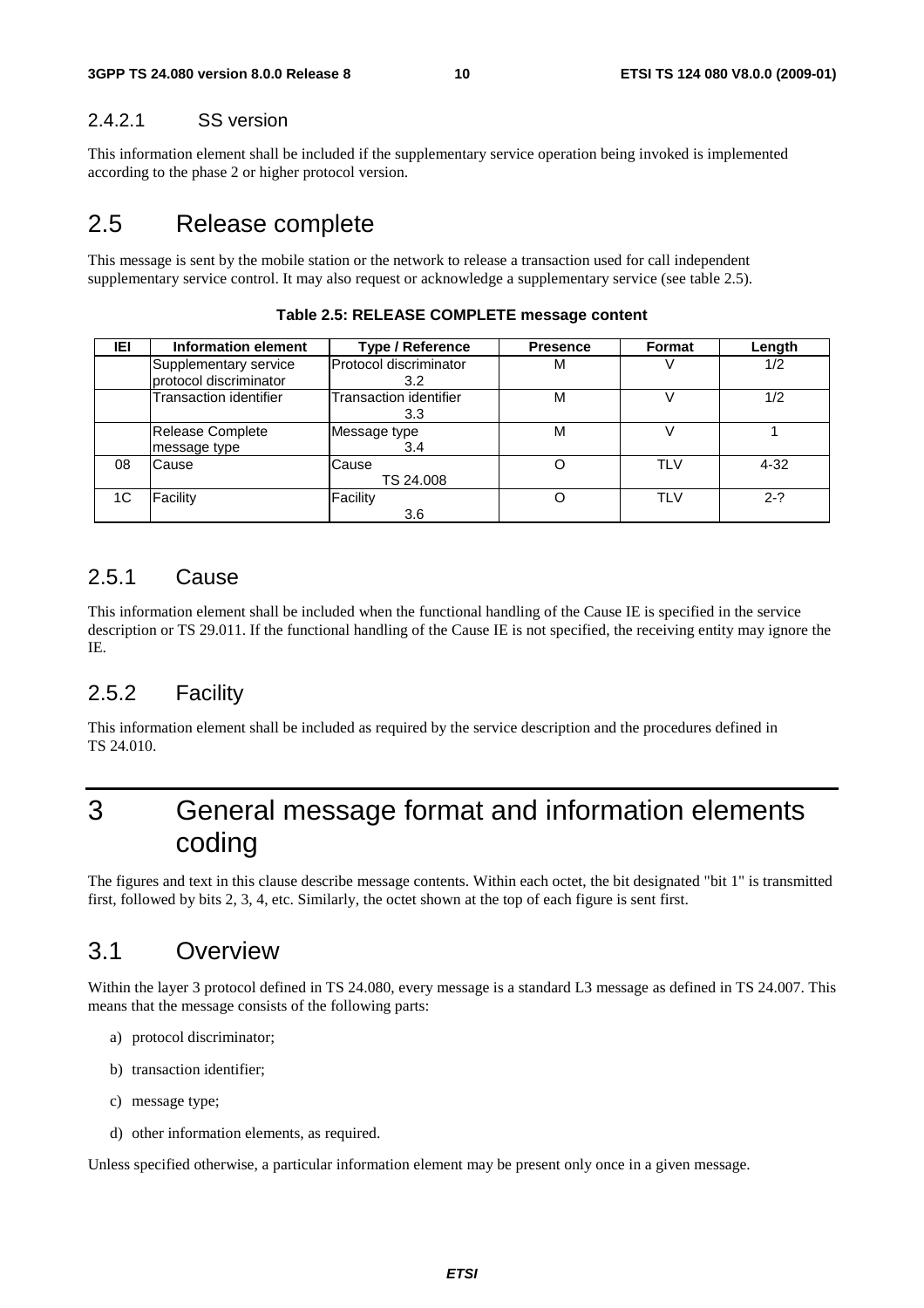#### **3GPP TS 24.080 version 8.0.0 Release 8 11 ETSI TS 124 080 V8.0.0 (2009-01)**

When a field extends over more than one octet, the order of bit values progressively decreases as the octet number increases. The least significant bit of the field is represented by the lowest numbered bit of the highest numbered octet of the field.

### 3.2 Protocol discriminator

The Protocol Discriminator (PD) and its use are defined in TS 24.007. TS 24.080 defines the protocols relating to the PD values:

1 0 1 1 supplementary services (call independent).

### 3.3 Transaction identifier

For general rules, format and coding of transaction identifier values, see TS 24.008.

### 3.4 Message type

The message type IE and its use are defined in TS 24.007. Table 3.1 defines the value part of the message type IE used in the supplementary service protocol.

|               | 6 | -5 | I 4. | 3 I |         | <b>Message types</b>         |
|---------------|---|----|------|-----|---------|------------------------------|
| $x \times 10$ |   |    |      |     |         | Clearing messages:           |
|               |   |    |      |     | 1 0 1 0 | - RELEASE COMPLETE           |
| x x 1 1       |   |    |      |     |         | Miscellaneous message group: |
|               |   |    |      |     | 1 0 1 0 | - FACILITY                   |
|               |   |    |      |     | 0 1 1   | - REGISTER                   |
|               |   |    |      |     |         |                              |

For messages transmitted via CS domain the following applies:

- When the radio connection started with a core network node of earlier than R99, bit 8 shall be set to 0 and bit 7 is reserved for the send sequence number in messages sent from the mobile station. In messages sent from the network, bits 7 and 8 are coded with a "0". See 3GPP TS 24.007 [4].
- When the radio connection started with a core network node of R'99 or later, bits 7 and 8 are reserved for the send sequence number in messages sent from the mobile station. In messages sent from the network, bits 7 and 8 are coded with a "0". See 3GPP TS 24.007 [4].

For messages transmitted via PS domain the following applies:

No sequence number shall be used. Bits 7 and 8 shall be coded with a "0". See 3GPP TS 24.007 [4]. If a sequence number is received on the network side it shall be ignored.

### 3.5 Other information elements

These information elements are coded according to the general coding rules as defined in TS 24.008.

Table 3.2 contains the code-points allocated to the information elements used in messages defined in this specification. All IEs are defined in TS 24.008, but the content of the Facility and SS version indicator IEs are defined within this specification.

#### **Table 3.2: Information elements specific to call independent supplementary service control**

| 87654321 | <b>IReference</b> |
|----------|-------------------|
|          | $ $ (IE content)  |
|          |                   |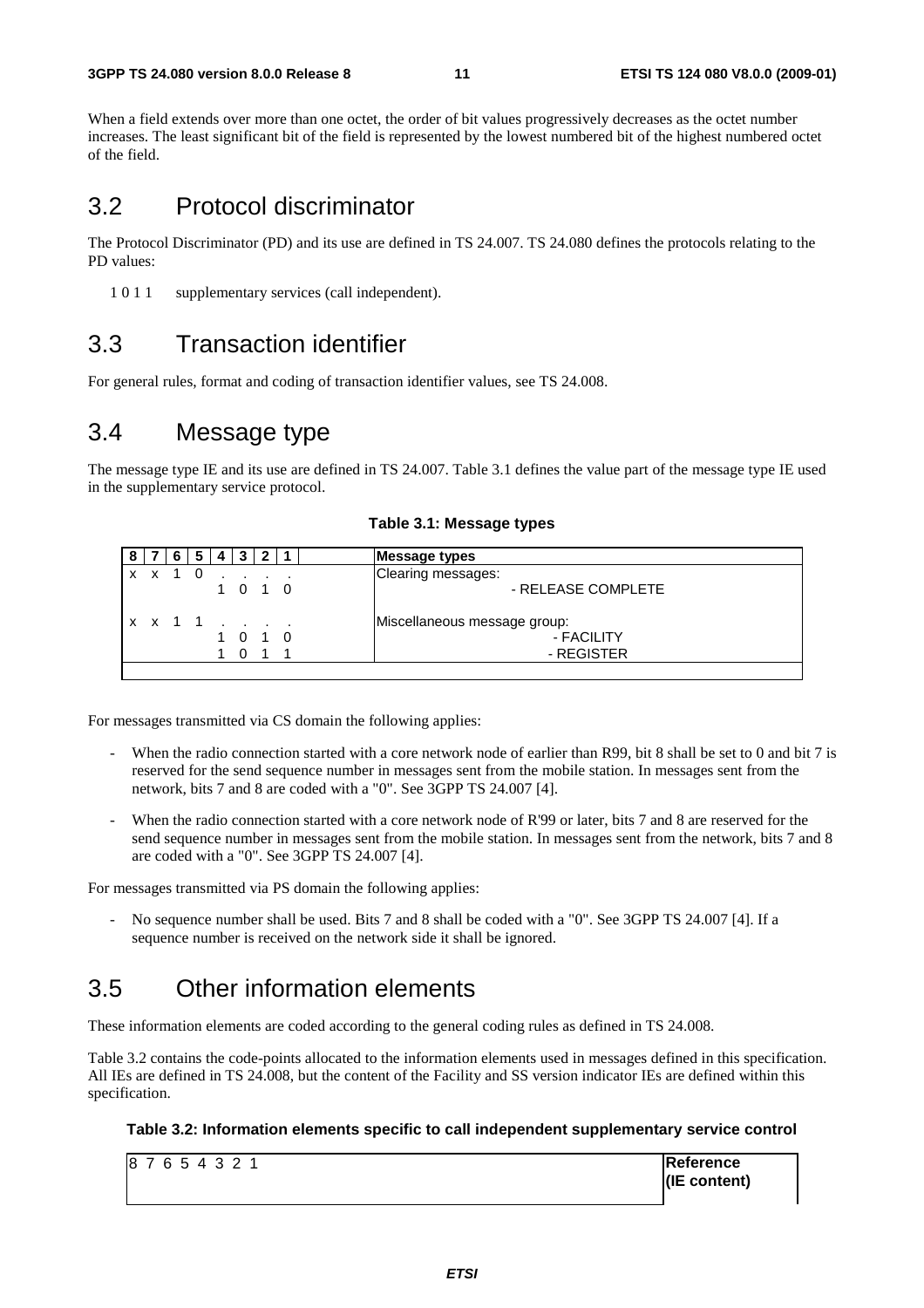| 10<br>and a state of the state of the | Type 3 and 4 information elements |                  |
|---------------------------------------|-----------------------------------|------------------|
| 0001000                               | Cause                             | <b>TS 24.008</b> |
| 0011100                               | Facility                          | 3.6              |
| 1 1 1 1 1 1 1                         | SS version indicator              | 3.8.2            |

### 3.6 Facility information element

The purpose of the Facility information element is to indicate the invocation and operation of supplementary services, identified by the corresponding operation code within the Facility information element.

The Facility information element is coded as shown in figure 3.1 and tables 3.3 to 3.17.

The Facility is a type 4 information element with no upper length limit except that given by the maximum number of octets in a L3 message, see 3GPP TS 44.006.

|                                                                                                | 6 | 5 |  |  |  |  |         |  |
|------------------------------------------------------------------------------------------------|---|---|--|--|--|--|---------|--|
|                                                                                                |   |   |  |  |  |  | octet 1 |  |
| <b>Facility IEI</b>                                                                            |   |   |  |  |  |  |         |  |
| Length of Facility contents<br>octet 2                                                         |   |   |  |  |  |  |         |  |
| Component(s) (note)<br>octet 3 etc.                                                            |   |   |  |  |  |  |         |  |
| NOTE:<br>One or more components may be included depending<br>on specific service requirements. |   |   |  |  |  |  |         |  |

#### **Figure 3.1: Facility information element**

#### 3.6.1 Component (octet 3 etc.)

This subclause provides the formats and encoding of components in the Facility information element. Formats and encoding methods make use of and is a subset of ITU-T Rec. Q.773 (Transaction Capabilities formats and Encoding) and T/S 43/BB. The used part of ITU-T Rec. Q.773 respectively T/S 43/BB is almost the same as the Component Portion of TC messages. The only difference is that returnResultNotLast is not used.

This subclause is further based on:

- ITU-T Rec. X.680 (Abstract Syntax Notation One (ASN.1): Specification of Basic Notation);
- ITU-T Rec. X.690 (Specification of Basic Encoding Rules (BER), Canonical Encoding Rules (CER) and Distinguished Encoding Rules (DER));

and is consistent with these ITU-T Recommendations.

The parameters in tables 3.3 to 3.6 may be one of the following:

- a Sequence of Parameters;
- a Set of Parameters;
- a specific Parameter with its own tag (i.e. not part of a Sequence or Set);
- nothing at all (i.e. absent).
- NOTE: Concerning the general rules for encoding (structure of encoding, identifier octets, length octets, etc.) see ITU-T Rec. X.690. For these general rules the same exceptions apply as stated in TS 29.002. This holds also for tables 3.3 to 3.6.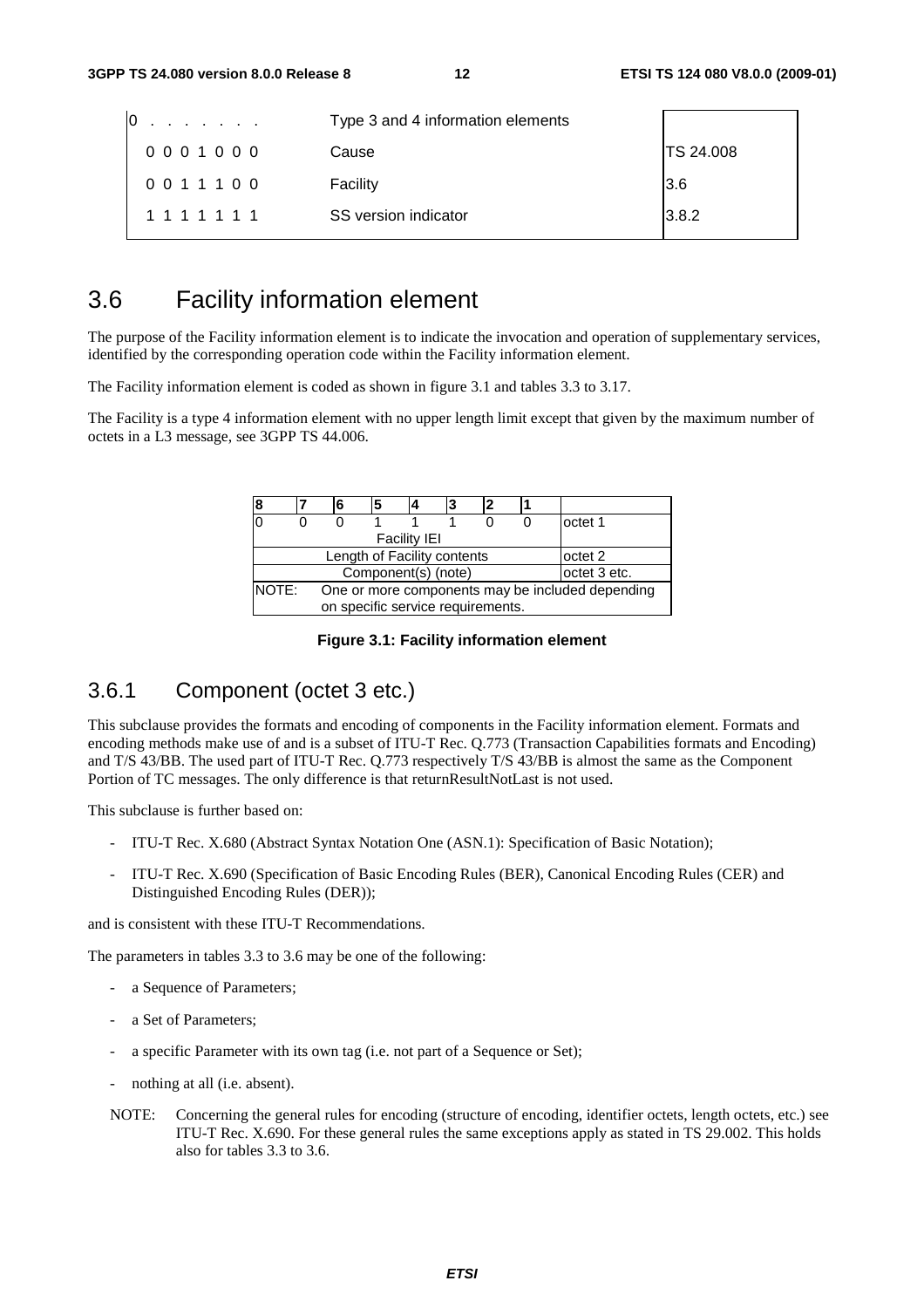| Invoke component      | Reference | <b>Mandatory indication</b> |
|-----------------------|-----------|-----------------------------|
| Component type tag    | 3.6.2     | м                           |
| Component length      | X.690     |                             |
| Invoke ID tag         | 3.6.3     |                             |
| Invoke ID length      | X.690     | M                           |
| Invoke ID             | 3.6.3     |                             |
| Linked ID tag         | 3.6.3     |                             |
| Linked ID length      | X.690     | Ω                           |
| Linked ID             | 3.6.3     |                             |
| Operation Code tag    | 3.6.4     |                             |
| Operation Code length | X.690     | M                           |
| <b>Operation Code</b> | 3.6.4     |                             |
| Parameters            | 4         | O                           |

#### **Table 3.3: Invoke component**

#### **Table 3.4: Return Result component**

| <b>Return Result component</b>                                                   | Reference | <b>Mandatory indication</b> |  |
|----------------------------------------------------------------------------------|-----------|-----------------------------|--|
| Component type tag                                                               | 3.6.2     | м                           |  |
| Component length                                                                 | X.690     |                             |  |
| Invoke ID tag                                                                    | 3.6.3     |                             |  |
| Invoke ID length                                                                 | X.690     | M                           |  |
| Invoke ID                                                                        | 3.6.3     |                             |  |
| Sequence tag                                                                     | 3.6.5     | $O$ (note)                  |  |
| Sequence length                                                                  | X.690     |                             |  |
| Operation Code tag                                                               | 3.6.4     |                             |  |
| Operation Code length                                                            | X.690     | $O$ (note)                  |  |
| Operation Code                                                                   | 3.6.4     |                             |  |
| Parameters                                                                       | 4         | $O$ (note)                  |  |
| NOTE:<br>Omitted if the Return Result component does not include any parameters. |           |                             |  |

#### **Table 3.5: Return Error component**

| <b>Return Error component</b> | Reference | <b>Mandatory indication</b> |
|-------------------------------|-----------|-----------------------------|
| Component type tag            | 3.6.2     | м                           |
| Component length              | X.690     |                             |
| Invoke ID tag                 | 3.6.3     |                             |
| Invoke ID length              | X.690     | M                           |
| Invoke ID                     | 3.6.3     |                             |
| Error Code tag                | 3.6.6     |                             |
| Error Code length             | X.690     | M                           |
| <b>Error Code</b>             | 3.6.6     |                             |
| Parameters                    | 4         |                             |

#### **Table 3.6: Reject component**

| <b>Reject component</b>                                                                                  | <b>Reference</b> | <b>Mandatory indication</b> |
|----------------------------------------------------------------------------------------------------------|------------------|-----------------------------|
| Component type tag                                                                                       | 3.6.2            | м                           |
| Component length                                                                                         | X.690            |                             |
| Invoke ID tag (note)                                                                                     | 3.6.3            |                             |
| Invoke ID length                                                                                         | X.690            | М                           |
| Invoke ID                                                                                                | 3.6.3            |                             |
| Problem Code tag                                                                                         | 3.6.7            |                             |
| Problem Code length                                                                                      | X.690            | М                           |
| <b>Problem Code</b>                                                                                      | 3.6.7            |                             |
| INOTE:<br>If the Invoke ID is not available, Universal Null (table 3.9) with length $= 0$ shall be used. |                  |                             |

### 3.6.2 Component type tag

The Component type tag is coded context-specific, constructor as indicated in table 3.7.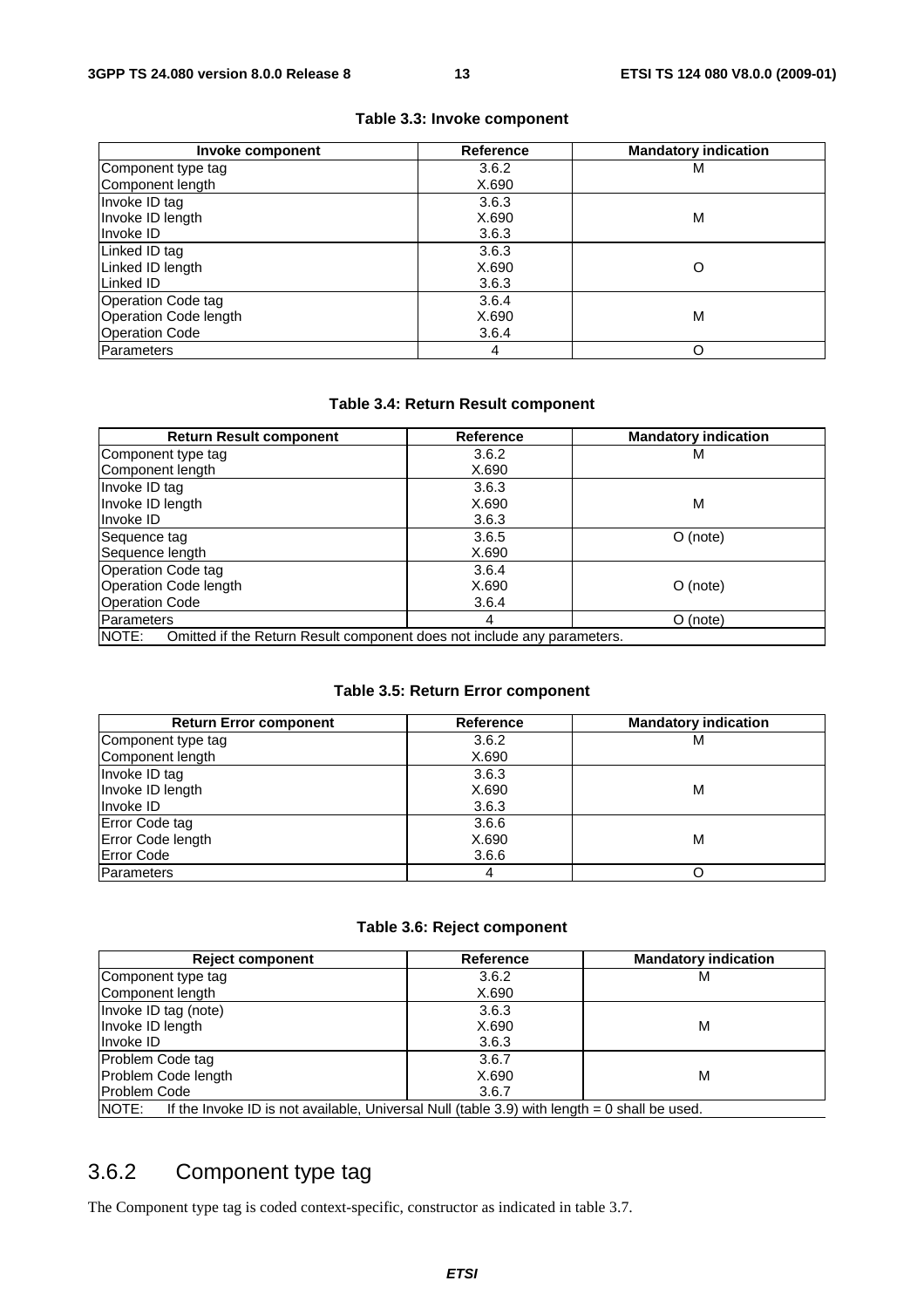| Component type tag   | 87654321 |
|----------------------|----------|
| Invoke               | 10100001 |
| <b>Return Result</b> | 10100010 |
| <b>Return Error</b>  | 10100011 |
| Reject               | 10100100 |

#### **Table 3.7: Coding of Component type tag**

### 3.6.3 Component ID tag

The term Component ID refers to the Invoke ID or the Linked ID. The Component ID tag is coded as shown in table 3.8.

#### **Table 3.8: Coding of Component ID tag**

| Component ID tag                                                                                                    | 87654321 |  |  |  |
|---------------------------------------------------------------------------------------------------------------------|----------|--|--|--|
| Invoke ID                                                                                                           | 00000010 |  |  |  |
| Linked ID (note)                                                                                                    | 10000000 |  |  |  |
| NOTE:<br>This tag differs from the Invoke ID tag, which is coded as a Universal INTEGER, in order to distinguish it |          |  |  |  |
| from the following tag (Operation Code) which is also coded as a Universal INTEGER.                                 |          |  |  |  |

The length of a Component ID is 1 octet.

An Invoke Component has one or two Component IDs: an Invoke ID, and if it is desired to associate the Invoke with a previous Invoke, then the Linked ID is provided in addition to the Invoke ID.

Return Result and Return Error Components have one Component ID, called an Invoke ID which is the reflection of the Invoke ID of the Invoke Component to which they are responding.

The Reject Component uses as its Invoke ID, the Invoke ID in the Component being rejected. If this ID is unavailable (e.g. due to mutilation of the message not detected by lower layers), then the Invoke ID tag is replaced with a universal NULL tag as shown in table 3.9. Universal NULL has always length  $= 0$ .

Any kind of component, except a reject component, may be rejected.

#### **Table 3.9: Coding of NULL tag**

|               | __<br>$\sim$<br>$\sim$ $\sim$<br>$\mathbf{a}$<br>u |
|---------------|----------------------------------------------------|
| NULL tag<br>. | u                                                  |

If an Invoke containing both Invoke and Linked IDs is being rejected, only the Invoke ID is used in the Reject Component.

#### 3.6.4 Operation Code

Each Operation is assigned an Operation Code to identify it. An Operation Code follows an Operation Code tag and Operation Code length. The Operation Code tag is coded as shown in table 3.10.

#### **Table 3.10: Coding of Operation Code tag**

|                                                         | -<br>-<br>. .<br>u |
|---------------------------------------------------------|--------------------|
| $\sim$<br>tag<br>Doeration<br>`วde .<br>.,<br>~,<br>$-$ | u<br>. .           |

The Operation Codes for the different Operations are defined in subclause 4.5.

#### 3.6.5 Sequence and Set tags

When there is more than one parameter in a Component (applicable to all Component types), they follow the Sequence or Set tag, which are coded universal, constructor as shown in table 3.11.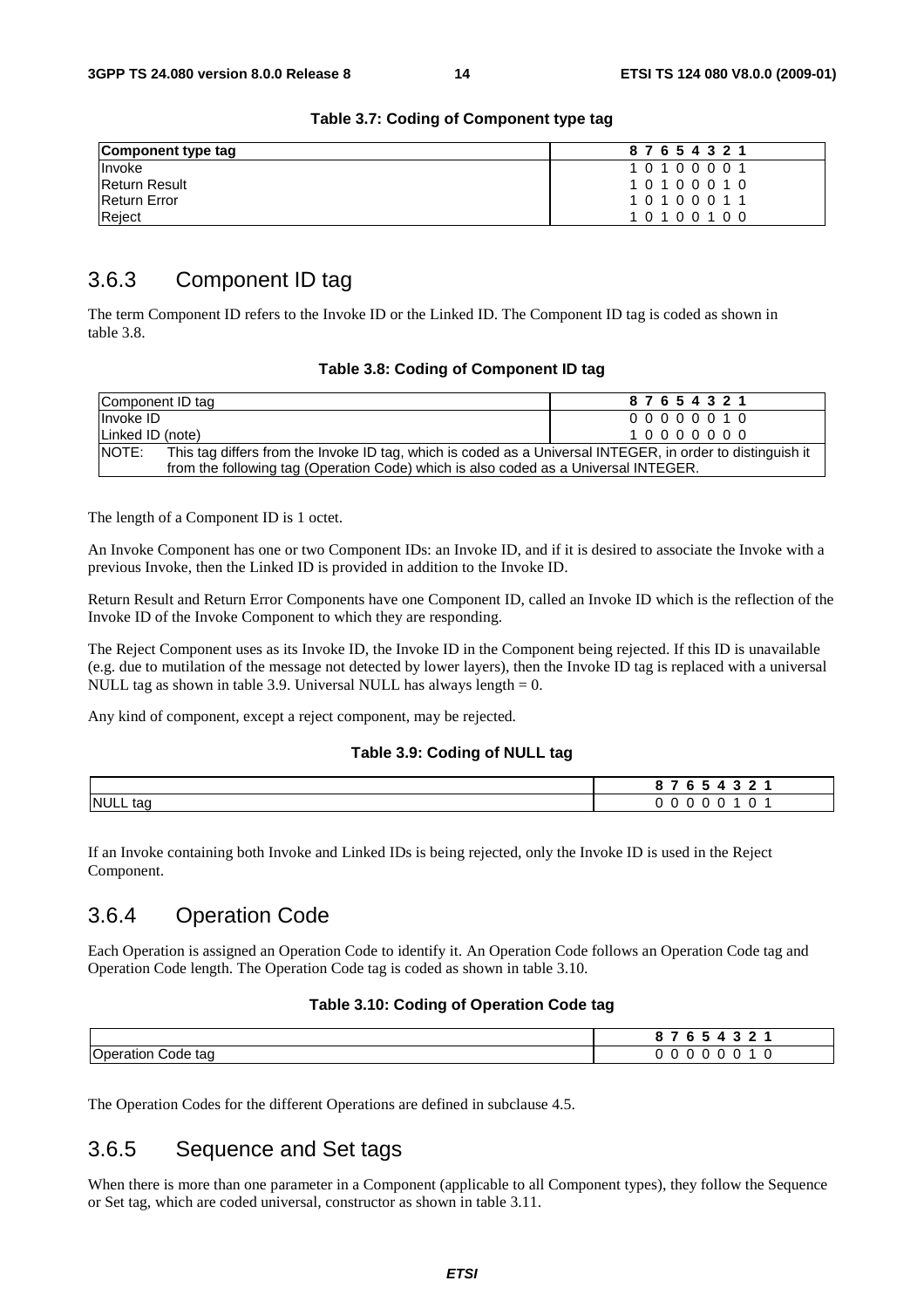#### **Table 3.11: Coding of Sequence and set tags**

| Sequence and set tags | $\sim$<br>ີ<br>-6 |
|-----------------------|-------------------|
| Sequence tag          |                   |
| Set tag               |                   |

#### 3.6.6 Error Code

Each Error is assigned a value (Error Code) to identify it.

An Error Code follows an Error Code tag and Error Code length. The Error Code tag is coded as shown in table 3.12.

#### **Table 3.12: Coding of Error Code tag**

|                            | $\mathbf{r}$<br>- - |
|----------------------------|---------------------|
| Error C<br>Code tag<br>. . | U J<br>. u<br>ື     |

The Error Codes for the different Errors are defined in subclause 4.5.

#### 3.6.7 Problem Code

The Problem Code consists of one of the four elements: General Problem, Invoke Problem, Return Result Problem or Return Error Problem. The tags for these elements are coded as shown in table 3.13.

#### **Table 3.13: Coding of Problem tags**

| <b>Problem tags</b>       | 87654321 |
|---------------------------|----------|
| General Problem tag       | 10000000 |
| Invoke Problem tag        | 10000001 |
| Return Result Problem tag | 10000010 |
| Return Error Problem tag  | 10000011 |

The Problem Codes for the different Problems are shown in tables 3.14 to 3.17.

#### **Table 3.14: Coding of General Problem Codes**

| <b>General Problem Codes</b>      | 87654321 |
|-----------------------------------|----------|
| Unrecognized Component            | 00000000 |
| Mistyped Component                | 00000001 |
| <b>Badly Structured Component</b> | 00000010 |

#### **Table 3.15: Coding of Invoke Problem Codes**

| <b>Invoke Problem Codes</b> | 87654321 |
|-----------------------------|----------|
| Duplicate Invoke ID         | 00000000 |
| Unrecognized Operation      | 00000001 |
| Mistyped Parameter          | 00000010 |
| Resource Limitation         | 00000011 |
| Initiating Release          | 00000100 |
| Unrecognized Linked ID      | 00000101 |
| Linked Response Unexpected  | 00000110 |
| Unexpected Linked Operation | 00000111 |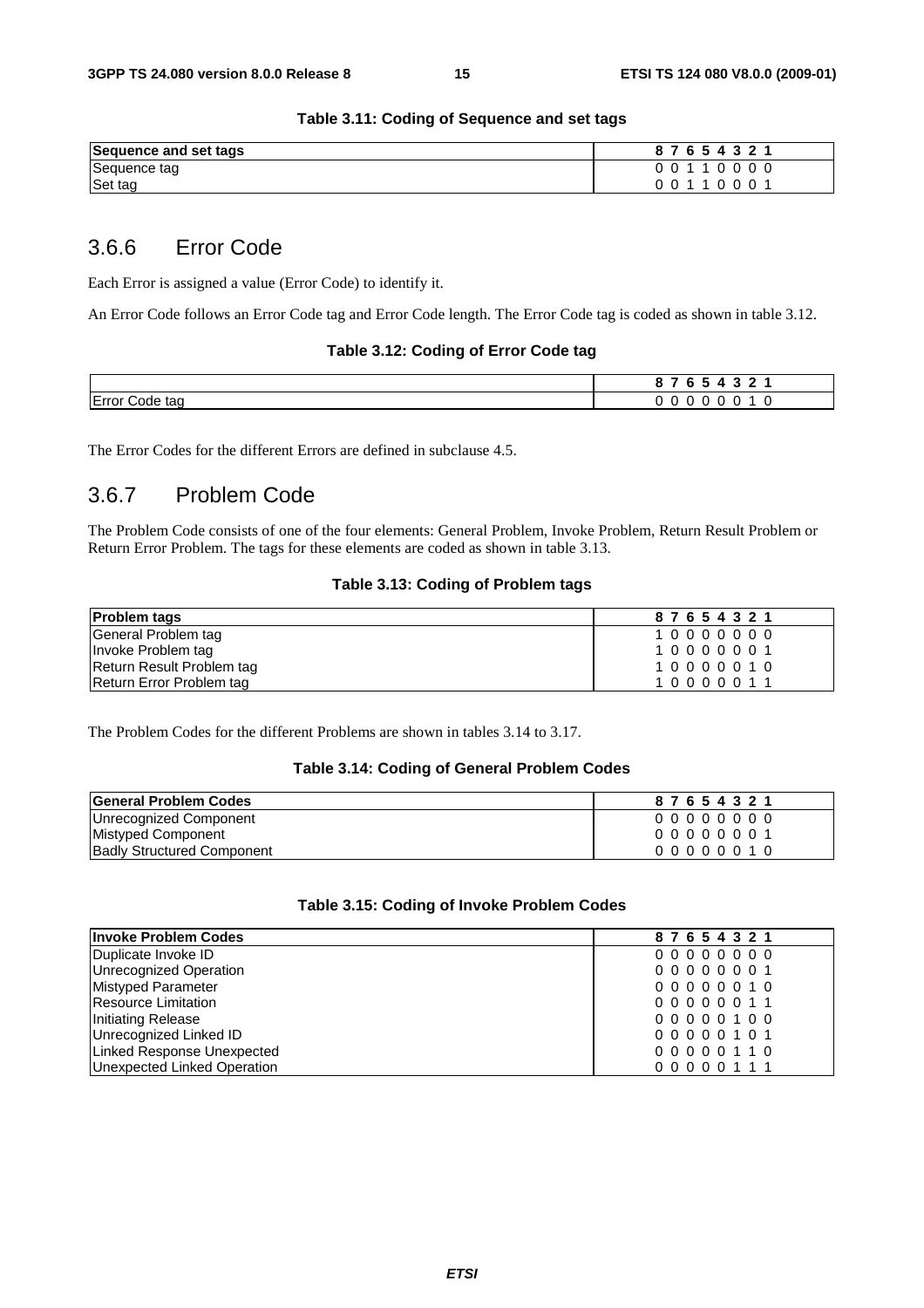| <b>Return Result Problem Codes</b> | 87654321 |
|------------------------------------|----------|
| Unrecognized Invoke ID             | 00000000 |
| Return Result Unexpected           | 00000001 |
| Mistyped Parameter                 | 00000010 |

#### **Table 3.16: Coding of Return Result Problem Codes**

#### **Table 3.17: Coding of Return Error Problem Codes**

| <b>Return Error Problem Codes</b> | 87654321 |
|-----------------------------------|----------|
| Unrecognized Invoke ID            | 00000000 |
| Return Error Unexpected           | 00000001 |
| Unrecognized Error                | 00000010 |
| <b>Unexpected Error</b>           | 00000011 |
| Mistyped Parameter                | 00000100 |

### 3.7 Version handling for supplementary services

#### 3.7.1 Supplementary service screening indicator

The purpose of the supplementary service screening indicator is to allow the network to asses the capabilities of the MS in advance of a network initiated SS activity. The SS screening indicator is sent in the mobile station classmark 2 as defined in TS 24.008. The handling of the SS screening indicator is described in TS 24.010.

| $-1$<br>זו | __<br>- | $- - -$<br>--<br>$\cdot$<br>псаю.<br>"<br> | 'n<br>$\cdots$ |  |
|------------|---------|--------------------------------------------|----------------|--|

NOTE: Values not relevant to supplementary services.

#### **Figure 3.2: Coding of SS screening indicator in mobile station classmark 2**

#### **Table 3.18: Coding of SS screening indicator in mobile station classmark 2**

| SS screening indicator in mobile station classmark 2                                                               | 6        | 5 |
|--------------------------------------------------------------------------------------------------------------------|----------|---|
| default value of phase 1                                                                                           | 0        | 0 |
| capability of handling of ellipsis notation and phase 2 error handling (note 1)                                    | $\Omega$ |   |
| for future use (note 2)                                                                                            |          | 0 |
| for future use (note 2)                                                                                            |          |   |
| NOTE 1: Ellipsis notation is described in TS 24.010 and TS 29.002. SS Error handling is<br>described in TS 24.010. |          |   |
| NOTE 2: The network shall interpret these values the same as "01".                                                 |          |   |

### 3.7.2 Supplementary service version indicator

The purpose of the supplementary service version indicator is to allow the network to select the correct version of a protocol for a specific supplementary service. The SS version indicator is included in messages as defined in TS 24.008 and TS 24.080. The coding described in table 3.19 refers to the first octet received in the SS version indicator. Any other octets received shall be ignored. The handling of the SS version indicator is described in TS 24.010.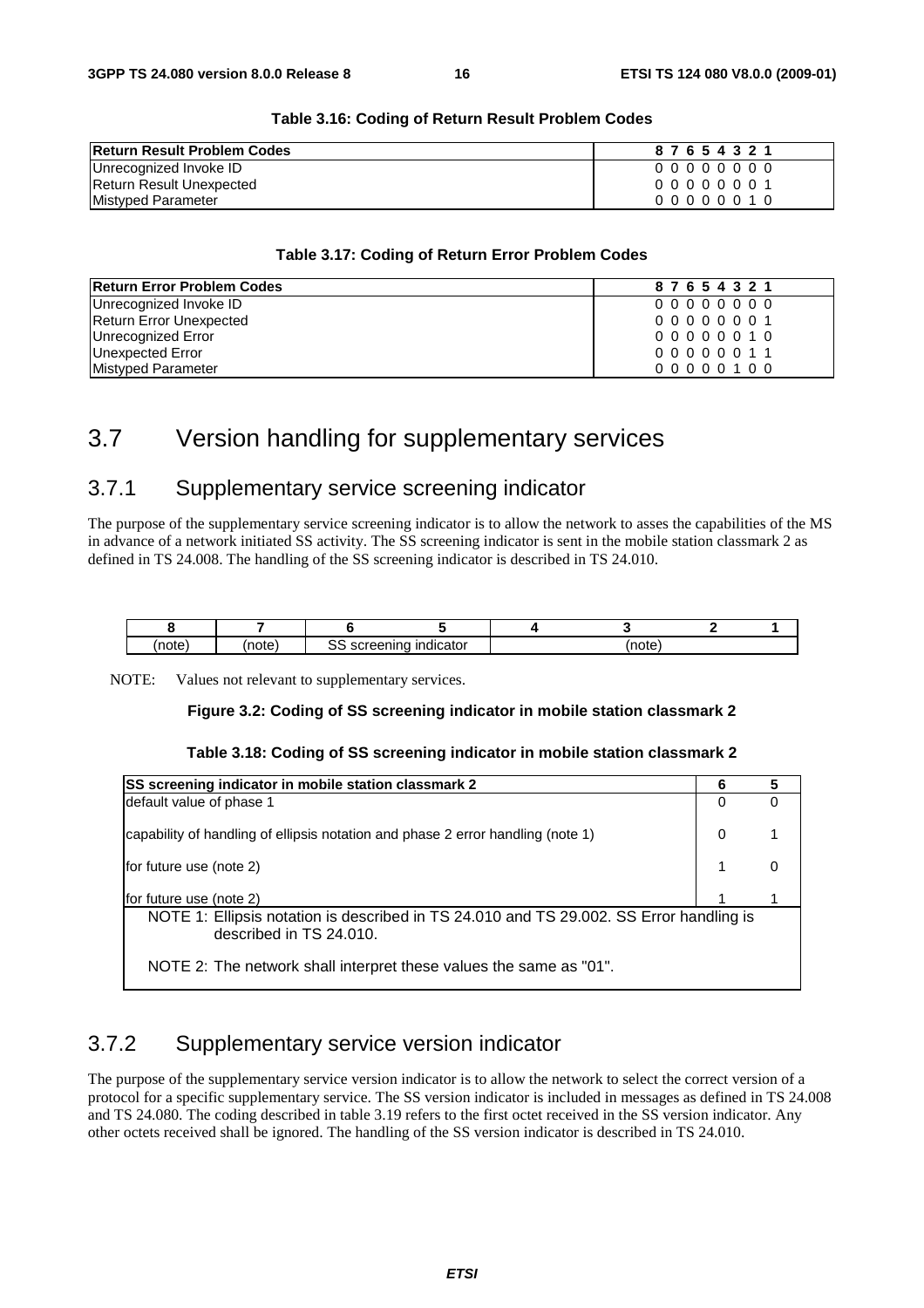| <b>ISS version indicator</b>                                                                                                                                                                                                 |  |  |  |  | 8 7 6 5 4 3 2 1 |  |  |
|------------------------------------------------------------------------------------------------------------------------------------------------------------------------------------------------------------------------------|--|--|--|--|-----------------|--|--|
| phase 2 service, ellipsis notation, and<br>phase 2 error handling is supported (note 1)                                                                                                                                      |  |  |  |  | 00000000        |  |  |
| SS-Protocol version 3 is supported, and<br>phase 2 error handling is supported (note 1)<br>all other values are for future use (note 2)                                                                                      |  |  |  |  | 0 0 0 0 0 0 0 1 |  |  |
| NOTE 1: Ellipsis notation is described in TS 24.010 and TS 29.002. SS Error handling is described in TS 24.010.<br>NOTE 2: The network shall interpret all higher values of the SS version indicator the same as "00000001". |  |  |  |  |                 |  |  |

#### **Table 3.19: Coding of SS version indicator**

### 4 Supplementary services operation specifications

### 4.1 General

This clause specifies the abstract syntax for the Supplementary Service protocol using the Abstract Syntax Notation One (ASN.1), defined in ITU-T Rec. X.680 and X.681.

The mapping of OPERATION and ERROR to components is defined in clause 3 of this specification.

The encoding rules which are applicable to the defined abstract syntax are the Basic Encoding Rules for Abstract Syntax Notation One, defined in ITU-T Rec. X.690 with the same exceptions as stated in TS 29.002. For each Supplementary Service parameter which has to be transferred by a Supplementary Service message, there is a PDU field (an ASN.1 NamedType) whose ASN.1 identifier has the same name as the corresponding parameter, except for the differences required by the ASN.1 notation (blanks between words are removed, the first letter of the first word is lower-case and the first letter of the following words are capitalized (e.g. "bearer service" is mapped to "bearerService"). In addition some words may be abbreviated as follows:

- ms mobile subscriber;
- ss supplementary services;
- cug closed user group.

The ASN.1 data type which follows the words "ARGUMENT", "PARAMETER" or "RESULT" (for information objects of class "OPERATION" and "ERROR") is always optional from a syntactic point of view. However, except specific mention, it has to be considered as mandatory from a semantic point of view. When in an invoke component, a mandatory element is missing in any component or inner data structure, a reject component is returned with the problem code "Mistyped Parameter". When an optional element is missing in an invoke component or in an inner data structure while it is required by the context, an error component is returned; the associated type of error is "DataMissing".

In case an element is defined as mandatory in the protocol description (TS 24.080 including imports from TS 29.002), but is not present according to the service description (stage 1 to stage 3), the ASN.1 protocol description takes precedence over the diagrams in the TS 24.08x and 24.09x-series of technical specifications.

When possible operations and errors are imported from TS 29.002 thereby making the MSC transparent to most of the messages sent to or from the MS.

Timer values for operations which require timers are shown as ASN.1 comments.

 The extension marker "…" shall be used in the same way as described in TS 29.002 and shall be supported on the radio interface by the MS and the network for all operations defined in this specification including those imported from TS 29.002.

### 4.2 Operation types

Table 4.1 summarizes the operations defined for supplementary services in this specification and shows which of these operations are call related and call independent. The terms "call related" and "call independent" are defined in TS 24.010.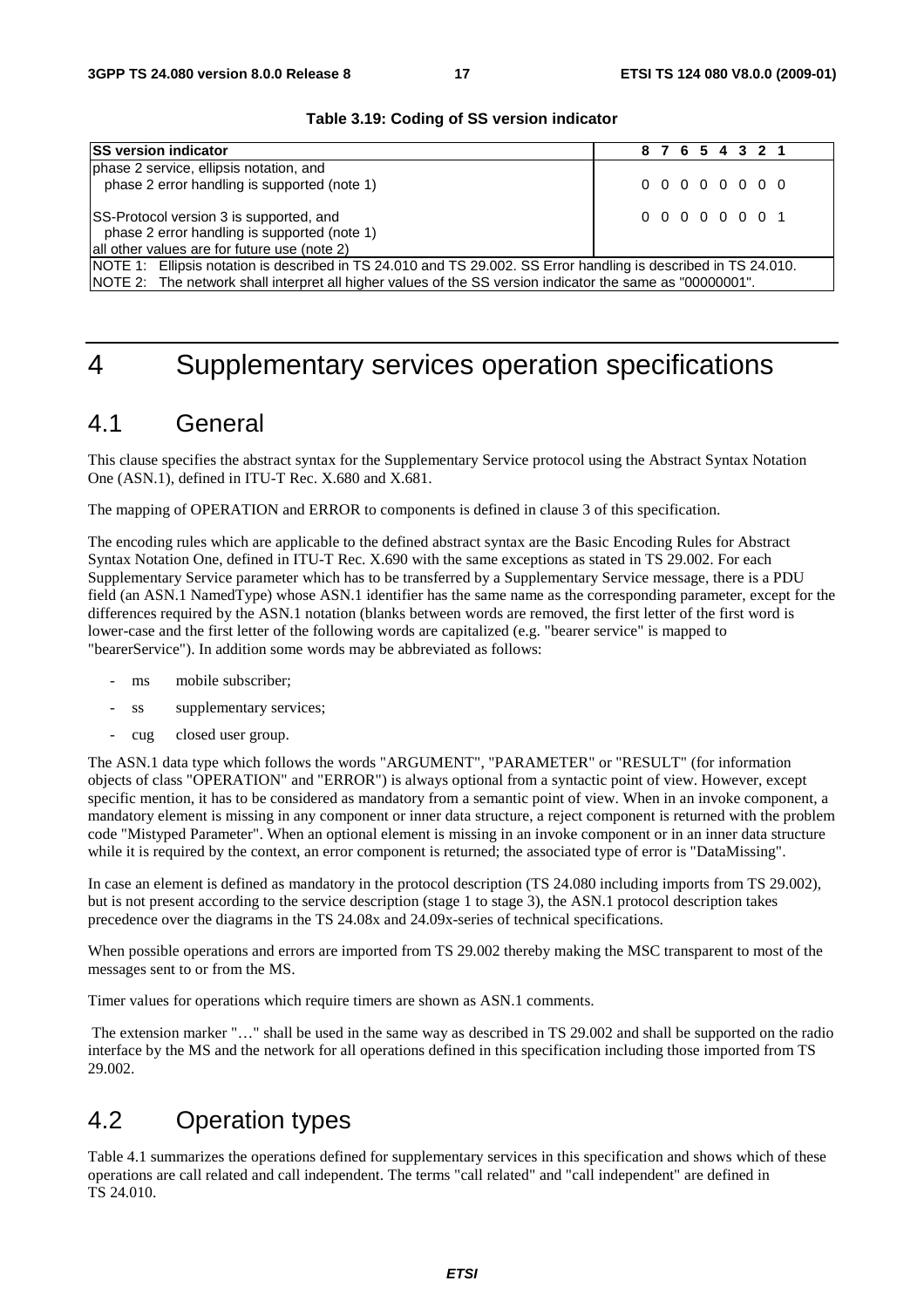| <b>Operation name</b>                                                                           | <b>Call related SS</b> | <b>Call independent SS</b> |  |  |  |
|-------------------------------------------------------------------------------------------------|------------------------|----------------------------|--|--|--|
| registerSS                                                                                      |                        |                            |  |  |  |
| eraseSS                                                                                         |                        | +                          |  |  |  |
| activateSS                                                                                      |                        |                            |  |  |  |
| deactivateSS                                                                                    |                        |                            |  |  |  |
| interrogateSS                                                                                   |                        |                            |  |  |  |
| registerPassword                                                                                |                        |                            |  |  |  |
| getPassword                                                                                     |                        |                            |  |  |  |
| processUnstructuredSS-Data                                                                      |                        |                            |  |  |  |
| forwardCheckSS-Indication                                                                       |                        |                            |  |  |  |
| processUnstructuredSS-Request                                                                   |                        |                            |  |  |  |
| unstructuredSS-Request                                                                          |                        |                            |  |  |  |
| unstructuredSS-Notify                                                                           |                        |                            |  |  |  |
| forwardChargeAdvice                                                                             |                        |                            |  |  |  |
| notifySS                                                                                        |                        |                            |  |  |  |
| forwardCUG-Info                                                                                 | ٠                      |                            |  |  |  |
| buildMPTY                                                                                       | +                      |                            |  |  |  |
| holdMPTY                                                                                        | +                      |                            |  |  |  |
| retrieveMPTY                                                                                    | +                      |                            |  |  |  |
| splitMPTY                                                                                       |                        |                            |  |  |  |
| explicitCT                                                                                      |                        |                            |  |  |  |
| accessRegisterCCEntry                                                                           |                        |                            |  |  |  |
| eraseCCEntry                                                                                    |                        |                            |  |  |  |
| callDeflection                                                                                  | +                      |                            |  |  |  |
| userUserService                                                                                 |                        |                            |  |  |  |
| Ics-LocationNotification                                                                        |                        |                            |  |  |  |
| Ics-MOLR                                                                                        |                        |                            |  |  |  |
| Ics-AreaEventRequest                                                                            |                        |                            |  |  |  |
| Ics-AreaEventReport                                                                             |                        |                            |  |  |  |
| Ics-AreaEventCancellation                                                                       |                        |                            |  |  |  |
| Ics-PeriodicLocationRequest                                                                     |                        |                            |  |  |  |
| Ics-LocationUpdate                                                                              |                        |                            |  |  |  |
| Ics-PeriodicLocationCancellation                                                                |                        |                            |  |  |  |
| NOTE:<br>The processUnstructuredSS-Data operation may be used call related by a GSM Phase 1 MS. |                        |                            |  |  |  |

| Table 4.1: Relevance of supplementary service operations |  |
|----------------------------------------------------------|--|
|                                                          |  |

The following ASN.1 module defines operations by allocating them a local value. For the involved operations the same local values as in MAP are allocated.

SS-Operations { itu-t identified-organization (4) etsi (0) mobileDomain (0) gsm-Access (2) modules (3) ss-Operations (0) version10 (10)}

DEFINITIONS ::=

BEGIN

EXPORTS

*-- exports operations* 

```
-- operations defined in this specification 
processUnstructuredSS-Data, notifySS, forwardChargeAdvice, forwardCUG-Info, buildMPTY, holdMPTY, 
retrieveMPTY, splitMPTY, explicitCT, accessRegisterCCEntry, callDeflection, userUserService, 
lcs-LocationNotification, lcs-MOLR, lcs-AreaEventRequest, lcs-AreaEventReport, lcs-
AreaEventCancellation, lcs-PeriodicLocationRequest, lcs-LocationUpdate, lcs-
PeriodicLocationCancellation;
```
IMPORTS

OPERATION FROM Remote-Operations-Information-Objects { joint-iso-itu-t remote-operations(4) informationObjects(5) version1(0)}

*-- The MAP operations:* 

*-- registerSS, eraseSS, activateSS, deactivateSS, interrogateSS, registerPassword,* 

*-- getPassword, processUnstructuredSS-Request, unstructuredSS-Request, unstructuredSS-Notify -- forwardCheckSS-Indication* 

*-- are imported from MAP-Operations in SS-Protocol module.*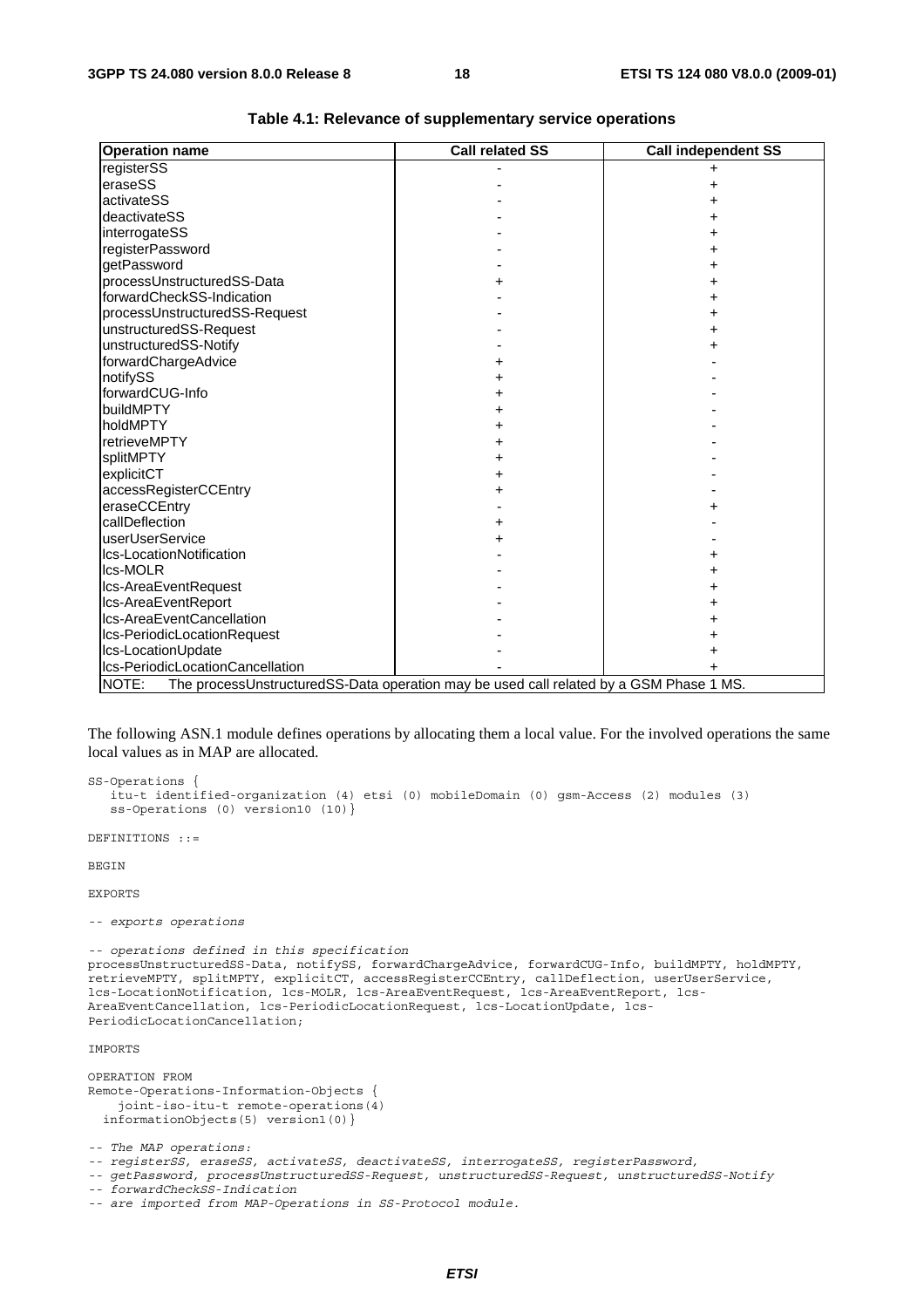*-- imports SS-data types*  NotifySS-Arg, ForwardChargeAdviceArg, ForwardCUG-InfoArg, SS-UserData, AccessRegisterCCEntryArg, CallDeflectionArg, UserUserServiceArg, LocationNotificationArg, LocationNotificationRes, LCS-MOLRArg, LCS-MOLRRes, LCS-AreaEventRequestArg, LCS-AreaEventReportArg, LCS-AreaEventCancellationArg, LCS-PeriodicLocationRequestArg, LCS-PeriodicLocationRequestRes, LCS-LocationUpdateArg, LCS-LocationUpdateRes, LCS-PeriodicLocationCancellationArg FROM SS-DataTypes { itu-t identified-organization (4) etsi (0) mobileDomain (0) gsm-Access (2) modules (3) ss-DataTypes (2) version10 (10)} -- imports MAP-SS-data types RegisterCC-EntryRes FROM MAP-SS-DataTypes { itu-t identified-organization (4) etsi (0) mobileDomain (0) gsm-Network (1) modules (3) map-SS-DataTypes (14) version10 (10)} *-- imports MAP-errors*  illegalSS-Operation, ss-ErrorStatus, ss-NotAvailable, ss-SubscriptionViolation, ss-Incompatibility, systemFailure, facilityNotSupported, callBarred, unexpectedDataValue, shortTermDenial, longTermDenial, dataMissing, forwardingViolation, forwardingFailed, positionMethodFailure FROM MAP-Errors { itu-t identified-organization (4) etsi (0) mobileDomain (0) gsm-Network (1) modules (3) map-Errors (10) version10 (10)} *-- imports SS-Errors*  resourcesNotAvailable, maxNumberOfMPTY-ParticipantsExceeded, deflectionToServedSubscriber, invalidDeflectedToNumber, specialServiceCode, rejectedByUser, rejectedByNetwork FROM SS-Errors { itu-t identified-organization (4) etsi (0) mobileDomain (0) gsm-Access (2) modules (3) ss-Errors (1) version10 (10)} ; *-- operations definition*  processUnstructuredSS-Data OPERATION ::= { *-- Timer T(PUSSD)= 15s to 30s*  ARGUMENT SS-UserData<br>RESULT SS-UserData SS-UserData  *-- optional* ERRORS { systemFailure | unexpectedDataValue} CODE local:19 } notifySS OPERATION ::= { ARGUMENT NotifySS-Arg<br>CODE local:16 }  $local:16$ } forwardChargeAdvice OPERATION ::= { *-- Timer T(AoC)= 1s to 40s* ARGUMENT ForwardChargeAdviceArg RETURN RESULT TRUE CODE local:125 } forwardCUG-Info OPERATION ::= { ARGUMENT ForwardCUG-InfoArg CODE local:120 } buildMPTY OPERATION ::= { *-- Timer T(BuildMPTY)= 5s to 30s* RETURN RESULT TRUE ERRORS { illegalSS-Operation |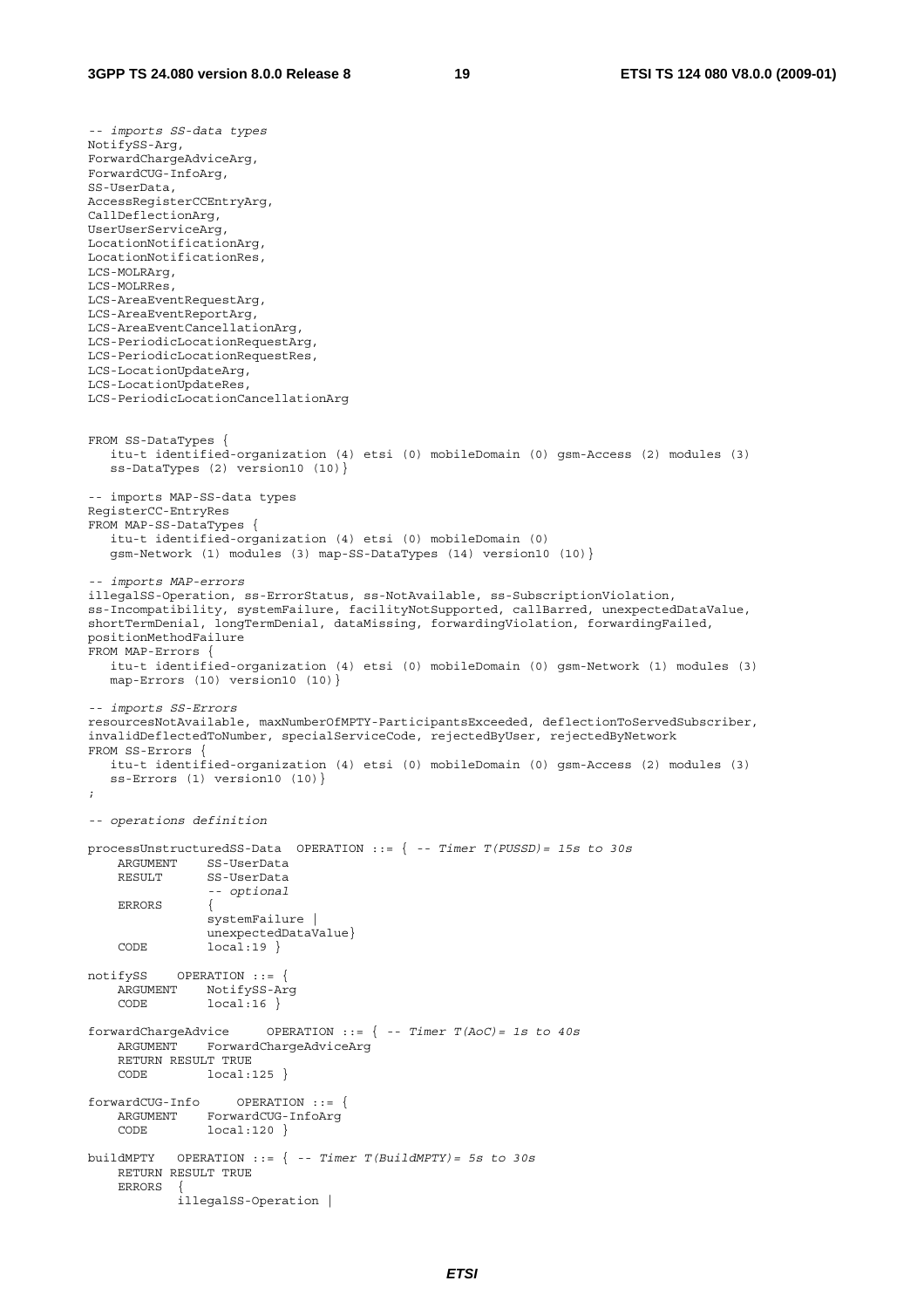ss-ErrorStatus | ss-NotAvailable | ss-Incompatibility | systemFailure | resourcesNotAvailable | maxNumberOfMPTY-ParticipantsExceeded}<br>CODE local:124 }  $local:124$ } holdMPTY OPERATION ::= { *-- Timer T(HoldMPTY)= 5s to 30s* RETURN RESULT TRUE ERRORS { illegalSS-Operation | ss-ErrorStatus | ss-Incompatibility | facilityNotSupported | systemFailure} CODE local:123 } retrieveMPTY OPERATION ::= { *-- Timer T(RetrieveMPTY)= 5s to 30s* RETURN RESULT TRUE ERRORS { illegalSS-Operation | ss-ErrorStatus | ss-Incompatibility | facilityNotSupported | systemFailure} CODE local:122 } splitMPTY OPERATION ::= { *-- Timer T(SplitMPTY)= 5s to 30s* RETURN RESULT TRUE **ERRORS**  illegalSS-Operation | ss-ErrorStatus | ss-Incompatibility | facilityNotSupported | systemFailure} CODE local:121 } explicitCT OPERATION ::= { *-- Timer T(ECT)= 5s to 15s* RETURN RESULT TRUE ERRORS { illegalSS-Operation | ss-ErrorStatus | ss-NotAvailable ss-Incompatibility | facilityNotSupported | systemFailure | resourcesNotAvailable | callBarred} CODE local:126 accessRegisterCCEntry OPERATION ::= { *-- Timer T(AccRegCCEntry)= 30s* ARGUMENT AccessRegisterCCEntryArg<br>PeqisterCC-EntryPes RegisterCC-EntryRes ERRORS { systemFailure | dataMissing | unexpectedDataValue | callBarred | illegalSS-Operation | ss-ErrorStatus ss-Incompatibility | shortTermDenial | longTermDenial | facilityNotSupported} CODE local:119 } -- the timer value is defined by T308, see also in TS 24.008 for definition of timer T308 callDeflection OPERATION ::= { *-- Timer T(CD)= 30s* ARGUMENT CallDeflectionArg RETURN RESULT TRUE **ERRORS**  illegalSS-Operation | ss-ErrorStatus | ss-NotAvailable | ss-Incompatibility | facilityNotSupported |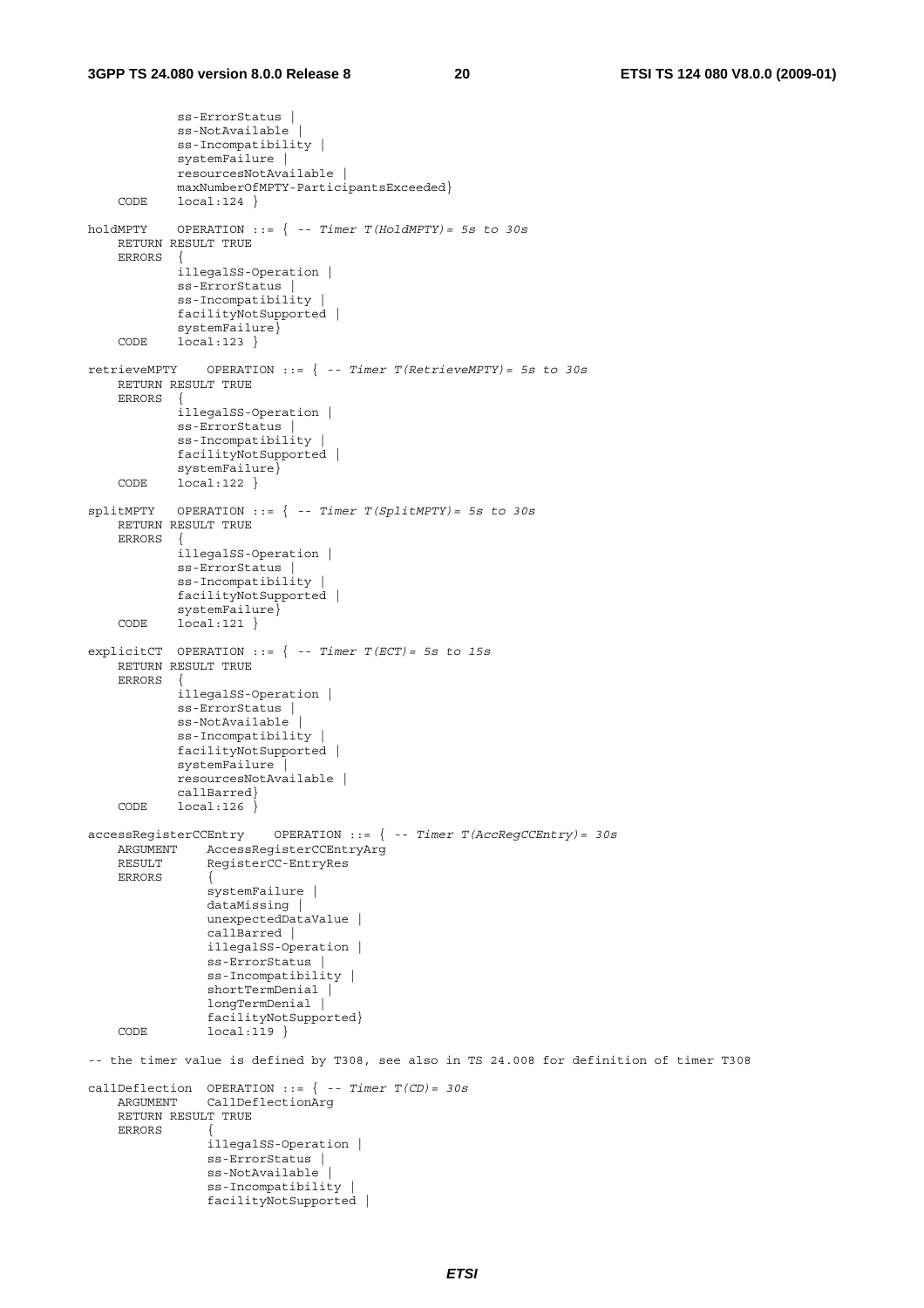```
 systemFailure | 
                  resourcesNotAvailable | 
                  forwardingViolation | 
                  callBarred | 
                  deflectionToServedSubscriber | 
                  invalidDeflectedToNumber | 
                  specialServiceCode | 
    forwardingFailed}<br>
CODE 10Cal:117 }
                 local:117}
-- the timer value is defined by T305, see also in TS 24.008 for definition of timer T305 
-- extensionContainer shall not be used with this operation 
userUserService OPERATION ::= { -- Timer T(UUS3)= 10s
     ARGUMENT UserUserServiceArg 
     RETURN RESULT TRUE 
     ERRORS { 
                  illegalSS-Operation | 
                  ss-ErrorStatus | 
                 ss-NotAvailable |
                  ss-Incompatibility | 
                  facilityNotSupported | 
                  systemFailure | 
                  resourcesNotAvailable | 
                  rejectedByNetwork | 
                  rejectedByUser} 
    CODE local:118 }
-- The timer value for UUS3 is 10s; it is applicable only if UUS3 is activated by FACILITY 
-- message. If UUS service (UUS1, UUS2 or UUS3) is activated by SETUP message, no timers are
-- needed. In those cases Return Result or Return Error must be received within certain call 
-- control messages, see 3GPP TS 24.087. 
-- extensionContainer shall not be used with this operation. 
lcs-LocationNotification OPERATION ::= { -- Timer T(LCSN)= 10s to 20s 
    ARGUMENT LocationNotificationArg<br>RESULT LocationNotificationRes
                 LocationNotificationRes
     ERRORS { 
                  systemFailure | 
    unexpectedDataValue}<br>CODE local:116 }
                 local:116 }
lcs-MOLR OPERATION ::= { -- Timer T(LCSL)= 10s to 300s 
     ARGUMENT LCS-MOLRArg 
     RESULT LCS-MOLRRes 
    ERRORS
                  systemFailure | 
                  unexpectedDataValue | 
                  dataMissing | 
                  facilityNotSupported | 
                  ss-SubscriptionViolation | 
    positionMethodFailure}<br>CODE local:115 }
                local:115 }
lcs-AreaEventRequest OPERATION ::= { -- Timer T(LCSN)= 10s to 20s 
     ARGUMENT LCS-AreaEventRequestArg 
     RETURN RESULT TRUE 
     ERRORS { 
                  systemFailure | 
                  facilityNotSupported | 
    unexpectedDataValue}<br>
\begin{array}{ccc}\n\text{Concl}\ 1 & 114\n\end{array}local:114 }
lcs-AreaEventReport OPERATION ::= { -- Timer T(LCSL)= 10s to 300s 
     ARGUMENT LCS-AreaEventReportArg 
     RETURN RESULT TRUE 
    ERRORS
                  systemFailure | 
                  unexpectedDataValue | 
                  facilityNotSupported} 
    CODE local:113 }
lcs-AreaEventCancellation OPERATION ::= { -- Timer T(LCSN)= 10s to 20s
```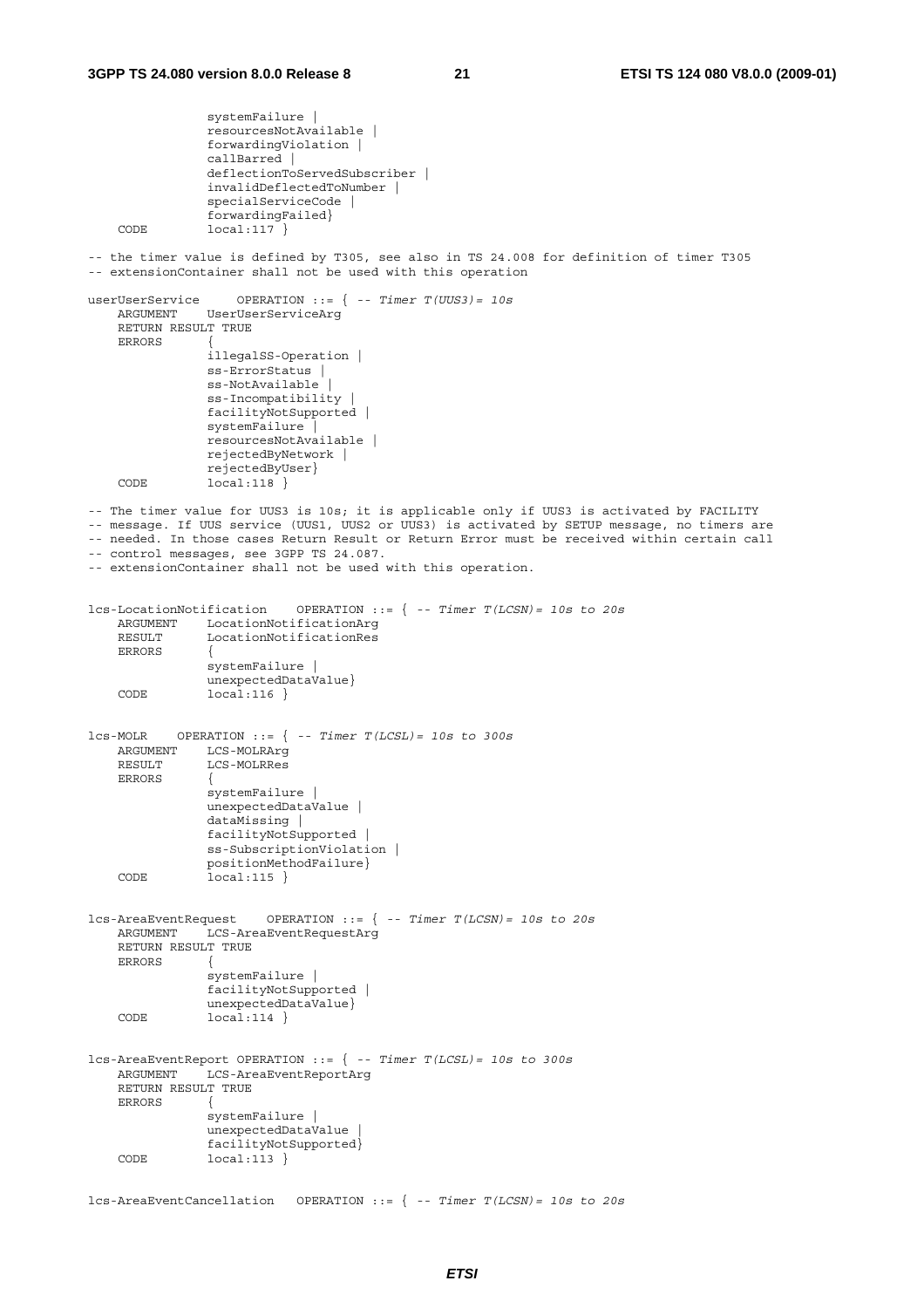```
 ARGUMENT LCS-AreaEventCancellationArg 
     RETURN RESULT TRUE 
    ERRORS
                   systemFailure | 
                   facilityNotSupported | 
    unexpectedDataValue}<br>
\begin{array}{ccc}\n\text{Congr} & 1 & 1 & 1 \\
\text{Congr} & 1 & 1 & 1\n\end{array}local:12}
lcs-PeriodicLocationRequest OPERATION ::= { -- Timer T(LCSN)= 10s to 20s 
     ARGUMENT LCS-PeriodicLocationRequestArg 
     RESULT LCS-PeriodicLocationRequestRes 
    ERRORS
                   systemFailure | 
                   facilityNotSupported | 
                   unexpectedDataValue | 
                   dataMissing } 
     CODE local: 111 } 
lcs-LocationUpdate OPERATION ::= { -- Timer T(LCSN)= 10s to 20s 
    ARGUMENT LCS-LocationUpdateArg<br>RESULT LCS-LocationUpdateRes
                  LCS-LocationUpdateRes
     ERRORS { 
                   systemFailure | 
                   unexpectedDataValue} 
    CODE local: 110 }
lcs-PeriodicLocationCancellation OPERATION ::= { -- Timer T(LCSN)= 10s to 20s 
     ARGUMENT LCS-PeriodicLocationCancellationArg 
     RETURN RESULT TRUE 
     ERRORS { 
                   systemFailure | 
    unexpectedDataValue}<br>
CODE local: 109 }
                  local: 109}
```
END

#### 4.2.1 Void

### 4.2.2 Operations description

For each operation this subclause provides a brief prose description.

#### 4.2.2.1 registerSS (MS --> network)

This operation is invoked by an MS to register data related to a supplementary service in the network. When no BasicService parameter is provided, the registration applies to all provisioned and applicable basic services.

#### 4.2.2.2 eraseSS (MS --> network)

This operation is invoked by an MS to erase data related to a supplementary service in the network. When no BasicService parameter is provided, the erasure applies to all provisioned and applicable basic services.

#### 4.2.2.3 activateSS (MS --> network)

This operation is invoked by an MS to request the network for a supplementary service activation. When no BasicService parameter is provided, the activation applies to all provisioned and applicable basic services.

#### 4.2.2.4 deactivateSS (MS --> network)

This operation is invoked by an MS to request the network for a supplementary service deactivation. When no BasicService parameter is provided, the deactivation applies to all provisioned and applicable basic services.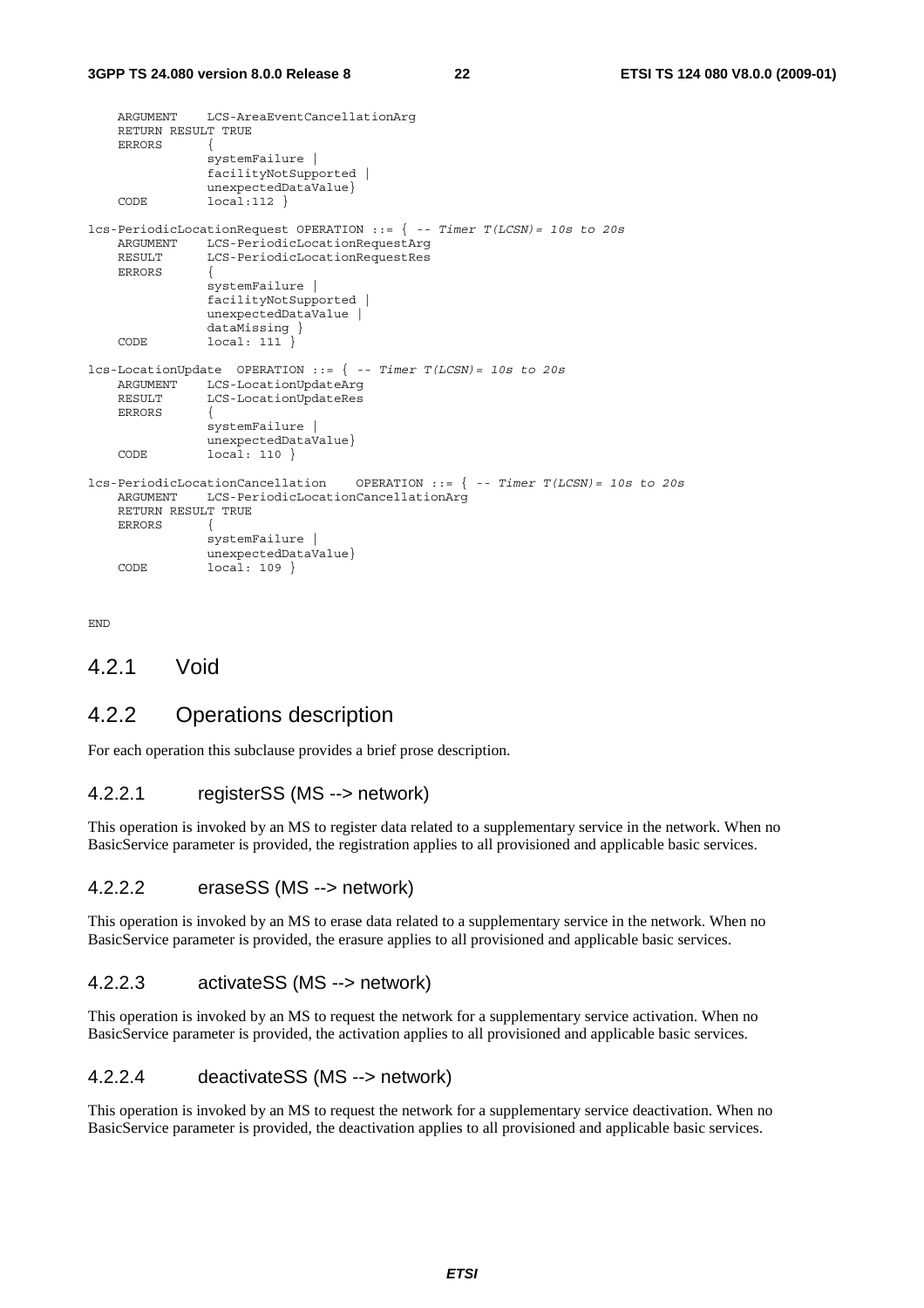#### 4.2.2.5 interrogateSS (MS --> network)

This operation is invoked by an MS to request the network for a supplementary service interrogation. When no BasicService parameter is provided, the interrogation applies to all provisioned and applicable basic services.

#### 4.2.2.6 notifySS (network --> MS)

This operation is invoked by the network to forward a supplementary service notification towards a mobile subscriber.

#### 4.2.2.7 registerPassword (MS --> network)

This operation is invoked by an MS to register a new password related to the management by the subscriber himself of subscription data in the HLR. The operation "Register password" will be successful if the subscriber can provide the old password, the new password and the new password again as results of 3 subsequent operations "Get password".

#### 4.2.2.8 getPassword (network --> MS)

This operation is invoked by the network to request a password from the mobile subscriber. It may be used to allow the registration of a new password or the management of subscription data by the subscriber himself (e.g. modification of call barring activation status).

#### 4.2.2.9 processUnstructuredSS-Data (MS --> network)

This operation is invoked by an MS to relay unstructured information in order to allow end to end SS operation between the MS and the network following specific rules (e.g. embedding of keypad commands). The operation is used in order to provide backward compatibility (see TS 24.090).

#### 4.2.2.10 processUnstructuredSS-Request (MS --> network)

This operation is invoked by an MS to start an unstructured supplementary service data application in the network.

#### 4.2.2.11 unstructuredSS-Request (network --> MS)

This operation is invoked by the network to request unstructured information from the MS in order to perform an unstructured supplementary service data application.

#### 4.2.2.12 unstructuredSS-Notify (network --> MS)

This operation is invoked by the network to give an unstructured supplementary service notification to the mobile user.

#### 4.2.2.13 forwardCheckSSIndication (network --> MS)

This operation is invoked by the network to indicate to the mobile subscriber that the status of supplementary services may not be correct in the network. The procedures for initiating ForwardCheckSSIndication are specified in TS 29.002.

#### 4.2.2.14 forwardChargeAdvice (network --> MS)

This operation is invoked by the network to forward Advice of Charge information to the mobile subscriber.

#### 4.2.2.15 buildMPTY (MS --> network)

This operation is invoked by an MS to request the network to connect calls in a multi party call.

#### 4.2.2.16 holdMPTY (MS --> network)

This operation is invoked by an MS to put the MS-connection to a multi party call (invoked by that MS) on hold.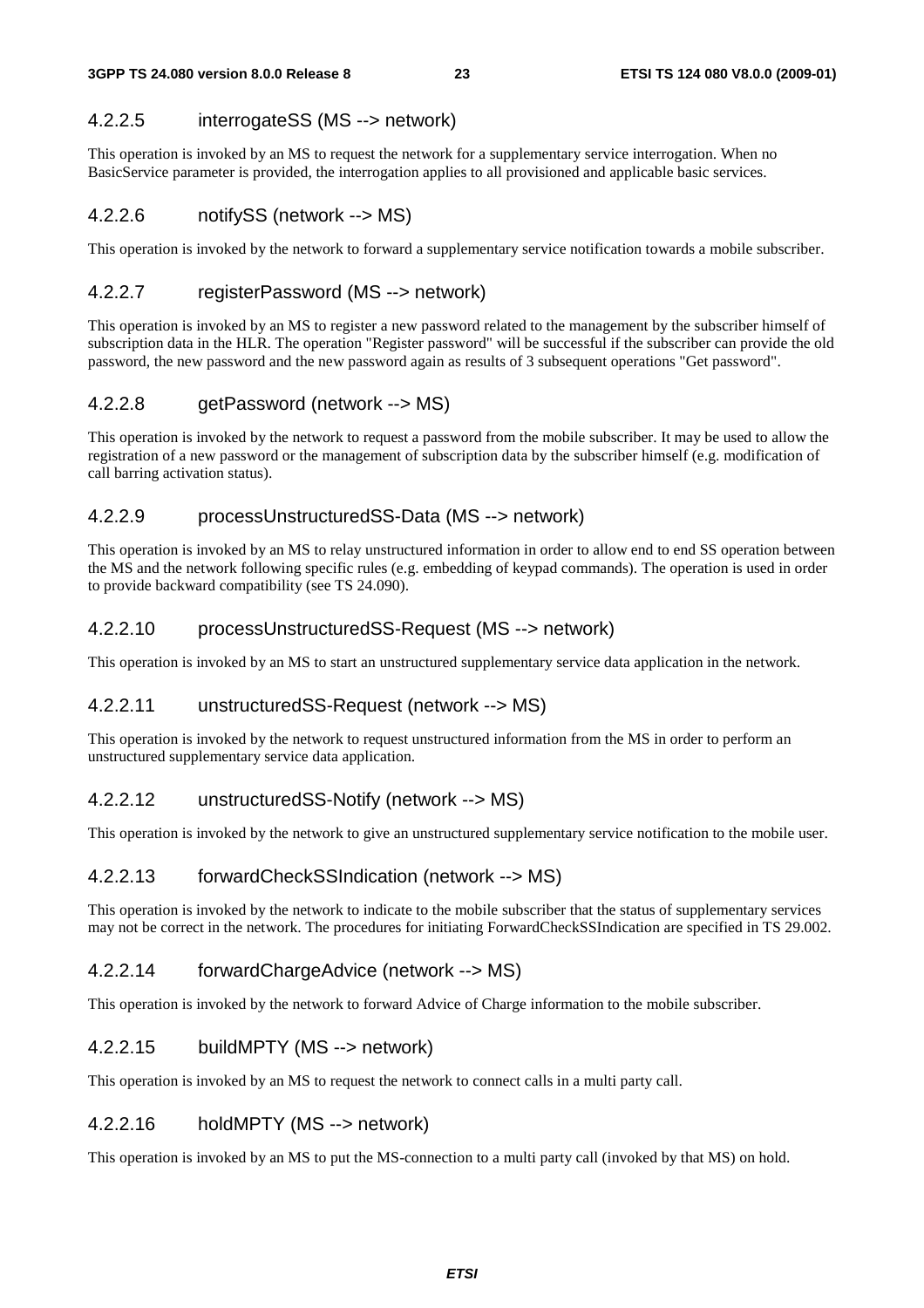#### 4.2.2.17 retrieveMPTY (MS --> network)

This operation is invoked by an MS to request retrieval of a multi party call held by that MS.

#### 4.2.2.18 splitMPTY (MS --> network)

This operation is invoked by an MS to request a private communication with one of the remote parties in a multi party call invoked by that MS.

#### 4.2.2.19 forwardCUG-Info (MS --> network)

This operation is used by an MS to explicitly invoke a CUG call.

#### 4.2.2.20 explicitCT (MS --> Network)

This operation is invoked by an MS to request the network to connect the two calls of the subscriber.

#### 4.2.2.21 accessRegisterCCEntry (MS --> Network)

This operation is invoked by an MS to activate a CCBS request in the network.

#### 4.2.2.22 callDeflection (MS --> Network)

This operation is invoked by an MS to request the network to deflect the incoming call to a specified destination.

#### 4.2.2.23 userUserService (MS --> Network, Network --> MS)

This operation is invoked by an MS to request the network to allow an MS to send/receive information to/from another subscriber in association with a call.

#### 4.2.2.24 lcs-LocationNotification (network --> MS)

This operation is invoked by the network to request a verification from the mobile subscriber for the attempted location request or to notify the subscriber about authorized location request.

#### 4.2.2.25 lcs-MOLR (MS --> Network)

This operation is invoked by an MS to request the network to start location procedure, which is used to provide the MS location estimate, location assistance data or deciphering keys for broadcast assistance data.

#### 4.2.2.26 lcs-AreaEventRequest (network --> MS)

This operation is invoked by the network to request a mobile to start the deferred MT-LR Area Event procedure.

#### 4.2.2.27 lcs-AreaEventReport (MS --> network)

This operation is invoked by an MS to respond that the requested Area Event has occurred.

#### 4.2.2.28 lcs-AreaEventCancellation (network --> MS)

This operation is invoked by the network to request a mobile to cancel the deferred MT-LR Area Event procedure.

#### 4.2.2.29 lcs-PeriodicLocationRequest (network --> MS)

This operation is invoked by the network to request a mobile to start periodic reporting procedure.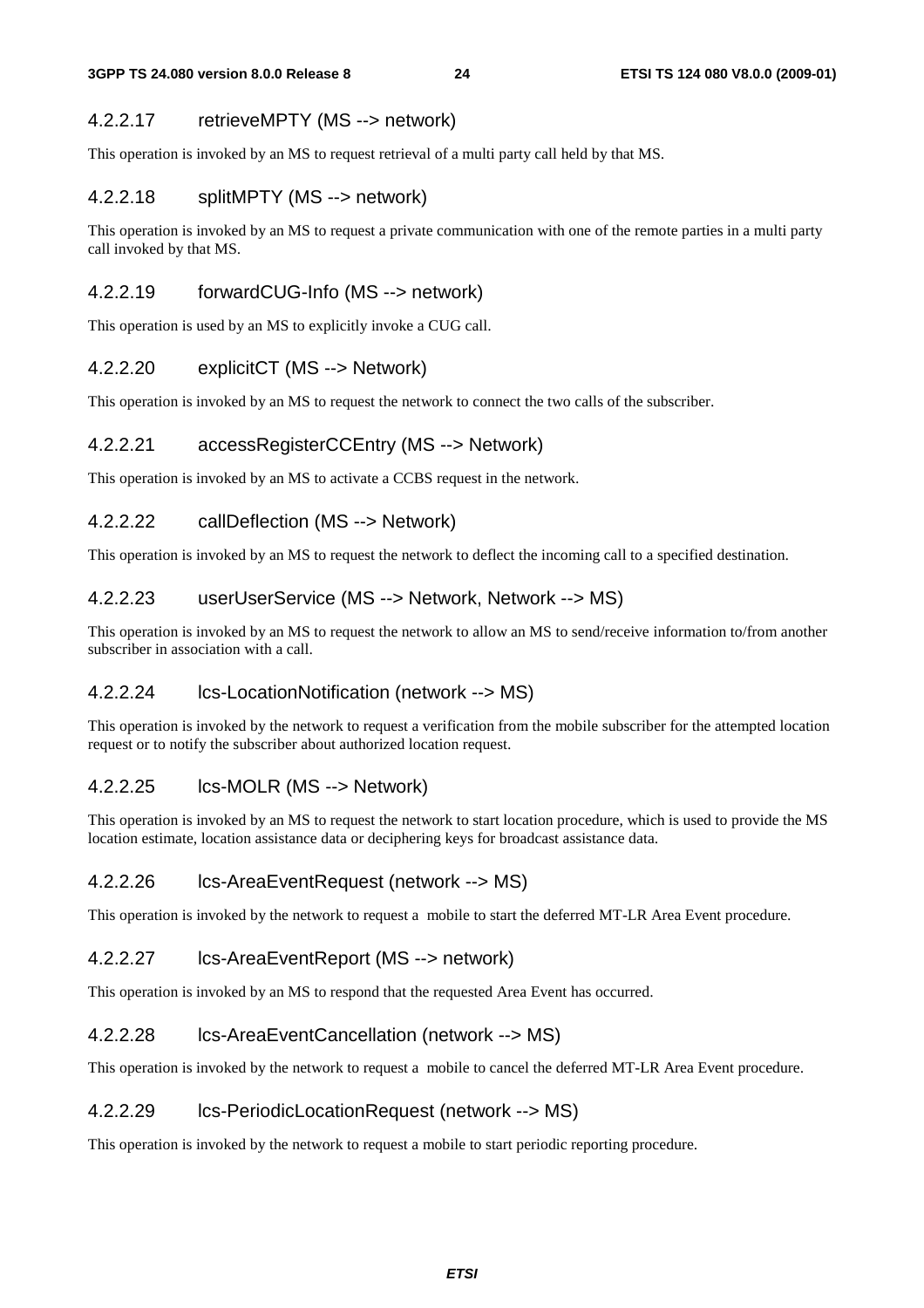#### 4.2.2.30 lcs-LocationUpdate (network --> MS)

This operation is invoked by the network to notify the mobile about the delivery of location estimates to an external LCS Client, or to deliver a location estimate to the mobile in a periodic location procedure.

#### 4.2.2.31 lcs-PeriodicLocationCancellation (network --> MS)

This operation is invoked by the network to request a mobile to cancel the periodic reporting procedure.

#### 4.3 Errors

### 4.3.1 Errors ASN.1 specification

The following ASN.1 module provides an ASN.1 specification of errors. Errors from MAP are imported in the SS-Protocol module in subclause 4.5. The module defines errors by allocating them a local value. For the involved errors the same local values as in MAP are allocated.

```
SS-Errors { 
   itu-t identified-organization (4) etsi (0) mobileDomain (0) gsm-Access (2) modules (3) 
    ss-Errors (1) version10 (10)} 
DEFINITIONS ::= 
BEGIN
IMPORTS 
ERROR FROM 
Remote-Operations-Information-Objects {joint-iso-itu-t remote-operations(4) 
   informationObjects(5) version1(0)}; 
-- The MAP errors 
-- unknownSubscriber, bearerServiceNotProvisioned, teleserviceNotProvisioned, 
-- illegalSS-Operation, ss-ErrorStatus, ss-NotAvailable, ss-SubscriptionViolation, 
-- ss-Incompatibility, systemFailure, dataMissing, unexpectedDataValue, facilityNotSupported, 
-- pw-RegistrationFailure, negativePW-Check, callBarred, numberOfPW-AttemptsViolation, 
-- absentSubscriber, illegalSubscriber, illegalEquipment, ussd-Busy, unknownAlphabet, 
-- forwardingViolation, forwardingFailed 
-- are imported from MAP-Errors in SS-Protocol module. 
-- errors definition 
resourcesNotAvailable ERROR ::= { 
     CODE local:127 } 
maxNumberOfMPTY-ParticipantsExceeded ERROR ::= { 
    CODE local:126 } 
invalidDeflectedToNumber ERROR ::= { 
     CODE local:125 } 
specialServiceCode ERROR ::= { 
     CODE local:124 } 
deflectionToServedSubscriber ERROR ::= { 
     CODE local:123 } 
rejectedByNetwork ERROR ::= { 
     CODE local:122 } 
rejectedByUser ERROR ::= { 
 CODE local:121 }
```
END

#### 4.3.2 Errors description

For each error this subclause provides a brief prose description.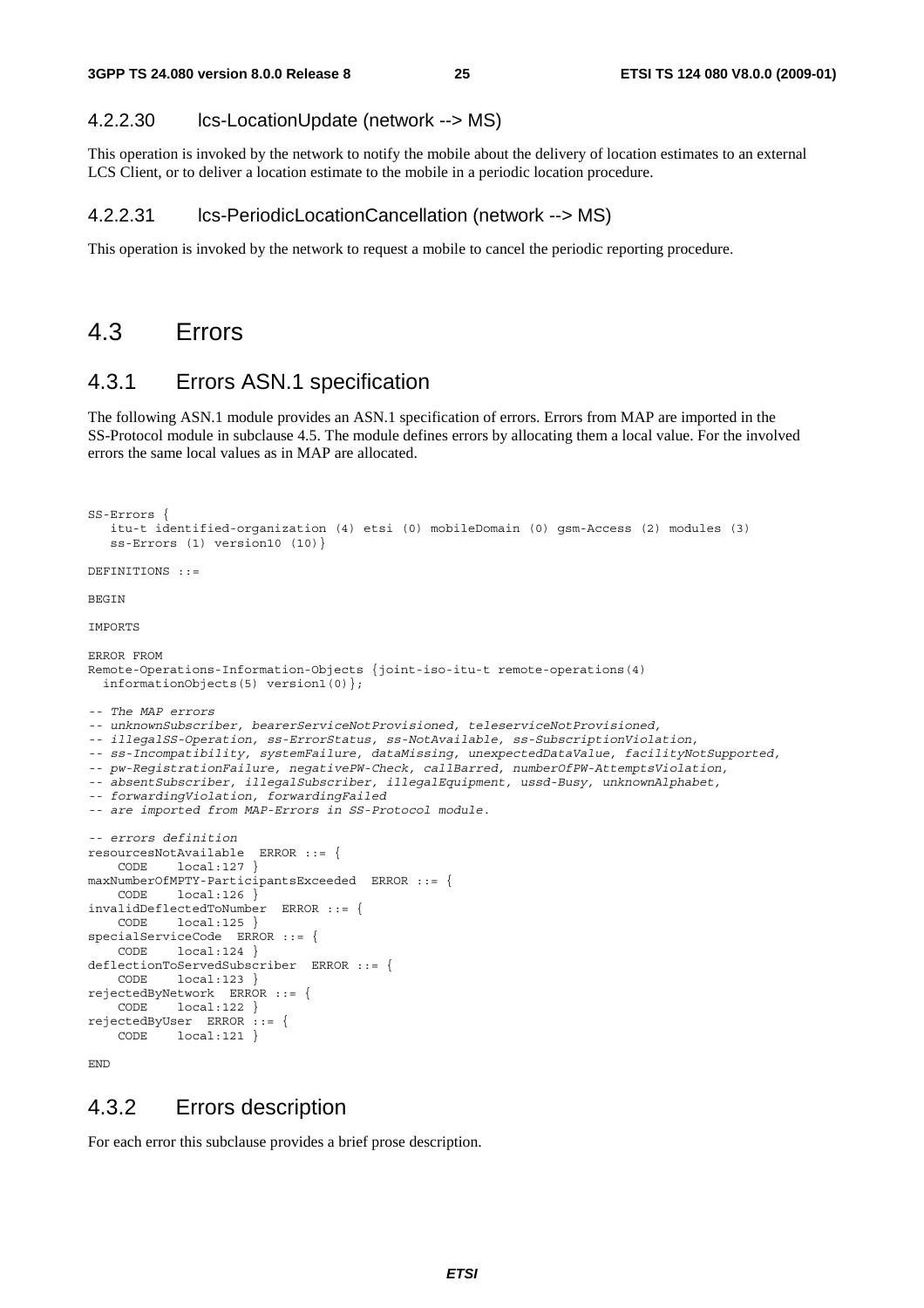#### 4.3.2.1 unknownSubscriber

This error is returned by the network when it is requested to perform an operation concerning an unknown subscriber.

#### 4.3.2.2 bearerServiceNotProvisioned

This error is returned by the network when it is requested to perform an operation on a supplementary service and not even a subset of the requested bearer service group has been subscribed to.

#### 4.3.2.3 teleServiceNotProvisioned

This error is returned by the network when it is requested to perform an operation on a supplementary service and not even a subset of the requested teleservice group has been subscribed to.

#### 4.3.2.4 illegalSS-Operation

This error is returned by the network when it is requested to perform an illegal operation which is defined as not applicable for the relevant supplementary service(s) (e.g. registration request for a service which must be registered by the administration). For the definition of the allowed operations for the individual supplementary services, see TS 24.08x and 24.09x-series of technical specifications.

#### 4.3.2.5 ss-ErrorStatus

This error is returned by the network when it is requested to perform an operation which is not compatible with the current status of the relevant supplementary service. The current status may be given as additional information by use of the SS-parameter.

#### 4.3.2.6 ss-NotAvailable

This error is returned by the network when it is requested to perform an operation on a supplementary service which is not available in the current location area.

#### 4.3.2.7 ss-SubscriptionViolation

This error is returned by the network when it is requested to perform an operation on a supplementary service, transgressing the subscription restrictions. The nature of the restriction or the transgressed options may be sent as parameters.

#### 4.3.2.8 ss-Incompatibility

This error is returned by the network when it is requested for a supplementary service operation incompatible with the status of an other supplementary service or with the teleservice or bearer service for which the operation is requested. This error shall only be used if the operation is not compatible for even a subset of the teleservice group or bearer service group specified in the request. The identity and status of the conflicting service may also be indicated. The additional information may contain the SS-code parameter, the Basic Service Group parameter and the SS-status parameter.

#### 4.3.2.9 systemFailure

This error is returned by the network, when it cannot perform an operation because of a failure in the network.

#### 4.3.2.10 dataMissing

This error is returned by the network when an optional parameter is missing in an invoke component or an inner data structure, while it is required by the context of the request.

#### 4.3.2.11 unexpectedDataValue

This error is returned by the network when it receives a parameter with an unexpected value, without type violation.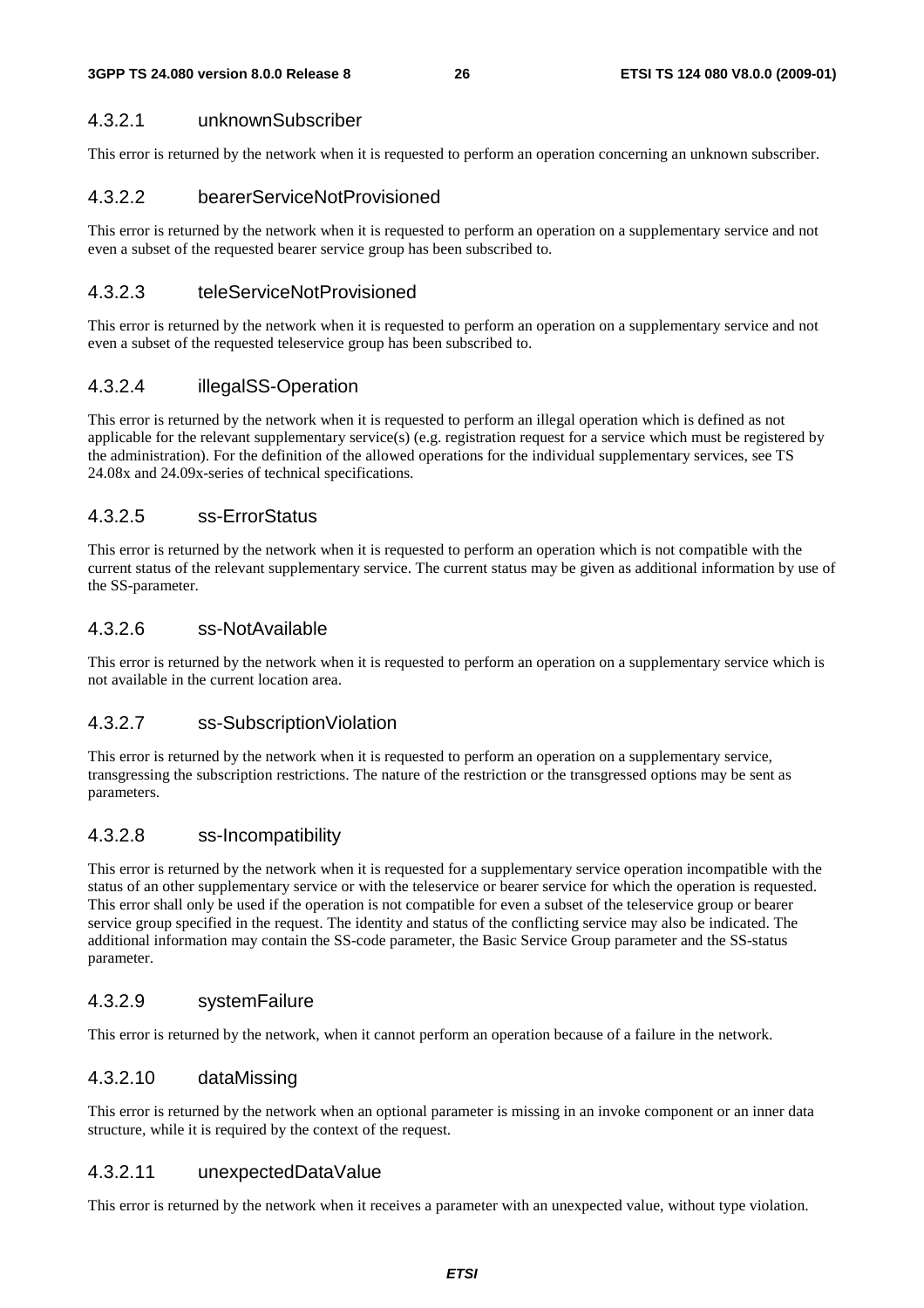#### 4.3.2.12 passwordRegistrationFailure

This error is returned when a password registration procedure fails because of abnormal subscriber inputs. A more specific diagnostic may be passed as error parameter and indicates situations such as:

- invalid password format;
- new passwords mismatch.

#### 4.3.2.13 negativePasswordCheck

This error is returned to indicate the negative result of a password check because the subscriber has not provided the required password or has provided a password which does not match the valid one.

#### 4.3.2.14 facilityNotSupported

This error is returned by the network receiving a request about a facility which is not supported in the PLMN.

#### 4.3.2.15 resourcesNotAvailable

This error is returned by the network to the MS if temporarily there are no resources to support e.g. a multi party call available in the network.

#### 4.3.2.16 maxNumberOfMPTY-ParticipantsExceeded

This error is returned by the network to the MS if the request must be rejected because the number of subscribers to join a multi party call would exceed the maximum value.

#### 4.3.2.17 callBarred

This error is returned by the network to the MS when call independent subscriber control procedures are barred by the operator. The parameter "operator barring" shall be included.

#### 4.3.2.18 numberOfPW-AttemptsViolation

This error is returned by the network to the MS when the maximum number of wrong password attempts is exceeded.

#### 4.3.2.19 absentSubscriber

This error is returned when the subscriber has activated the detach service or the system detects the absence condition. This error is not used on the radio interface but only between network entities.

#### 4.3.2.20 illegalSubscriber

This error is returned when illegality of the access has been established by use of authentication procedure. This error is not used on the radio interface but only between network entities.

#### 4.3.2.21 illegalEquipment

This error is returned when the IMEI check procedure has shown that the IMEI is blacklisted or not white—listed. This error is not used on the radio interface but only between network entities.

#### 4.3.2.22 ussd-Busy

This error is returned by the MS to the network when the MS is not able to process the unstructured supplementary service data operation due to an on-going MMI input of the user or an already existing call independent supplementary service transaction.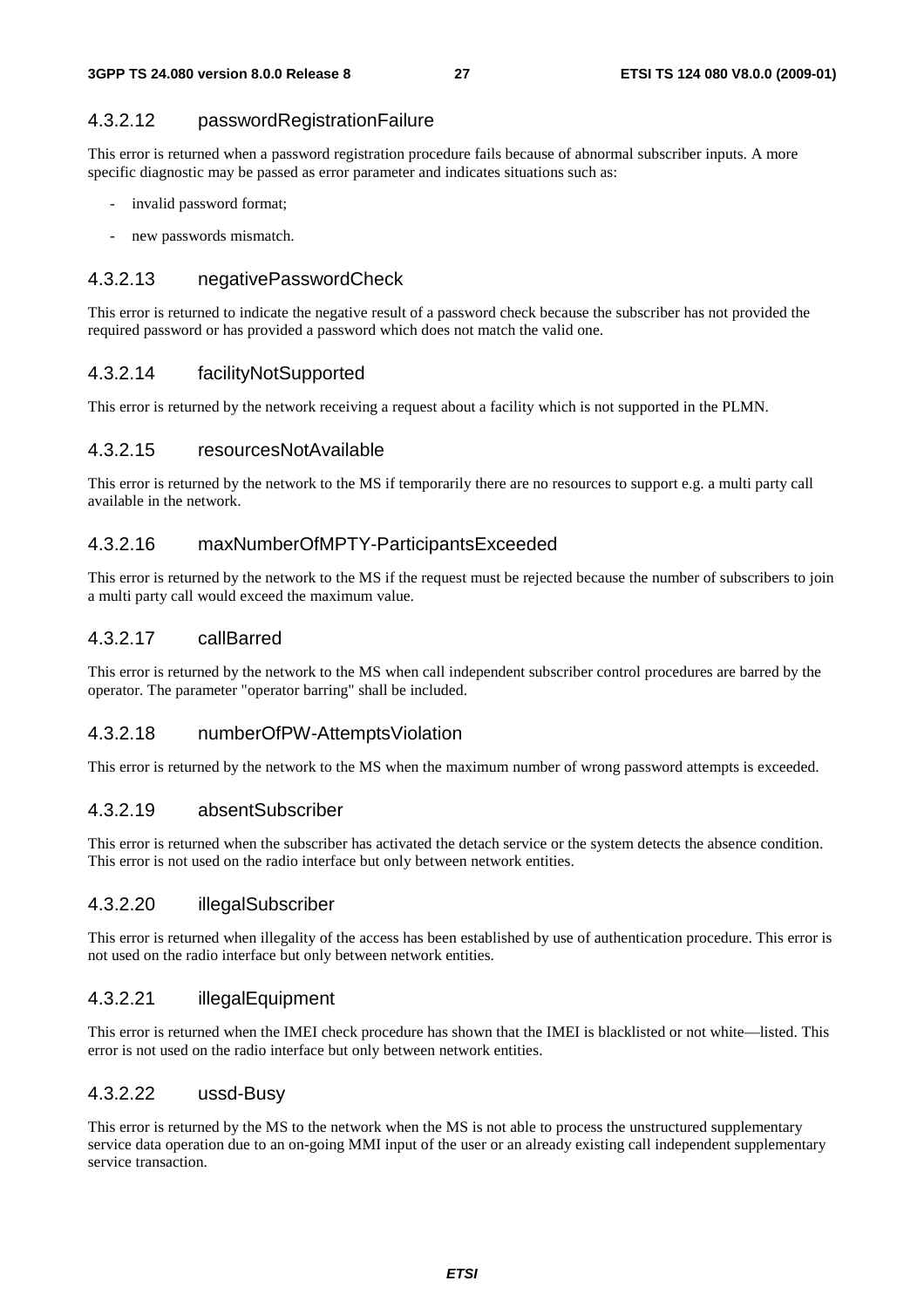#### 4.3.2.23 unknownAlphabet

This error is returned by the MS or the network when the alphabet/language used for the unstructured supplementary service data operation is not known by the network or the MS.

#### 4.3.2.24 invalidDeflectedToNumber

This error is returned if the requested deflected-to number is invalid.

#### 4.3.2.25 specialServiceCode

This error is returned if diversion to a special service code was requested.

#### 4.3.2.26 deflectionToServedSubscriber

This error is returned if a diversion to the served subscriber's number was requested.

#### 4.3.2.27 rejectedByNetwork

This error is returned by the network when the network rejects User-to-User Signalling service request.

#### 4.3.2.28 rejectedByUser

This error is returned by the remote party when the remote party rejects User-to-User Signalling service request.

#### 4.3.2.29 positionMethodFailure

This error is returned by the network when the network is unable to obtain any of the location information requested or none of the information obtained satisfies the requested LCS QoS or if requested LCS assistance data could not be transferred or requested deciphering keys for broadcast assistance data could not be returned.

### 4.4 Data types and identifiers

#### 4.4.1 General

The data types used in the SS protocol specifications are described in the ASN.1 module provided in subclause 4.4.2, while subclause 4.4.3 provides an overview of the identifiers used in SS ASN.1 specifications.

Named values have been defined in the following module for the upper boundaries of the value ranges associated to several sub-type specifications.

#### 4.4.2 ASN.1 data types

This subclause provides an ASN.1 module defining the abstract data types in operations and errors specification. Only data types which are specific for this specification are defined. All other data types are imported from MAP together with the import of operations and errors.

```
SS-DataTypes { 
    itu-t identified-organization (4) etsi (0) mobileDomain (0) gsm-Access (2) modules (3) 
    ss-DataTypes (2) version10 (10)} 
DEFINITIONS 
IMPLICIT TAGS ::= 
BEGIN 
-- exports all data types defined in this module 
IMPORTS
```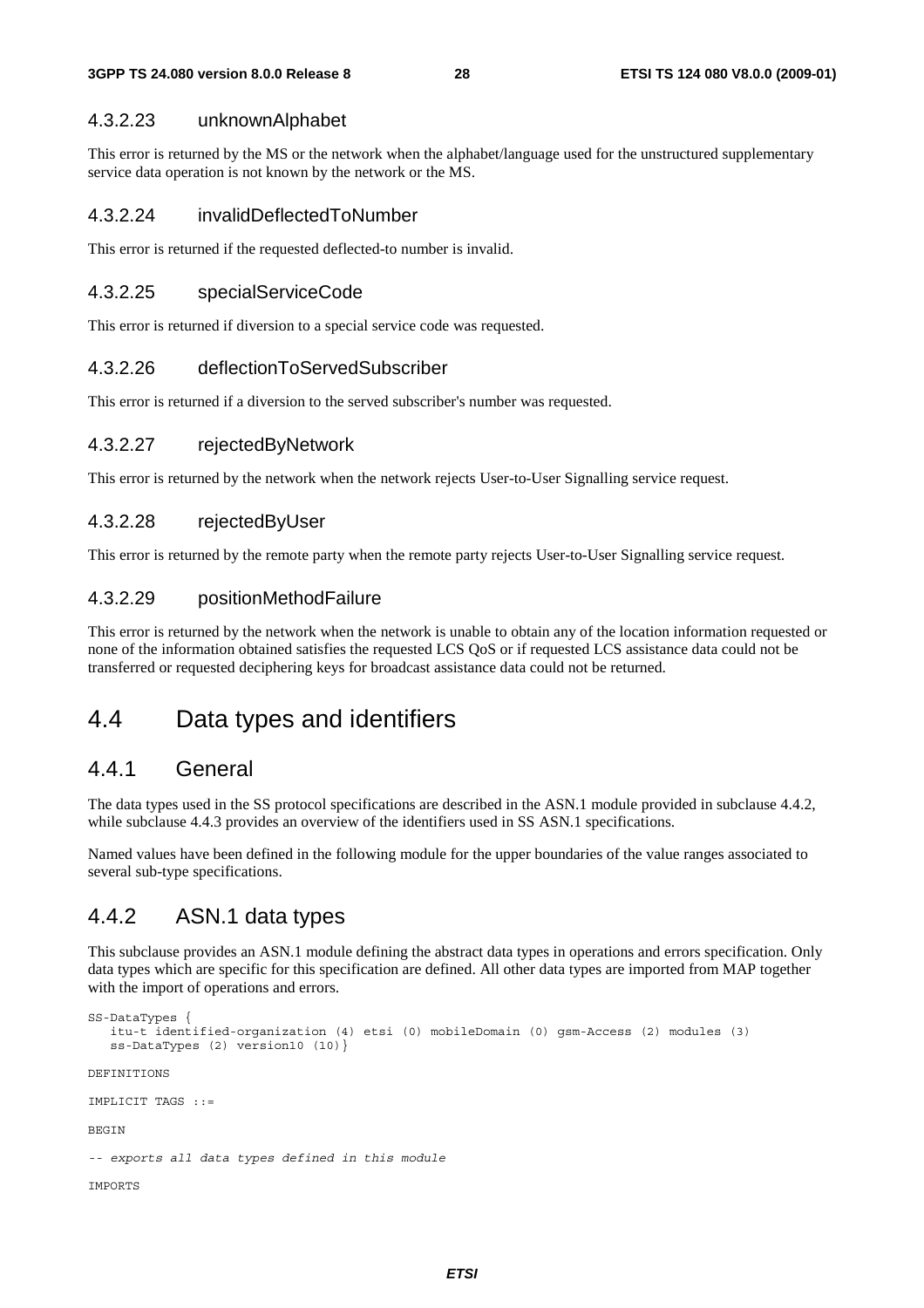#### **3GPP TS 24.080 version 8.0.0 Release 8 29 ETSI TS 124 080 V8.0.0 (2009-01)**

SS-Code FROM MAP-SS-Code { itu-t identified-organization (4) etsi (0) mobileDomain (0) gsm-Network (1) modules (3) map-SS-Code (15) version10 (10)} *-- imports MAP-SS-DataTypes*  SS-Status, USSD-DataCodingScheme, USSD-String, CCBS-Feature *-- USSD-DataCodingScheme, USSD-String were introduced because of CNAP.*  FROM MAP-SS-DataTypes { itu-t identified-organization (4) etsi (0) mobileDomain (0) gsm-Network (1) modules (3) map-SS-DataTypes (14) version10 (10)} GSN-Address, CUG-Index, NotificationToMSUser FROM MAP-MS-DataTypes { itu-t identified-organization (4) etsi (0) mobileDomain (0) gsm-Network (1) modules (3) map-MS-DataTypes (11) version10 (10)} maxSignalInfoLength, ISDN-AddressString, ISDN-SubaddressString, AlertingPattern, LCSClientExternalID, AddressString, LCSServiceTypeID, AgeOfLocationInformation FROM MAP-CommonDataTypes itu-t identified-organization (4) etsi (0) mobileDomain (0) gsm-Network (1) modules (3) map-CommonDataTypes (18) version10 (10)} LocationType, DeferredLocationEventType, LCSClientName, LCS-QoS, Horizontal-Accuracy, ResponseTime, Ext-GeographicalInformation, VelocityEstimate, SupportedGADShapes, Add-GeographicalInformation, LCSRequestorID, LCS-ReferenceNumber, LCSCodeword, AreaEventInfo, ReportingPLMNList, PeriodicLDRInfo, SequenceNumber FROM MAP-LCS-DataTypes { itu-t identified-organization (4) etsi (0) mobileDomain (0) gsm-Network (1) modules (3) map-LCS-DataTypes (25) version10 (10)} ; *-- data types definition*  SS-UserData ::= IA5String (SIZE (1.. maxSignalInfoLength)) NotifySS-Arg ::= SEQUENCE{ ss-Code [1] SS-Code OPTIONAL, ss-Status [4] SS-Status OPTIONAL, ss-Notification [5] SS-Notification OPTIONAL, callIsWaiting-Indicator [14] NULL OPTIONAL, callOnHold-Indicator [15] CallOnHold-Indicator OPTIONAL, mpty-Indicator [16] NULL OPTIONAL, cug-Index [17] CUG-Index OPTIONAL, clirSuppressionRejected [18] NULL OPTIONAL, ... , ect-Indicator [19] ECT-Indicator OPTIONAL, nameIndicator [20] NameIndicator OPTIONAL, ccbs-Feature [21] CCBS-Feature Communications<br>alertingPattern [21] CCBS-Feature OPTIONAL,<br>alertingPattern [22] AlertingPattern OPTION AlertingPattern OPTIONAL, multicall-Indicator [23] Multicall-Indicator OPTIONAL}

*-- The nameIndicator is defined because of CNAP.* 

```
Multicall-Indicator ::= ENUMERATED {
```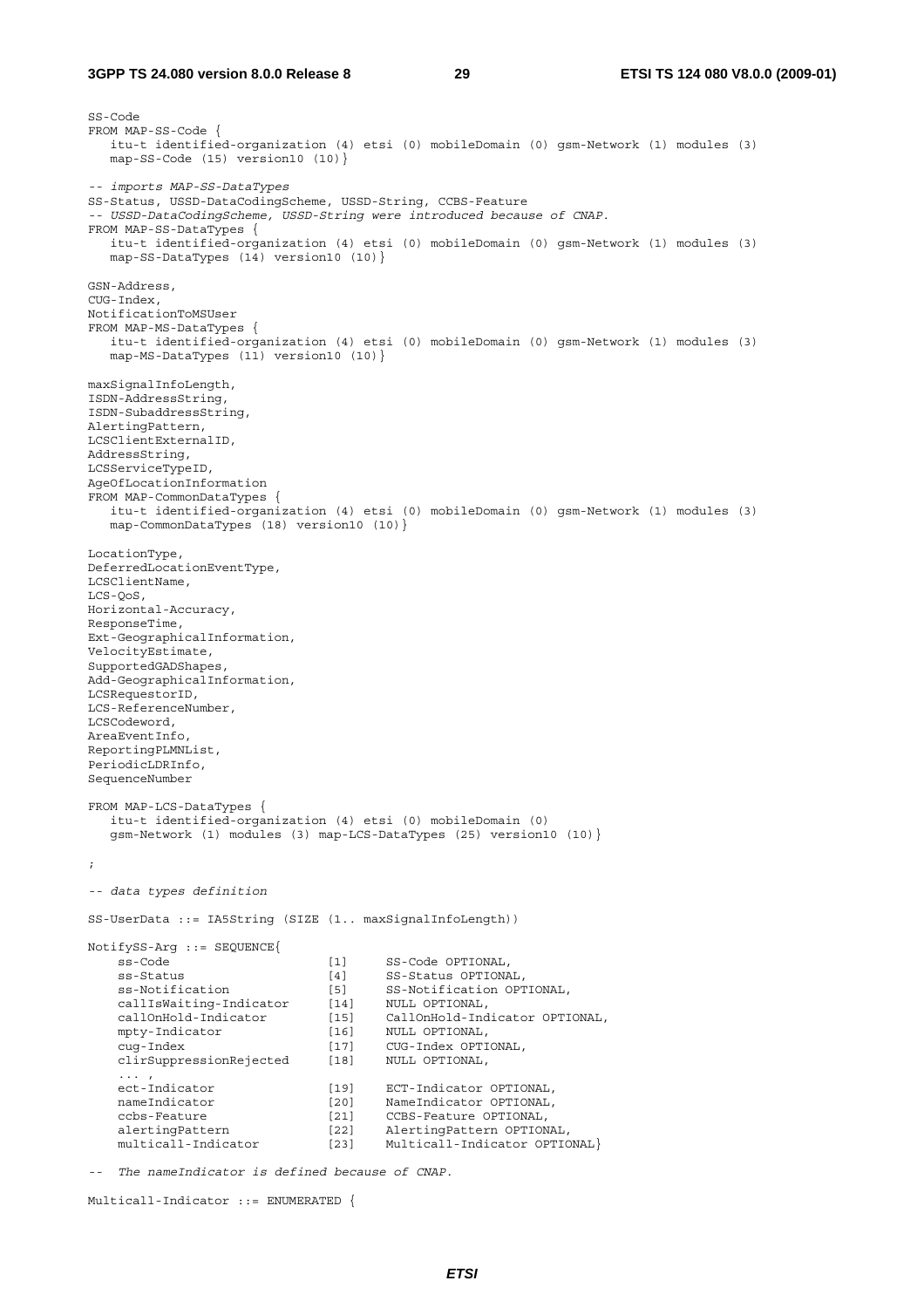nbr-SNexceeded (0),

```
 nbr-Userexceeded (1)} 
ForwardChargeAdviceArg ::= SEQUENCE{ 
    ss-Code [0] SS-Code,<br>chargingInformation [1] Chargino
                                [1] ChargingInformation,
     ...} 
SS-Notification ::= OCTET STRING (SIZE (1)) 
-- Bit 8 7 6 5 4 00000 (Unused) 
-- Bit 3 Call is forwarded indication to A-subscriber 
-- (calling subscriber) 
-- 0 No information content 
-- 1 Outgoing call has been forwarded to C 
-- Bit 2 Call is forwarded indication to B-subscriber 
-- (forwarding subscriber) 
-- 0 No information content 
      -- 1 Incoming call has been forwarded to C 
-- Bit 1 Call is forwarded indication to C-subscriber 
-- (forwarded-to subscriber) 
-- 0 No information content 
-- 1 Incoming call is a forwarded call 
ChargingInformation ::= SEQUENCE{ 
    e1 [1] E1 OPTIONAL, 
 e2 [2] E2 OPTIONAL, 
 e3 [3] E3 OPTIONAL, 
     e4 [4] E4 OPTIONAL, 
 e5 [5] E5 OPTIONAL, 
 e6 [6] E6 OPTIONAL, 
     e7 [7] E7 OPTIONAL, 
     ...} 
E1 ::= INTEGER (0..max10TimesUnitsPerTime) 
max10TimesUnitsPerTime INTEGER ::= 8191 
E2 ::= INTEGER (0..max10TimesTimeInterval)
max10TimesTimeInterval INTEGER ::= 8191 
E3 ::= INTEGER (0..max100TimesScalingFactor) 
max100TimesScalingFactor INTEGER ::= 8191 
E4 ::= INTEGER (0..max10TimesIncrement) 
max10TimesIncrement INTEGER ::= 8191 
E5 ::= INTEGER (0..max10TimesIncrementPerDataInterval)
max10TimesIncrementPerDataInterval INTEGER ::= 8191 
E6 ::= INTEGER (0..maxNumberOfSegmentsPerDataInterval) 
maxNumberOfSegmentsPerDataInterval INTEGER ::= 8191 
E7 ::= INTEGER (0..max10TimesInitialTime) 
max10TimesInitialTime INTEGER ::= 8191 
CallOnHold-Indicator ::= ENUMERATED { 
            callRetrieved (0), 
            callOnHold (1)} 
ForwardCUG-InfoArg ::= SEQUENCE { 
 cug-Index [0] CUG-Index OPTIONAL, 
 suppressPrefCUG [1] NULL OPTIONAL, 
    suppressOA [2] NULL OPTIONAL,
     ...} 
ECT-Indicator ::= SEQUENCE { 
 ect-CallState [0] ECT-CallState, 
     rdn [1] RDN OPTIONAL, 
     ...} 
ECT-CallState ::= ENUMERATED { 
        alerting (0), 
       active(1)}
    NameIndicator ::= SEQUENCE {
```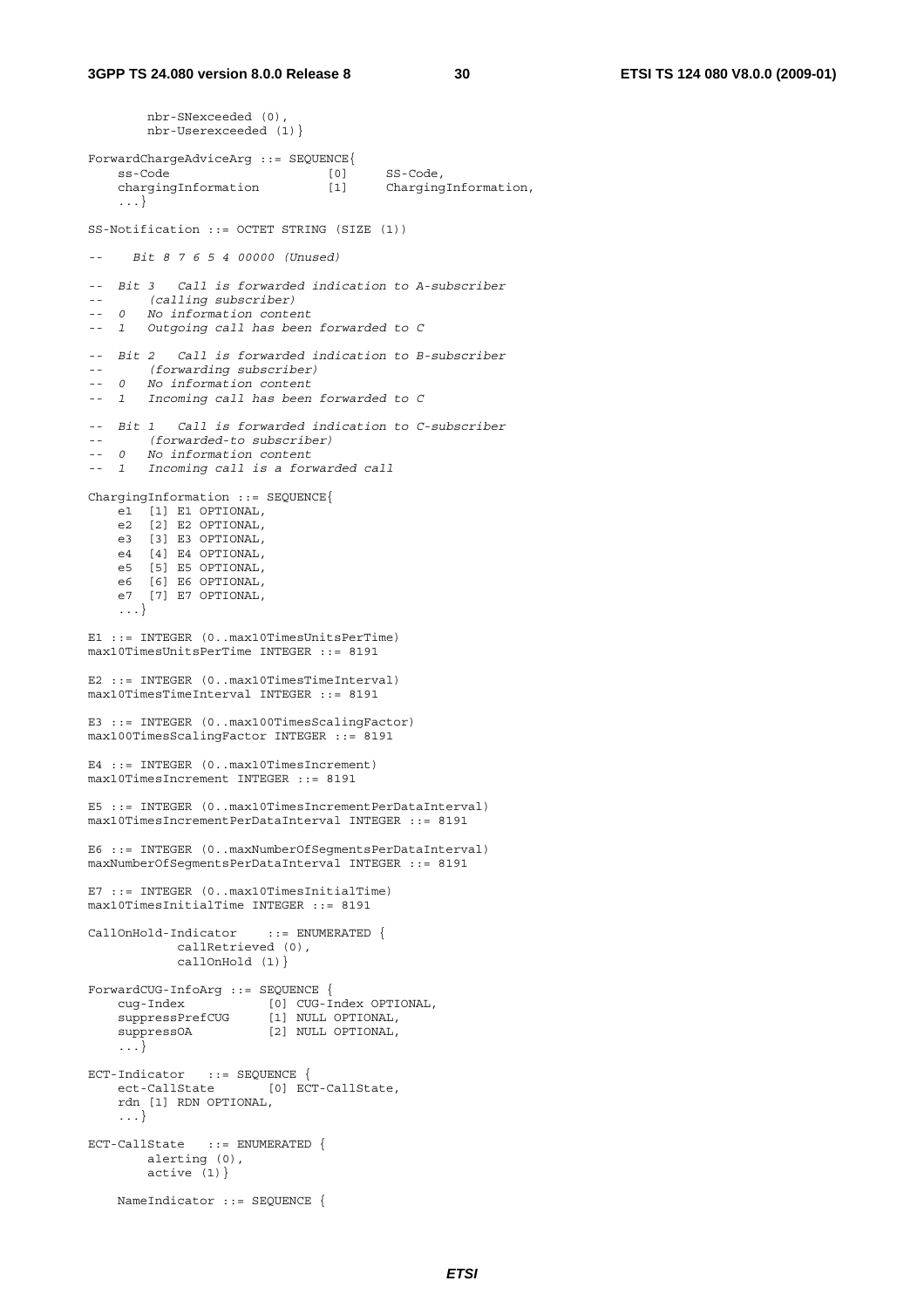callingName [0] Name OPTIONAL, ...} Name  $::=$  CHOICE  $\{$  namePresentationAllowed [0] NameSet, presentationRestricted [1] NULL, nameUnavailable [2] NULL, namePresentationRestricted [3] NameSet} NameSet ::= SEQUENCE { dataCodingScheme [0] USSD-DataCodingScheme, lengthInCharacters [1] INTEGER, nameString [2] USSD-String, ...} *-- NameIndicator, Name and NameSet are defined because of CNAP. -- The USSD-DataCodingScheme shall indicate use of the default alphabet through the -- following encoding: -- bit 7 6 5 4 3 2 1 0 -- | 0 0 0 0 | 1 1 1 1|*  RDN ::= CHOICE { presentationAllowedAddress [0] RemotePartyNumber, presentationRestricted [1] NULL, numberNotAvailableDueToInterworking [2] NULL, presentationRestrictedAddress [3] RemotePartyNumber} RemotePartyNumber ::= SEQUENCE { partyNumber [0] ISDN-AddressString, partyNumberSubaddress [1] ISDN-SubaddressString OPTIONAL, ...} AccessRegisterCCEntryArg ::= SEQUENCE { ...} CallDeflectionArg ::= SEQUENCE { deflectedToNumber [0] AddressString, deflectedToSubaddress [1] ISDN-SubaddressString OPTIONAL, ...} UserUserServiceArg ::= SEQUENCE { uUS-Service [0] UUS-Service, uUS-Required [1] BOOLEAN, ... } UUS-Service ::= ENUMERATED { uUS1 (1), uUS2 (2), uUS3 (3), ... } -- exception handling: -- In case of UUS-Service with any other value, indicated as "UUS required", -- but not understood by the MS, the call will be cleared. LocationNotificationArg ::= SEQUENCE { notificationType [0] NotificationToMSUser, locationType [1] LocationType, lcsClientExternalID [2] LCSClientExternalID OPTIONAL, lcsClientName [3] LCSClientName  $\ldots$  ,  $\ldots$  ,  $\ldots$  lcsRequestorID [4] LCSRequestorID OPTIONAL, lcsCodeword [5] LCSCodeword OPTIONAL, lcsServiceTypeID [6] LCSServiceTypeID OPTIONAL } -- The notificationType may only be set to notifyLocationAllowed, -- notifyAndVerify-LocationAllowedIfNoResponse, -- or notifyAndVerify-LocationNotAllowedIfNoResponse. -- The locationEstimateType field of the locationType may only be set to -- currentLocation, currentOrLastKnownLocation, -- notificationVerificationOnly, or activateDeferredLocation. -- The deferredLocationEventType field of the locationType may only be set to -- enteringIntoArea, and/or leavingFromArea, and/or beingInsideArea, -- and/or periodicLDR. -- For LCS location notification of MT-LR for current location, the -- locationEstimateType field of the locationType shall be set to currentLocation. -- For LCS location notification of MT-LR for current or last known location, the

-- locationEstimateType field of the locationType shall be set to currentOrLastKnownLocation.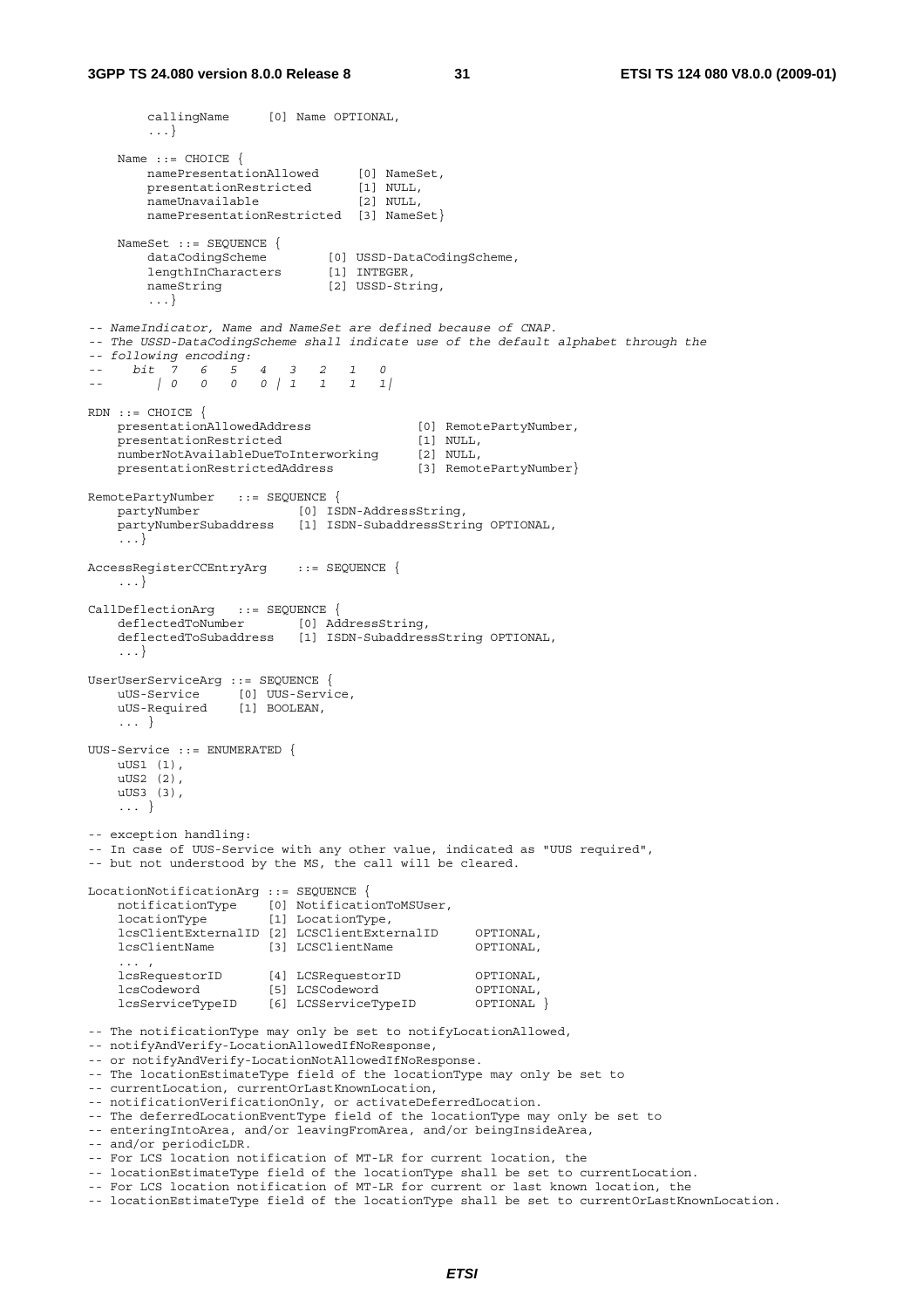**3GPP TS 24.080 version 8.0.0 Release 8 32 ETSI TS 124 080 V8.0.0 (2009-01)**

-- For the LCS location notification for the LDR of MS available event, -- the locationEstimateType field of the locationType shall be set to currentLocation. -- For LCS location notification for the LDR of change of area event, -- the locationEstimateType field of the locationType shall be set to -- activateDeferredLocation, and the deferredLocationEventType shall be -- set to enteringIntoArea, and/or leavingFromArea, and/or beingInsideArea. -- For the post positioning LCS location notification, the locationEstimateType -- field of the locationType shall be set to notificationVerificationOnly. -- For LCS location notification for the LDR of periodic location event, -- the locationEstimateType field of the locationType shall be set to -- activateDeferredLocation, and the -- deferredLocationEventType shall be set to periodicLDR. -- exception handling: -- At reception of an unrecognised notificationType value the receiver shall reject the -- operation with a return error cause of unexpected data value. -- At reception of an unrecognised locationType value the receiver shall reject the -- operation with a return error cause of unexpected data value. -- At reception of an unallowed notificationType value the receiver shall either ignore the -- received operation or reject the operation with a return error cause of unexpected -- data value. -- At reception of an unallowed locationType value the receiver shall either ignore the -- received operation or reject the operation with a return error cause of unexpected -- data value. LocationNotificationRes ::= SEQUENCE { verificationResponse [0] VerificationResponse OPTIONAL, ...} VerificationResponse::= ENUMERATED { permissionDenied (0), permissionGranted (1), ... } -- exception handling: -- an unrecognized value shall be treated the same as value 0 (permissionDenied) LCS-MOLRArg ::= SEQUENCE { molr-Type [0] MOLR-Type,<br>locationMethod [1] LocationMe locationMethod [1] LocationMethod OPTIONAL, lcs-QoS [2] LCS-QoS OPTIONAL, lcsClientExternalID [3] LCSClientExternalID OPTIONAL, mlc-Number [4] ISDN-AddressString OPTIONAL, gpsAssistanceData [5] GPSAssistanceData OPTIONAL, ..., supportedGADShapes [6] SupportedGADShapes OPTIONAL, lcsServiceTypeID [7] LCSServiceTypeID OPTIONAL, ageOfLocationInfo [8] AgeOfLocationInformation OPTIONAL, locationType [9] LocationType  $\qquad \qquad$  OPTIONAL,<br>pseudonymIndicator [10] NULL (OPTIONAL) pseudonymIndicator [10] NULL OPTION<br>
h-cmlc-address [11] GSN-Address OPTIONAL, h-gmlc-address [11] GSN-Address OPTIONAL, locationEstimate [12] Ext-GeographicalInformation OPTIONAL, velocityEstimate [13] VelocityEstimate OPTIONAL, referenceNumber [14] LCS-ReferenceNumber OPTIONAL, periodicLDRInfo [15] PeriodicLDRInfo OPTIONAL, locationUpdateRequest [16] NULL OPTIONAL, sequenceNumber [17] SequenceNumber OPTIONAL, terminationCause [18] TerminationCause OPTIONAL, mo-lrShortCircuit [19] NULL OPTIONAL, ganssAssistanceData [20] GANSSAssistanceData OPTIONAL } -- The parameter locationMethod shall be included if and only if the molr-Type is set to value -- deCipheringKeys or assistanceData. -- The parameter gpsAssistanceData shall be included if and only if the molr-Type is set to value -- assistanceData and locationMethod is set to value assistedGPS or assistedGPSandGANSS. -- The parameter ganssAssistanceData shall be included if and only if the molr-Type is set to value -- assistanceData and locationMethod is set to value assistedGANSS or assistedGPSandGANSS. -- supportedGADShapes shall not be included for deferred MO-LR initiation or deferred MO-LR or MT-LR -- responses MOLR-Type::= ENUMERATED { locationEstimate (0), assistanceData (1), deCipheringKeys (2),  $\ldots$  ,  $\ldots$  ,  $\ldots$  deferredMo-lrTTTPInitiation (3), deferredMo-lrSelfLocationInitiation (4),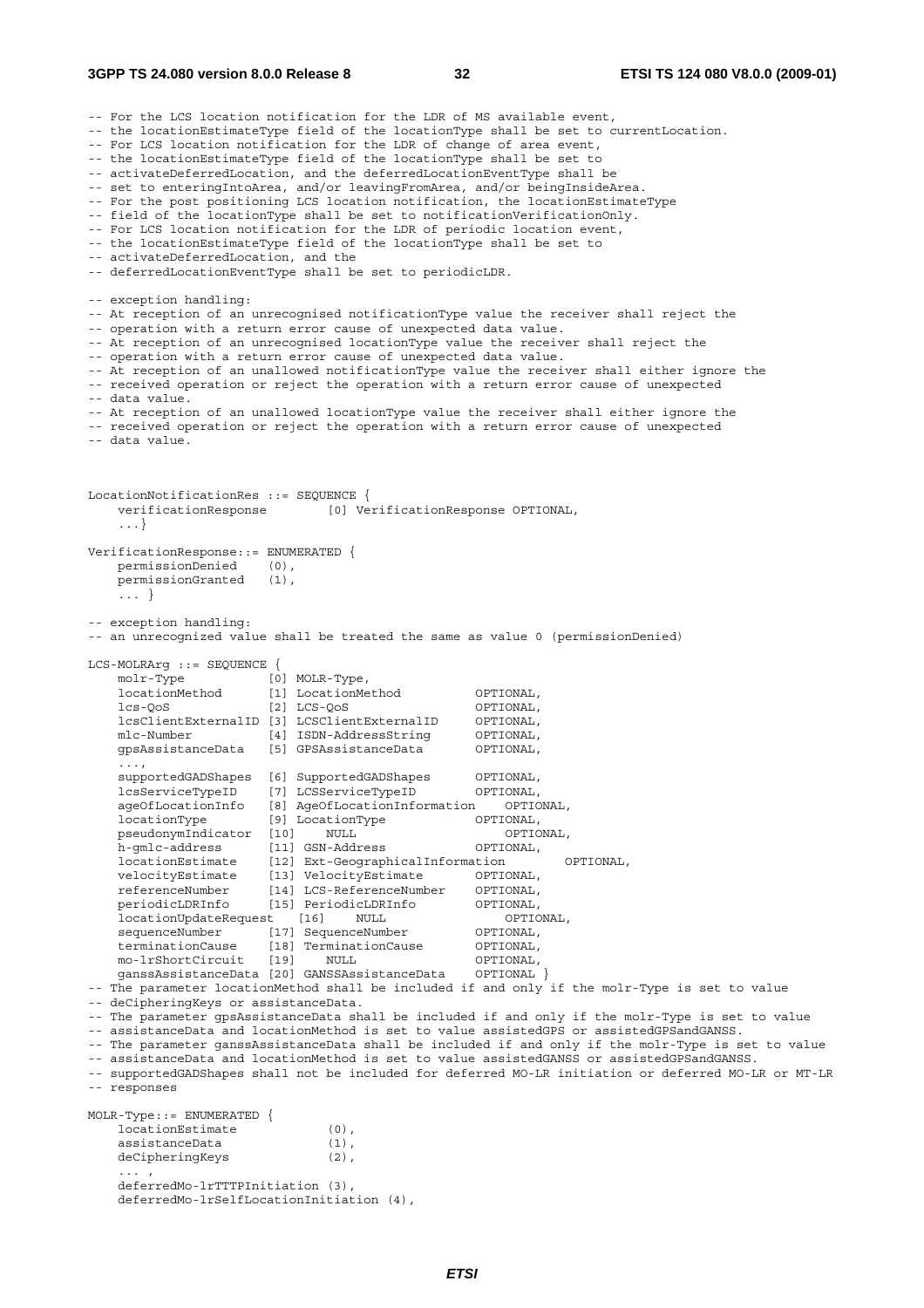deferredMt-lrOrmo-lrTTTPLocationEstimate (5), deferredMt-lrOrmo-lrCancellation (6)} -- exception handling: -- an unrecognized value shall be rejected by the receiver with a return error cause of -- unexpected data value.  $\begin{array}{lll} \texttt{LocationMethod: := & \texttt{ENUMENTED} & \texttt{\{} \\ \texttt{msBasedEOTD} & & \texttt{\{0\}} \texttt{.} \end{array} \end{array}$ msBasedEOTD (0),<br>msAssistedEOTD (1), msAssistedEOTD (1), assistedGPS (2), ..., msBasedOTDOA (3), assistedGANSS (4), assistedGPSandGANSS (5) } -- exception handling: -- When this parameter is received with value msBasedEOTD or msAssistedEOTD and the MS -- is camped on an UMTS Service Area then the receiver shall reject it -- with a return error cause of unexpected data value. -- When this parameter is received with value msBasedOTDOA and the MS -- is camped on a GSM Cell then the receiver shall reject it with a return error cause of -- unexpected data value. -- an unrecognized value shall be rejected by the receiver with a return error cause of -- unexpected data value. GPSAssistanceData::= OCTET STRING (SIZE (1..38)) -- Octets 1 to 38 are coded in the same way as the octets 3 to 7+2n of Requested GPS Data IE -- in 3GPP TS 49.031 [14]. GANSSAssistanceData::= OCTET STRING (SIZE (1..40)) -- Octets 1 to 40 are coded in the same way as the octets 3 to 9+2n of Requested GANSS Data IE -- in 3GPP TS 49.031 [14] . TerminationCause ::= ENUMERATED { subscriberTermination (0), uETermination (1), ...} LCS-MOLRRes::= SEQUENCE {<br>locationEstimate locationEstimate [0] Ext-GeographicalInformation OPTIONAL, decipheringKeys [1] DecipheringKeys OPTIONAL, ..., add-LocationEstimate [2] Add-GeographicalInformation OPTIONAL, velocityEstimate [3] VelocityEstimate OPTIONAL, referenceNumber [4] LCS-ReferenceNumber OPTIONAL, referenceNumber [4] LCS-ReferenceNumber 0PTIONAL,<br>h-gmlc-address [5] GSN-Address 0PTIONAL,<br>mo-1rShortCircuit [6] NULL 0PTIONAL, mo-lrShortCircuit [6] NULL OPTIONAL, reportingPLMNList [7] ReportingPLMNList OPTIONAL } -- Parameters locationEstimate or add-LocationEstimate (one but not both) -- shall be included if and only if the -- molr-Type in LocationRequestArg was set to value locationEstimate. -- Parameter add-LocationEstimate shall not be included if the supportedGADShapes -- parameter was not received in the LCS-MOLRArg. -- The locationEstimate and the add-locationEstimate parameters shall not be sent if -- the supportedGADShapes parameter has been received in LCS-MOLRArg -- and the shape encoded in locationEstimate or add-LocationEstimate is not marked -- as supported in supportedGADShapes. In such a case LCS-MOLRArg -- shall be rejected with error FacilityNotSupported with additional indication -- shapeOfLocationEstimateNotSupported. -- Parameter decipheringKeys shall be included if and only if the molr-Type -- in LocationRequestArg was set to value deCipheringKeys. -- Parameter velocityEstimate may only be included if the lcs-QoS in LCS-MOLRarg includes -- velocityRequest DecipheringKeys::= OCTET STRING (SIZE (15)) -- Octets in DecipheringKeys are coded in the same way as the octets 3 to 17 of Deciphering Key IE -- in 3GPP TS 49.031 [14]. I.e. these octets contain Current Deciphering Key, Next Deciphering Key and -- Ciphering Key Flag. LCS-AreaEventRequestArg ::= SEQUENCE { referenceNumber [0] LCS-ReferenceNumber, h-gmlc-address [1] GSN-Address, deferredLocationEventType [3] DeferredLocationEventType, areaEventInfo [4] AreaEventInfo, ... }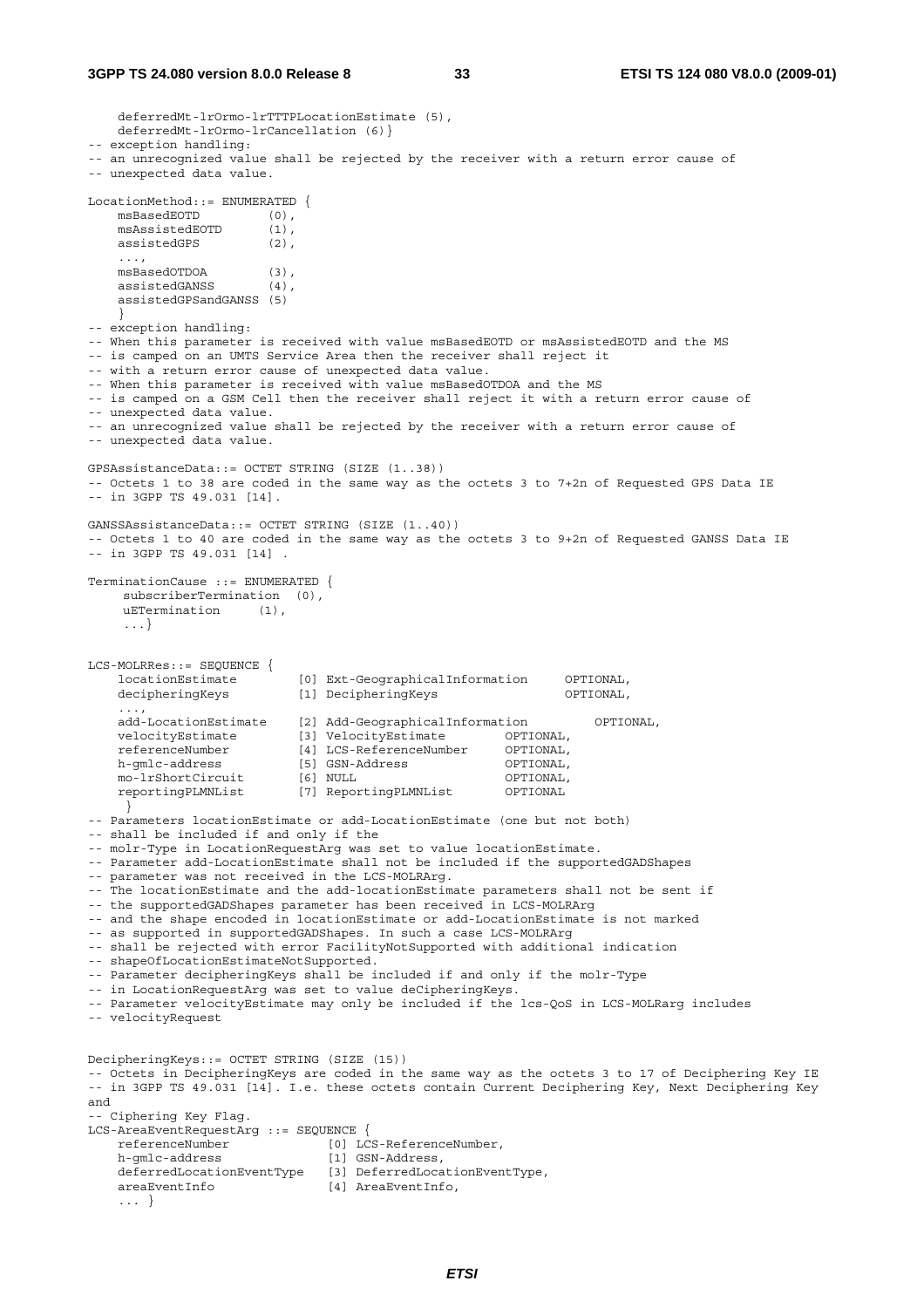-- the msAvailableValue in the DeferredLocationEventType is not applicable for this procedure

```
LCS-AreaEventReportArg ::= SEQUENCE { 
    referenceNumber [0] LCS-ReferenceNumber, 
   h-gmlc-address [1] GSN-Address,
    ... } 
LCS-AreaEventCancellationArg ::= SEQUENCE {
    referenceNumber [0] LCS-ReferenceNumber, 
    h-gmlc-address [1] GSN-Address, 
    ... } 
LCS-PeriodicLocationRequestArg ::= SEQUENCE { 
 referenceNumber [0] LCS-ReferenceNumber, 
 periodicLDRInfo [1] PeriodicLDRInfo, 
    lcsClientExternalID [2] LCSClientExternalID, 
 qoS [3] LCS-QoS OPTIONAL, 
 h-gmlc-address [4] GSN-Address OPTIONAL, 
   mo-lrShortCircuit [5] NULL OPTIONAL,
    reportingPLMNList [6] ReportingPLMNList OPTIONAL, 
    ... } 
LCS-PeriodicLocationRequestRes ::= SEQUENCE { 
    mo-lrShortCircuit [0] NULL OPTIONAL, 
    ... } 
LCS-LocationUpdateArg ::= SEQUENCE { 
 referenceNumber [0] LCS-ReferenceNumber OPTIONAL, 
    add-LocationEstimate[1] Add-GeographicalInformation OPTIONAL, 
 velocityEstimate [2] VelocityEstimate OPTIONAL, 
 sequenceNumber [3] SequenceNumber OPTIONAL, 
       ... } 
-- add-LocationEstimate shall be included if and only if a location estimate was successfully
-- transferred towards an External LCS Client or was successfully obtained for UE self location 
-- velocityEstimate may only be included if add-LocationEstimate is included 
LCS-LocationUpdateRes ::= SEQUENCE { 
 terminationCause [0] TerminationCause OPTIONAL, 
    ... } 
LCS-PeriodicLocationCancellationArg ::= SEQUENCE { 
    referenceNumber [0] LCS-ReferenceNumber, 
    h-gmlc-address [1] GSN-Address OPTIONAL, 
    ... }
```
END

#### 4.4.3 Identifiers definition

The parameters which are described in the following subclauses correspond to the identifiers used in operation and error descriptions.

#### 4.4.3.1 chargingInformation

The chargingInformation identifier refers to the necessary information for the Advice of Charge supplementary service (see TS 22.024).

#### 4.4.3.2 e1

The e1 identifier refers to 10 times the number of LPLMN units per time interval in connection with the Advice of Charge supplementary service, see TS 22.024.

#### 4.4.3.3 e2

The e2 identifier refers to 10 times the length of the time interval in seconds in connection with the Advice of Charge supplementary service, see TS 22.024.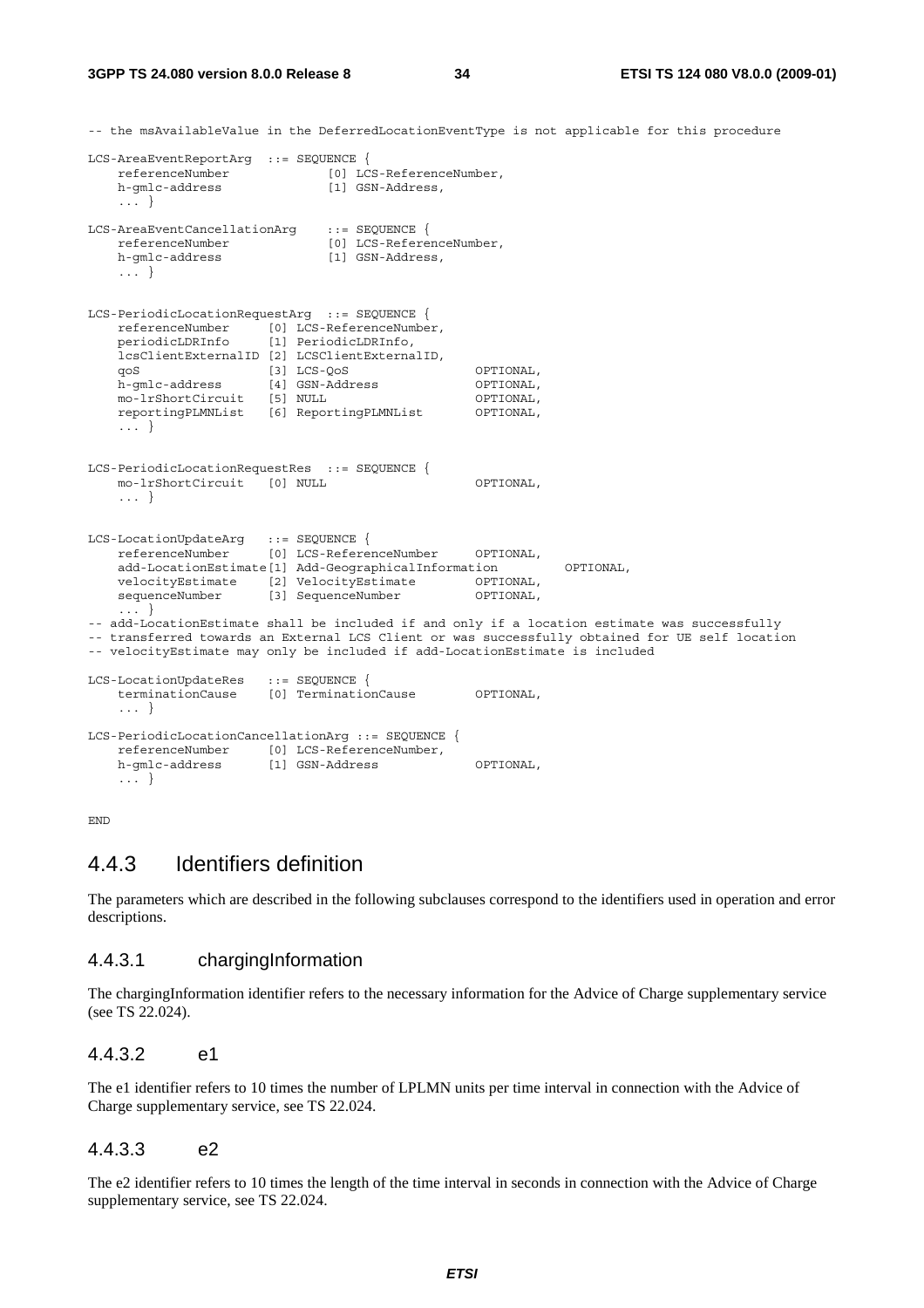#### 4.4.3.4 e3

The e3 identifier refers to 100 times the scaling factor to convert from LPLMN units to HPLMN units in connection with the Advice of Charge supplementary service, see TS 22.024.

#### 4.4.3.5 e4

The e4 identifier refers to 10 times the LPLMN increment in connection with the Advice of Charge supplementary service, see TS 22.024.

#### 4.4.3.6 e5

The e5 identifier refers to 10 times the number of LPLMN units incremented per data interval in connection with the Advice of Charge supplementary service, see TS 22.024.

#### 4.4.3.7 e6

The e6 identifier refers to the number of segments per data interval in connection with the Advice of Charge supplementary service, see TS 22.024.

#### 4.4.3.8 e7

The e7 identifier refers to 10 times the length of the initial time interval in seconds in connection with the Advice of Charge supplementary service, see TS 22.024.

#### 4.4.3.9 ss-Code

The ss-Code identifier refers to the code which identify a supplementary service or a group of supplementary services.

#### 4.4.3.10 ss-Notification

The ss-Notification identifier refers to one or several supplementary service notifications which have to be forwarded to a mobile subscriber.

#### 4.4.3.11 ss-Status

The ss-Status identifier refers to the status of a supplementary service.

#### 4.4.3.12 callIsWaiting-Indicator

The callIsWaiting-Indicator identifier refers to the indication given to the mobile station that the call is waiting.

#### 4.4.3.13 callOnhold-Indicator

The callOnHold-Indicator identifier refers to the indication given to the mobile station that the call has been put on hold or has been retrieved.

#### 4.4.3.14 mpty-Indicator

The mpty-Indicator identifier refers to the indication given to the mobile station that the multi party call has been invoked.

#### 4.4.3.15 forwardCUG-InfoArg

The forwardCUG-InfoArg identifier refers to the indication given from the mobile subscriber to the network in connection with explicit invocation of a CUG call.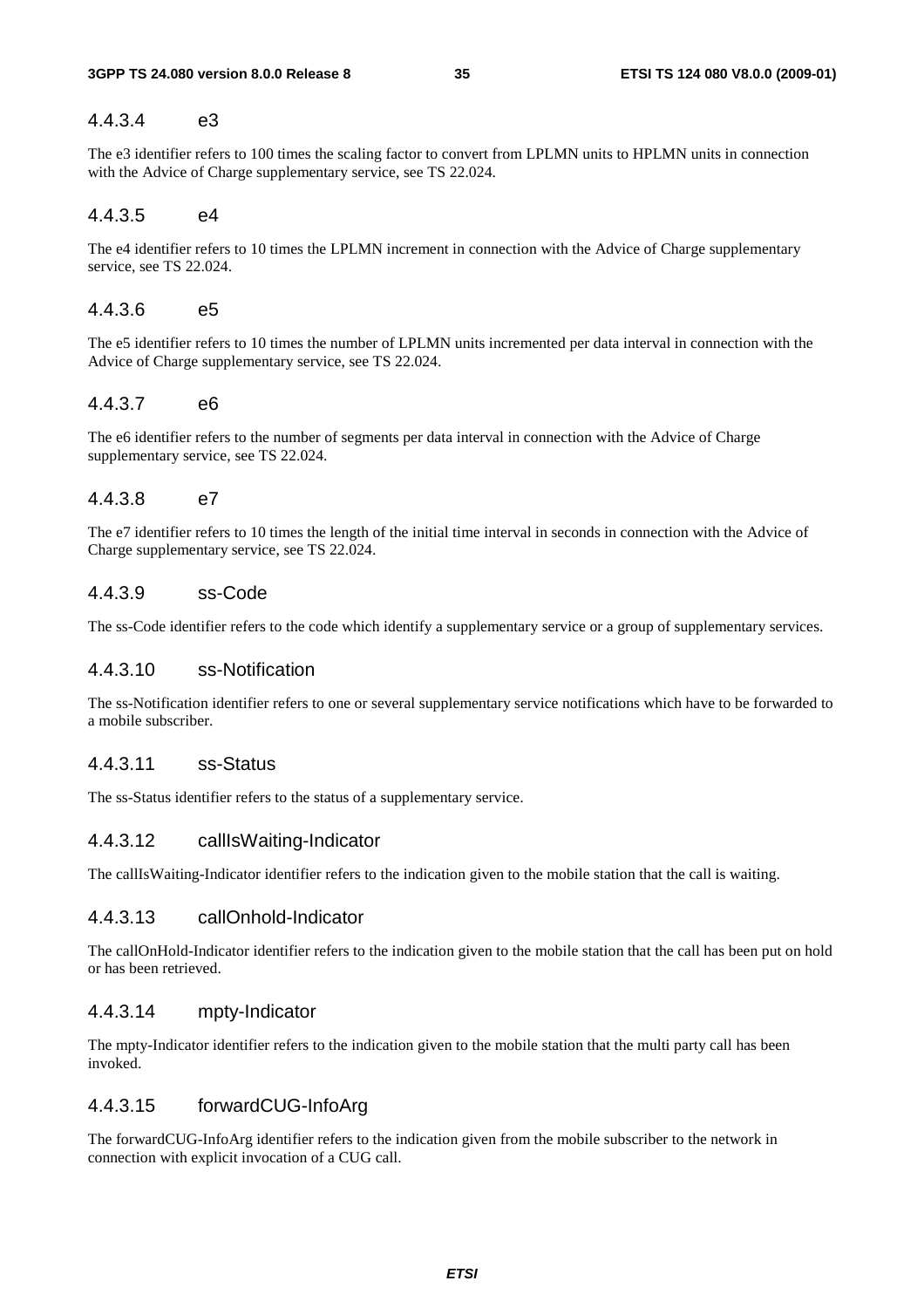#### 4.4.3.16 cug-Index

The cug-Index identifier refers to the index of a CUG given in an explicit invocation of a CUG call.

#### 4.4.3.17 suppressPrefCUG

The suppressPrefCUG identifier refers to the mobile subscribers request to the network to prohibit the use of the preferential CUG.

#### 4.4.3.18 suppressOA

The suppressOA identifier refers to the mobile subscribers request to the network to prohibit the use of the subscriber option "OA allowed".

#### 4.4.3.19 clirSuppressionRejected

The clirSuppressionRejected identifier refers to the indication given to the mobile station that the CLIR suppression request has been rejected.

#### 4.4.3.20 ect-Indicator

The ect-Indicator identifier refers to the indication given to the mobile station that the call was transferred.

#### 4.4.3.21 ect-CallState

The ect-CallState identifier refers to the state of the call to the other remote party in which Explicit Call Transfer was invoked.

#### 4.4.3.22 rdn

The Rdn identifier refers to the line identity information of the other remote party.

#### 4.4.3.23 presentationAllowedAddress

The presentationAllowedAddress identifier refers to the line identity of the other remote party that is allowed to be presented.

#### 4.4.3.24 presentationRestricted

The presentationRestricted identifier refers to the restriction of presentation of the line identity of the other remote party.

Also, the identifier refers to the restriction of presentation of the name identity of the calling party to the called party.

#### 4.4.3.25 numberNotAvailableDueToInterworking

The numberNotAvailableDueToInterworking identifier refers to the unavailability of the line identity of the other remote party.

#### 4.4.3.26 presentationRestrictedAddress

The presentationRestrictedAddress identifier refers to the line identity of the other remote party which presentation restriction is overridden.

#### 4.4.3.27 partyNumber

The partyNumber identifier refers to the remote party number.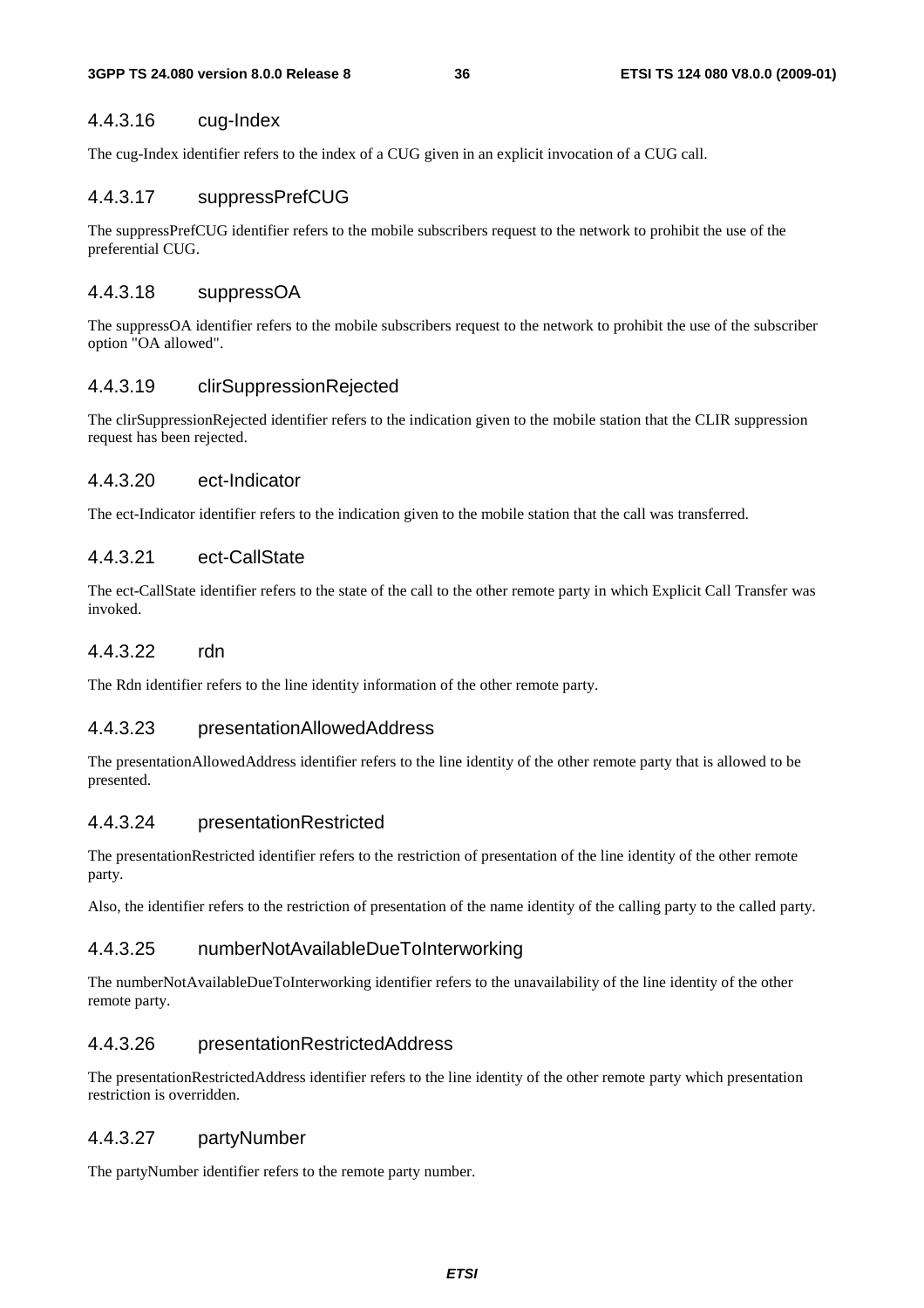#### 4.4.3.28 partyNumberSubaddress

The partyNumberSubaddress identifier refers to remote party number subaddress.

#### 4.4.3.29 nameIndicator

The nameIndicator identifier refers to the indication given to the mobile station that the name presentation has been invoked.

#### 4.4.3.30 namePresentationAllowed

The namePresentationAllowed identifier refers to the presentation of the calling party"s name identity to the called party.

#### 4.4.3.31 nameUnavailable

The nameUnavailable identifier refers to the unavailability of the calling party"s name identity to be offered to the called party.

#### 4.4.3.32 namePresentationRestricted

The namePresentationRestricted identifier refers to the calling party"s name identity to be offered to the called party with which presentation restriction is overridden.

#### 4.4.3.33 deflectedToNumber

The DeflectedToNumber identifier refers to a party an incoming shall be deflected to.

#### 4.4.3.34 deflectedToSubaddress

The DeflectedToSubaddress identifier refers to a subaddress an incoming call shall be deflected to.

#### 4.4.3.35 uUS-Service

The uUS-Service identifier refers to the UUS service (service 1, service 2 or service 3) to be requested.

#### 4.4.3.36 uUS-Required

The uUS-Required identifier refers to the option ("UUS required" or "UUS not required") given when requesting the UUS service.

#### 4.4.3.37 locationNotificationArg

The locationNotificationArg identifier refers to the location notification request which is sent to the MS by the network.

#### 4.4.3.38 notificationType

The notificationType identifier refers to the type of location notification (notification or privacy verification).

#### 4.4.3.39 locationNotificationRes

The locationNotificationRes identifier refers to the location notification response which is sent to the network by the MS.

#### 4.4.3.40 verificationResponse

The VerificationResponse identifier refers to the privacy verification response given by the MS user.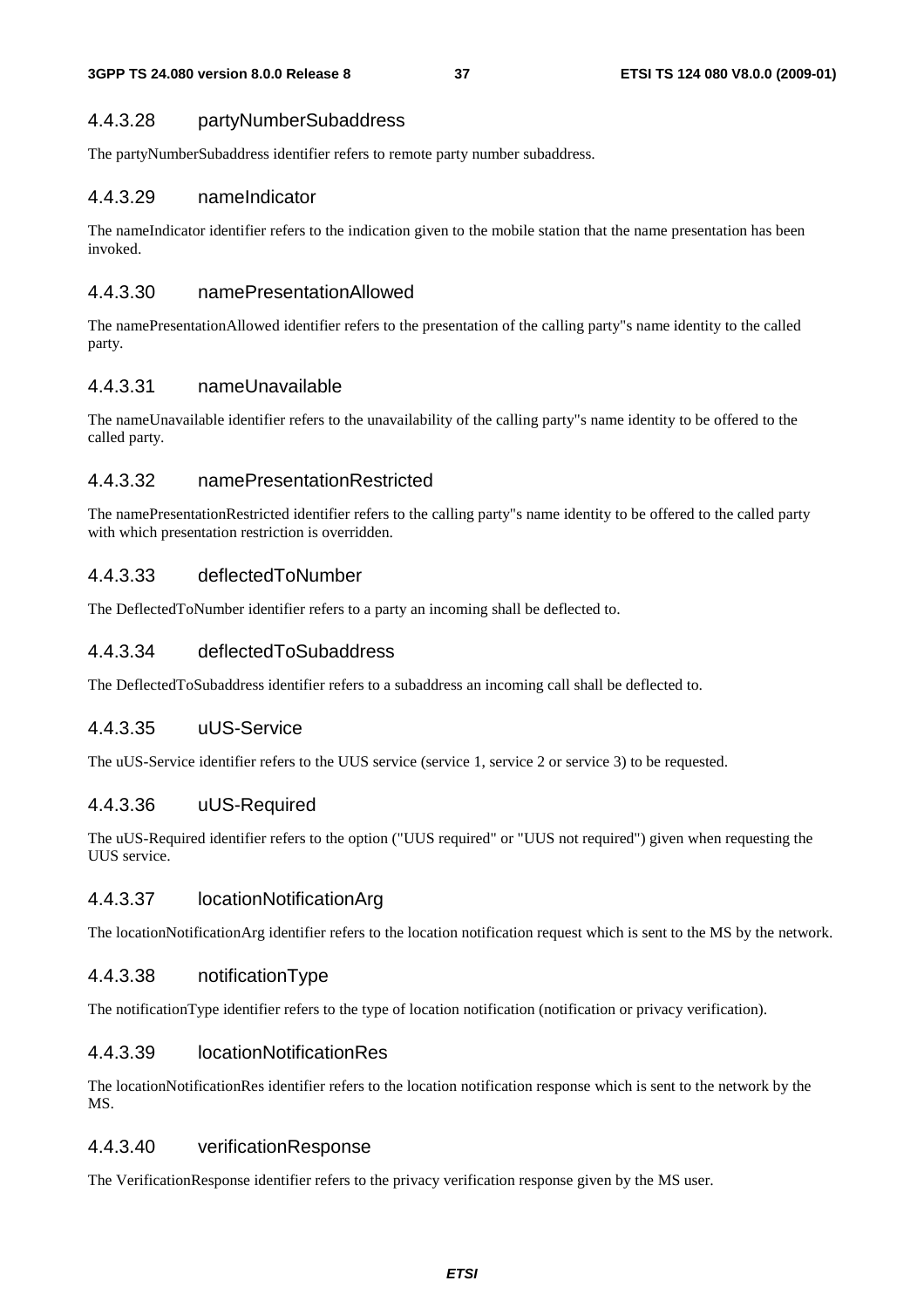#### 4.4.3.41 lcs-MOLRArg

The lcs-MOLRArg identifier refers to the MO-LR request parameters which are sent to the network by the MS.

#### 4.4.3.42 molr-Type

The molr-Type identifier refers to the type of MO-LR.

#### 4.4.3.43 locationMethod

The locationMethod identifier refers to the location method, for which assistance data is requested by the MS.

#### 4.4.3.44 gpsAssistanceData

The gpsAssistanceData identifier refers to the indication, which GPS assistance data is requested by the MS.

#### 4.4.3.45 lcs-MOLRRes

The lcs-MOLRRes identifier refers to the MO-LR response parameters which are sent to the MS by the network.

#### 4.4.3.46 decipheringKeys

The decipheringKeys identifier refers to the set of deciphering keys, that contains Current Deciphering Key, Next Deciphering Key and Ciphering Key Flag.

#### 4.4.3.47 multicall-Indicator

The multicall-Indicator identifier refers to the indication given to the mobile station that the number of active bearers has exceeded the maximum number.

#### 4.4.3.48 pseudonymIndicator

The pseudonymIndicator identifier refers to the indication given to the LCS server that the pseudonym is needed.

#### 4.4.3.49 LCS-PeriodicLocationRequestArg

The LCS-PeriodicLocationRequestArg identifier refers to the LCS periodic location request sent to the MS by the network.

#### 4.4.3.50 LCS-PeriodicLocationRequestRes

The LCS-PeriodicLocationRequestRes identifier refers to the LCS Periodic Location response sent by the MS to the network.

#### 4.4.3.51 LCS-LocationUpdateArg

The LCS-LocationUpdagteArg identifier refers to the location update request sent to the MS by the network.

#### 4.4.3.52 LCS-LocationUpdateRes

The LCS-LocationUpdateRes identifier refers to the location update response sent to the network by the MS.

#### 4.4.3.53 LCS-PeriodicLocationCancellationArg

The LCS-PeriodicLocationCancellationArg identifier refers to the periodic location cancel request sent to the MS by the network.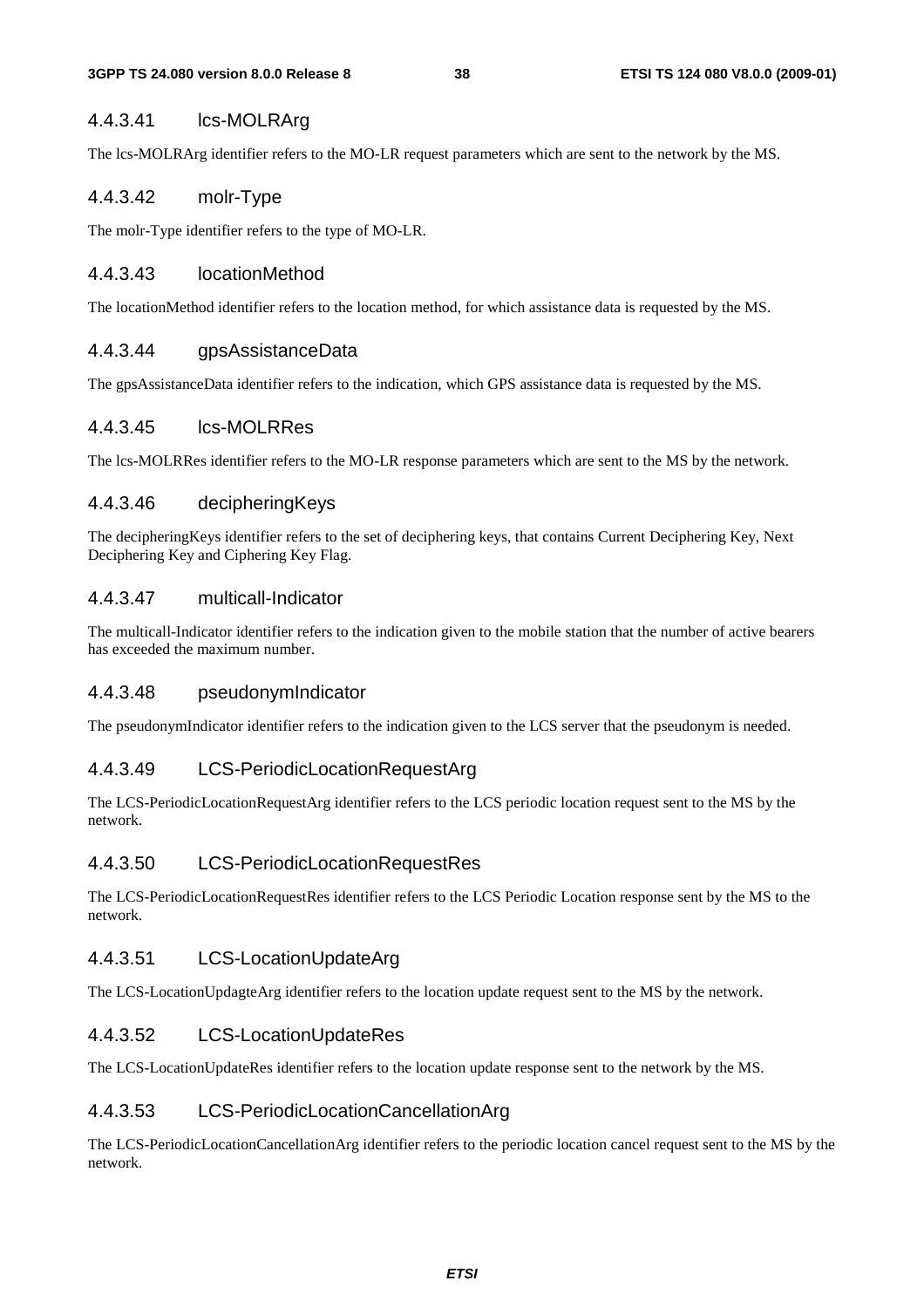#### 4.4.3.54 terminationCause

The terminationCause identifier refers to the cause of cancellation of the periodic location procedure by the MS.

#### 4.4.3.55 mo-lrShortCircuit

The mo-lrShortCircuit identifier indicates use of MO-LR Short Circuit.

#### 4.4.3.56 locationUpdateRequest

The locationUpdateRequest identifier indicates location update are required.

#### 4.4.3.57 ganssAssistanceData

The ganssAssistanceData identifier refers to the indication, which GANSS assistance data is requested by the MS.

### 4.5 Operations and errors implementation

For the actual implementation of supplementary services, operations and errors have to be defined by value. The following ASN.1 module, imports operation from the ASN.1 module described in subclause 4.2 and operations and errors from MAP.

```
SS-Protocol { 
    itu-t identified-organization (4) etsi (0) mobileDomain (0) 
    gsm-Access (2) modules (3) ss-Protocol (3) version10 (10)} 
DEFINITIONS ::= 
BEGIN
IMPORTS 
OPERATION 
FROM Remote-Operations-Information-Objects { 
   joint-iso-itu-t remote-operations(4) informationObjects(5) version1(0)}
-- imports operations 
-- imports operation from MAP-MobileServiceOperations 
forwardCheckSS-Indication 
FROM MAP-MobileServiceOperations { 
    itu-t identified-organization (4) etsi (0) mobileDomain (0) gsm-Network (1) modules (3) 
    map-MobileServiceOperations (5) version10 (10)} 
-- imports operations from MAP-SupplementaryServiceOperations 
registerSS, eraseSS, activateSS, deactivateSS, interrogateSS, registerPassword, getPassword, 
processUnstructuredSS-Request, unstructuredSS-Request, unstructuredSS-Notify, eraseCC-Entry 
FROM MAP-SupplementaryServiceOperations { 
    itu-t identified-organization (4) etsi (0) mobileDomain (0) gsm-Network (1) modules (3) 
    map-SupplementaryServiceOperations (8) version10 (10)} 
-- imports operations from SS-Operations 
processUnstructuredSS-Data, notifySS, forwardChargeAdvice, buildMPTY, holdMPTY, retrieveMPTY, 
splitMPTY, explicitCT, forwardCUG-Info, accessRegisterCCEntry, callDeflection, userUserService, 
lcs-LocationNotification, lcs-MOLR, lcs-AreaEventRequest, lcs-AreaEventReport, lcs-
AreaEventCancellation, lcs-PeriodicLocationRequest, lcs-LocationUpdate, lcs-
PeriodicLocationCancellation 
FROM SS-Operations { 
    itu-t identified-organization (4) etsi (0) mobileDomain (0) gsm-Access (2) modules (3) 
    ss-Operations (0) version10 (10)} 
; 
Supported-SS-Operations OPERATION ::= {forwardCheckSS-Indication | registerSS | eraseSS | 
     activateSS | deactivateSS | interrogateSS | registerPassword | getPassword | 
     processUnstructuredSS-Request | unstructuredSS-Request | unstructuredSS-Notify | eraseCC-Entry | 
     processUnstructuredSS-Data | notifySS | forwardChargeAdvice | buildMPTY | holdMPTY | 
     retrieveMPTY | splitMPTY | explicitCT | forwardCUG-Info | accessRegisterCCEntry |
```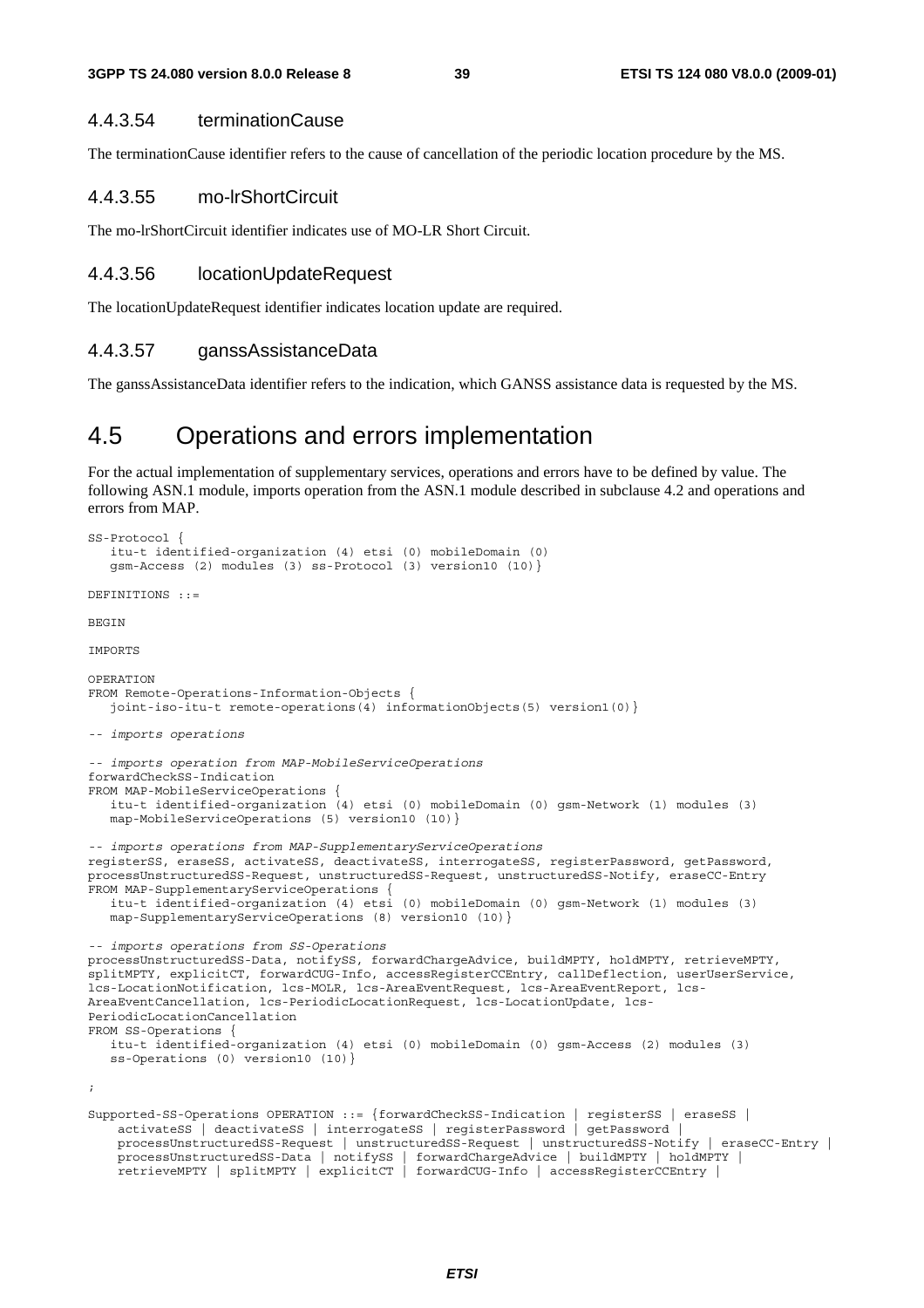callDeflection | userUserService | lcs-LocationNotification | lcs-MOLR | lcs-AreaEventRequest | lcs-AreaEventReport | lcs-AreaEventCancellation | lcs-PeriodicLocationRequest | lcs-LocationUpdate | lcs-PeriodicLocationCancellation }

END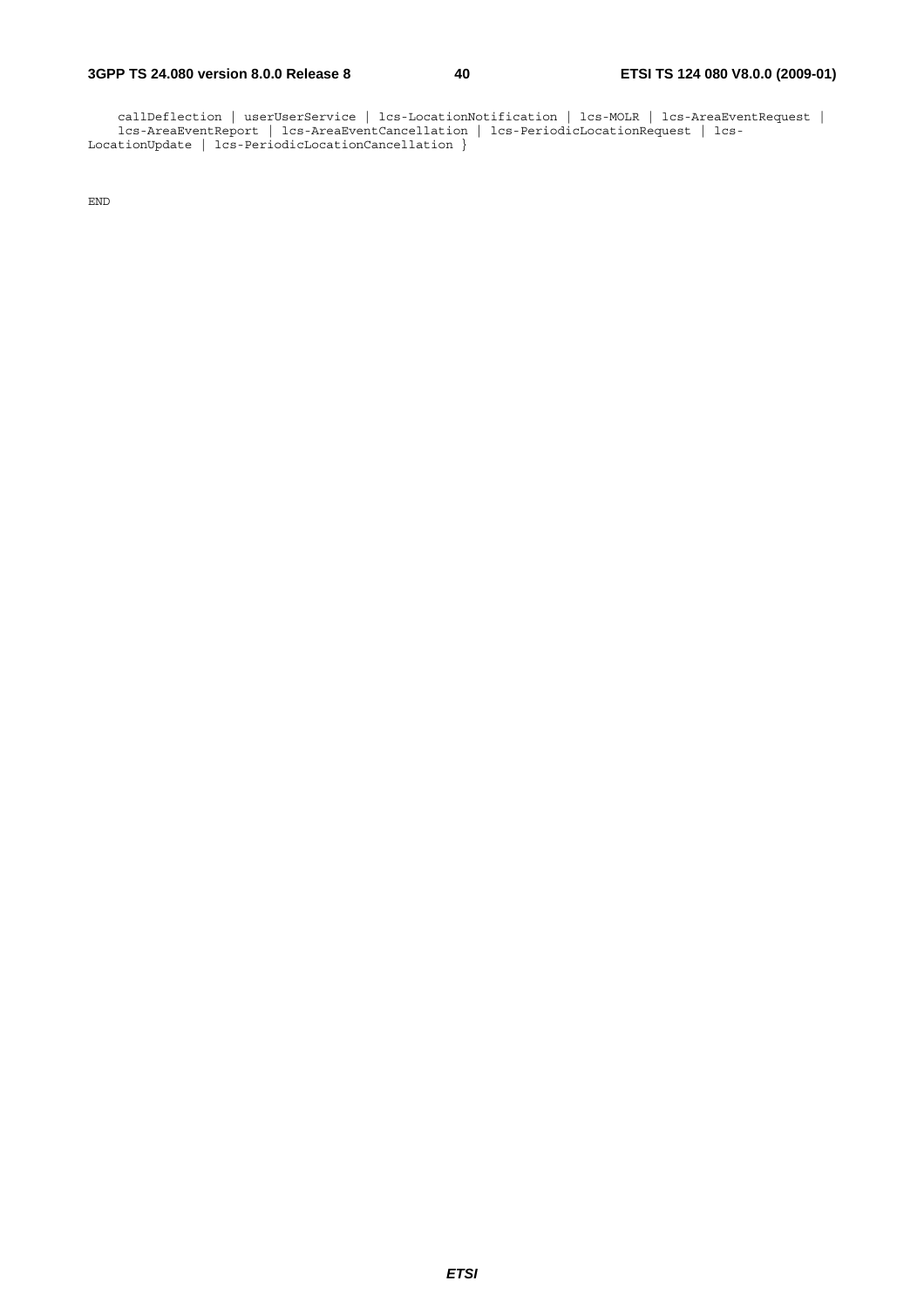### Annex A (informative): Expanded ASN.1 Module "SS-Protocol"

The fully expanded ASN.1 sources of the SS protocol is provided for information at http://www.3gpp.org/ftp/Specs/archive/24\_series/24.080/ASN.1/.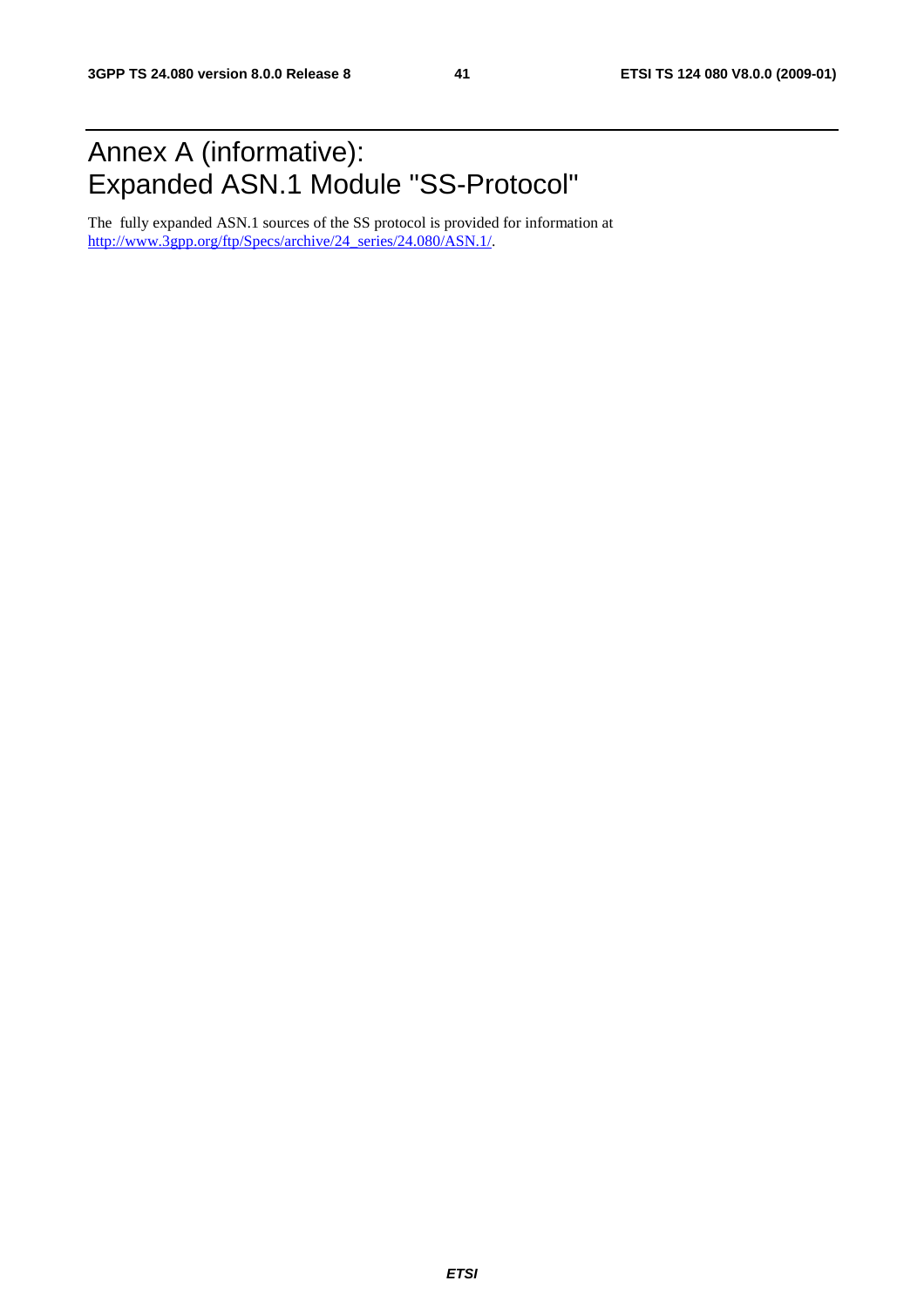### Annex B (informative): Change history

| <b>Change history</b> |                    |                |                  |                     |                    |                                                                                               |
|-----------------------|--------------------|----------------|------------------|---------------------|--------------------|-----------------------------------------------------------------------------------------------|
| <b>TSG CN#</b>        | <b>Spec</b>        | <b>Version</b> | CR               | <phase></phase>     | <b>New Version</b> | Subject/Comment                                                                               |
|                       | Apr 1999 GSM 04.80 | 7.0.0          |                  |                     |                    | Transferred to 3GPP CN1                                                                       |
| <b>CN#03</b>          | 24.080             |                |                  |                     | 3.0.0              | Approved at CN#03                                                                             |
| <b>CN#06</b>          | 24.080             | 3.0.0          | 001              | R99                 | 3.1.0              | Addition of LCS operations                                                                    |
| <b>CN#07</b>          | 24.80              | 3.1.0          | 002r1            | R99                 | 3.2.0              | Correction to Location Notification Type and<br><b>LCS-MOLR errors</b>                        |
| <b>CN#08</b>          | 24.080             | 3.2.0          | 004              | <b>R99</b>          | 3.3.0              | Correction of definition of Deflected-to<br>number                                            |
| CN#09                 | 24.080             | 3.3.0          | 005r1            | R99                 | 3.4.0              | Message type: Alignment to 24.007 and<br>24.008                                               |
| CN#09                 | 24.080             | 3.3.0          | 006              | <b>R99</b>          | 3.4.0              | Addition of error type description for<br>PositionMethodFailure                               |
|                       | 24.080             | 3.4.0          |                  | R99                 | 3.4.1              | Update of Annex A                                                                             |
| CN#11                 | 24.080             | 3.4.1          |                  | Rel-4               | 4.0.0              | Release 4 after CN#11                                                                         |
| <b>CN#12</b>          | 24.080             | 4.0.0          | 008              | $\overline{ReI}$ -4 | 4.1.0              | Add support in DTAP for all shapes defined<br>in 23.032                                       |
| CN#12                 | 24.080             | 4.0.0          | 009              | Rel-4               | 4.1.0              | OTDOA location method to be added                                                             |
| CN#12                 | 24.080             | 4.0.0          | 011r1            | Rel-4               | 4.1.0              | Addition of the description for Multicall<br>missing from 24.080                              |
| <b>CN#14</b>          | 24.080             | 4.1.0          | 014              | Rel-4               | 4.2.0              | Message type: completion of alignment to<br>24.007 and 24.008                                 |
| $Cn-15$               | 24.080             | 4.2.0          | 015r1            | Rel-5               | 5.0.0              | Introduction of the 'Requestor ID'                                                            |
| CN#16                 | 24.080             | 5.0.0          | 023              | Rel-5               | 5.1.0              | LCS: error handling if shape not supported<br>by MS                                           |
| CN#16                 | 24.080             | 5.0.0          | $\overline{018}$ | Rel-5               | $\frac{1}{5.1.0}$  | LCS: Error handling if wrong method<br>requested in LCS-MOLR                                  |
| <b>CN#16</b>          | 24.080             | 5.0.0          | 016              | Rel-5               | 5.1.0              | LCS: Codeword and Service Type                                                                |
| CN#16                 | 24.080             | 5.0.0          | 020              | Rel-5               | 5.1.0              | Correction of Object Identifiers for ASN.1<br>modules                                         |
| <b>CN#17</b>          | 24.080             | 5.1.0          | 019r3            | Rel-5               | 5.2.0              | Compatible upgrade to ASN.1:1997 of<br>24.080                                                 |
| <b>CN#17</b>          | 24.080             | 5.1.0          | 024              | Rel-5               | 5.2.0              | Correction of references to FACILITY<br>information element                                   |
| <b>CN#18</b>          | 24.080             | 5.2.0          | 026r2            | Rel-5               | 5.3.0              | LCS: Exception handling for positioning<br>methods MS Assisted E-OTD and MS<br>Assisted OTDOA |
| CN#21                 | 24.080             | 5.3.0          | 029              | Rel-5               | 5.4.0              | Reduce maximum length of 'LCS<br>Requestor ID' and 'LCS Codeword'.                            |
| CN#21                 | 24.080             | 5.3.0          |                  | Rel-5               | 5.4.0              | A wrong SS version indicator link corrected<br>in table 2.4.                                  |
| <b>CN#22</b>          | 24.080             | 5.4.0          | 031r2            | Rel-6               | 6.0.0              | Deferred MT-LR Area Event                                                                     |
| CN#23                 | 24.080             | 6.0.0          | 034              | Rel-6               | 6.1.0              | Removal of R-GMLC Address                                                                     |
| CN#23                 | 24.080             | 6.0.0          | 033r1            | Rel-6               | 6.1.0              | MO-LR Service Identity support                                                                |
| CN#26                 | 24.080             | 6.1.0          | 042r1            | Rel-6               | 6.2.0              | Sequence numbering for SS via PS                                                              |
| CN#26                 | 24.080             | 6.1.0          | 038              | Rel-6               | 6.2.0              | Correction of setting for timer T(LCSL)                                                       |
| <b>CN#27</b>          | 24.080             | 6.2.0          | 043r1            | Rel-6               | 6.3.0              | Miss alignment with stage 2 on reuse<br>mechanism                                             |
| <b>CN#27</b>          | 24.080             | 6.2.0          | 044r1            | Rel-6               | 6.3.0              | Pseudonym indicator support in MO-LR                                                          |
| CT#29                 | 24.080             | 6.3.0          | 0045r2           | Rel-7               | 7.0.0              | Enabling the Providing of Velocity                                                            |
| CT#29                 | 24.080             | 6.3.0          | 0046             | Rel-7               | 7.0.0              | ASN.1 module version update                                                                   |
| CT#31                 | 24.080             | 7.0.0          | 0047             | Rel-7               | 7.1.0              | Addition of Periodic Location Feature<br>Support                                              |
| CT#33                 | 24.080             | 7.1.0          | 0048r1           | Rel-7               | 7.2.0              | Removal of ASN.1 Expanded Source                                                              |
| CT#36                 | 24.080             | 7.2.0          | 0053r2           | Rel-7               | 7.30               | Add Assisted GANSS as a New Positioning<br>Method                                             |
| CT#37                 | 24.080             | 7.3.0          | 0057r1           | Rel-7               | 7.4.0              | Clarification of SS LCS Location Notification                                                 |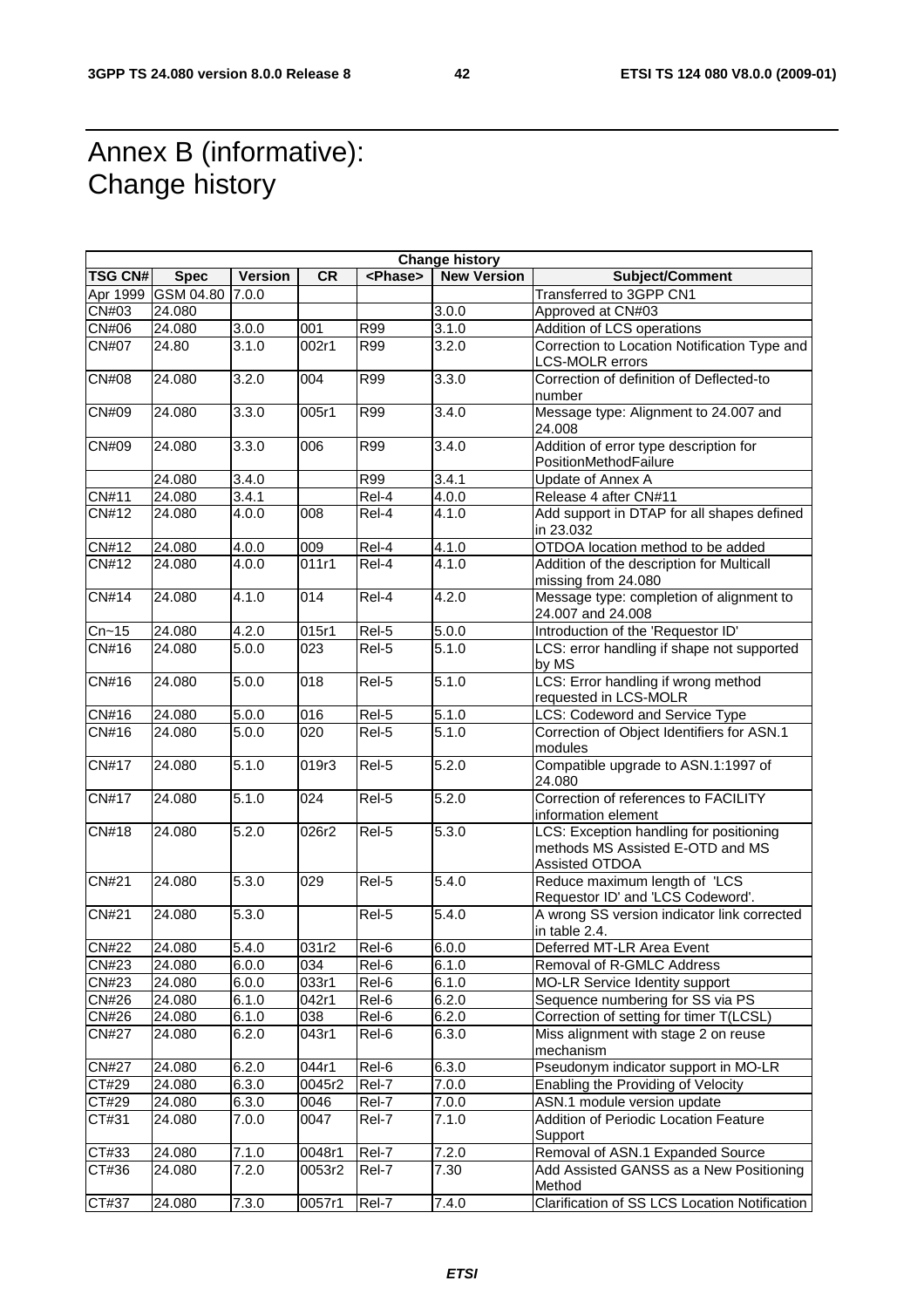#### **3GPP TS 24.080 version 8.0.0 Release 8 43 ETSI TS 124 080 V8.0.0 (2009-01)**

| <b>Change history</b> |        |                |           |                 |                    |                                     |  |
|-----------------------|--------|----------------|-----------|-----------------|--------------------|-------------------------------------|--|
| <b>TSG CN#</b>        | Spec   | <b>Version</b> | <b>CR</b> | <phase></phase> | <b>New Version</b> | <b>Subject/Comment</b>              |  |
| CT#37                 | 24.080 | 7.3.0          | 0056r1    | Rel-7           | 7.4.0              | Correction to GANSS Location Method |  |
| CT#42                 | 24.080 | 7.4.0          |           | Rel-8           | 8.0.0              | Upgraded unchanged from Rel-7       |  |